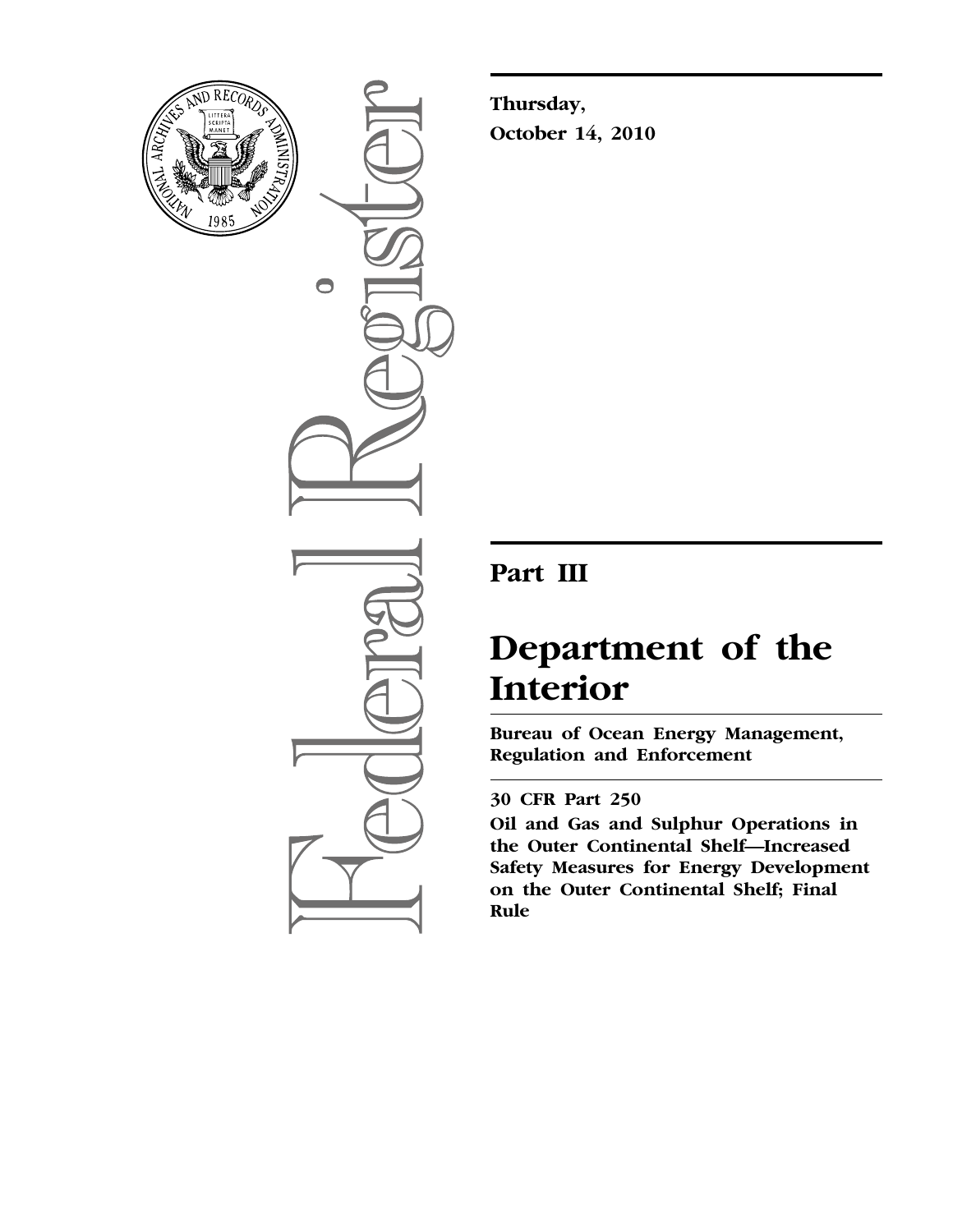#### **DEPARTMENT OF THE INTERIOR**

#### **Bureau of Ocean Energy Management, Regulation and Enforcement**

#### **30 CFR Part 250**

**[Docket ID BOEM–2010–0034]** 

#### **RIN 1010–AD68**

#### **Oil and Gas and Sulphur Operations in the Outer Continental Shelf—Increased Safety Measures for Energy Development on the Outer Continental Shelf**

**AGENCY:** Bureau of Ocean Energy Management, Regulation and Enforcement (BOEMRE), Interior. **ACTION:** Interim final rule with request for comments.

**SUMMARY:** This interim final rule implements certain safety measures recommended in the report entitled, ''Increased Safety Measures for Energy Development on the Outer Continental Shelf'' (Safety Measures Report), dated May 27, 2010. The President directed the Department of the Interior to develop the Safety Measures Report to identify measures necessary to improve the safety of oil and gas exploration and development on the Outer Continental Shelf in light of the Deepwater Horizon event on April 20, 2010, and resulting oil spill. To implement the practices recommended in the Safety Measures Report, the Bureau of Ocean Energy Management, Regulation and Enforcement is amending drilling regulations related to well control, including: subsea and surface blowout preventers, well casing and cementing, secondary intervention, unplanned disconnects, recordkeeping, well completion, and well plugging.

**DATES:** *Effective Date:* This rule becomes effective on October 14, 2010. The incorporation by reference of the publication listed in the regulations is approved by the Director of the Federal Register as of October 14, 2010. Submit comments on the interim final rule by December 13, 2010. BOEMRE may not fully consider comments received after this date. Submit comments to the Office of Management and Budget on the information collection burden in this rule by December 13, 2010.

**ADDRESSES:** You may submit comments on the interim final rulemaking by any of the following methods. Please use the Regulation Identifier Number (RIN) 1010–AD68 as an identifier in your message. *See* also Public Availability of Comments under Procedural Matters.

• *Federal eRulemaking Portal: [http://](http://www.regulations.gov)  [www.regulations.gov.](http://www.regulations.gov)* In the entry titled

''Enter Keyword or ID,'' enter BOEM-2010-0034 then click search. Follow the instructions to submit public comments and view supporting and related materials available for this rulemaking. BOEMRE will post all comments.

• Mail or hand-carry comments to the Department of the Interior; Bureau of Ocean Energy Management, Regulation and Enforcement; Attention: Regulations and Standards Branch (RSB); 381 Elden Street, MS–4024, Herndon, Virginia 20170–4817. Please reference ''Increased Safety Measures for Energy Development on the Outer Continental Shelf, 1010–AD68'' in your comments and include your name and return address.

• Send comments on the information collection in this rule to: Department of the Interior; Bureau of Ocean Energy Management, Regulation and Enforcement; Attention: Cheryl Blundon; 381 Elden Street, MS–4024; Herndon, Virginia 20170–4817. Please reference Information Collection 1010– 0185 in your comment and include your name and address.

# **FOR FURTHER INFORMATION CONTACT:**

Amy C. White, Office of Offshore Regulatory Programs, Regulations and Standards Branch, Bureau of Ocean Energy Management, Regulation and Enforcement, 703–787–1665, *[amy.white@boemre.gov.](mailto:amy.white@boemre.gov)* 

#### **SUPPLEMENTARY INFORMATION:**

#### **Table of Contents**

I. Background

- II. Request for Comments on Interim Final Rule and Effective Date
- III. Overview of Requirements in the Interim Final Rule
- IV. Source of Specific Provisions Addressed in the Interim Final Rule
- V. Justification for Interim Final Rulemaking
- VI. Section-By-Section Discussion of Requirements in the Interim Final Rule
- VII. Additional Recommendations in the Safety Measures Report Not Covered in This Interim Final Rule

#### **I. Background**

This interim final rule promulgated for the prevention of waste and conservation of natural resources of the Outer Continental Shelf, establishes regulations based on certain recommendations in the May 27, 2010, report from the Secretary of the Interior to the President entitled, ''Increased Safety Measures for Energy Development on the Outer Continental Shelf'' (Safety Measures Report). The President directed that the Department of the Interior (DOI) develop this report as a result of the Deepwater Horizon event on April 20, 2010. This event, which involved a blowout of the BP

Macondo well and an explosion on the Transocean Deepwater Horizon mobile offshore drilling unit (MODU), resulted in the deaths of 11 workers, an oil spill of national significance, and the sinking of the Deepwater Horizon MODU. On June 2, 2010, the Secretary of the Interior directed the Bureau of Ocean Energy Management, Regulation and Enforcement (BOEMRE) (formerly the Minerals Management Service) to adopt the recommendations contained in the Safety Measures Report and to implement them as soon as possible.

The Safety Measures Report recommended a series of steps to improve the safety of offshore oil and gas drilling operations in Federal waters. It outlined a number of specific measures designed to ensure sufficient redundancy in blowout preventers (BOPs), promote well integrity, enhance well control, and facilitate a culture of safety through operational and personnel management.

The Safety Measures Report recommended that certain measures be implemented immediately through a Notice to Lessees and Operators (NTL). It identified other measures as being appropriate to address through an emergency rulemaking process. The Safety Measures Report recognized that other recommendations would require additional review and refinement through technical reviews by the DOI, through information supplied as a result of the numerous investigations into the root causes of the Deepwater Horizon explosion, and through the longer-term recommendations of DOI strike teams and inter-agency work groups. The Safety Measures Report recommended that these other measures be addressed through notice and comment rulemaking, as appropriate.

On June 8, 2010, BOEMRE issued an NTL addressing those recommendations identified in the Safety Measures Report as warranting immediate implementation (NTL No. 2010–N05— Increased Safety Measures for Energy Development on the OCS). This interim final rule clarifies existing regulatory requirements that were addressed by certain portions of NTL No. 2010–N05. This rule incorporates specific details included in 2010–N05 by codifying these into regulations. The rule does not codify the one-time requirements from NTL No. 2010–N05, such as the onetime requirement for recertification of all BOP equipment used in new floating operations, which will be evaluated and considered for future rulemakings as appropriate.

This interim final rule also addresses measures identified in the Safety Measures Report as appropriate for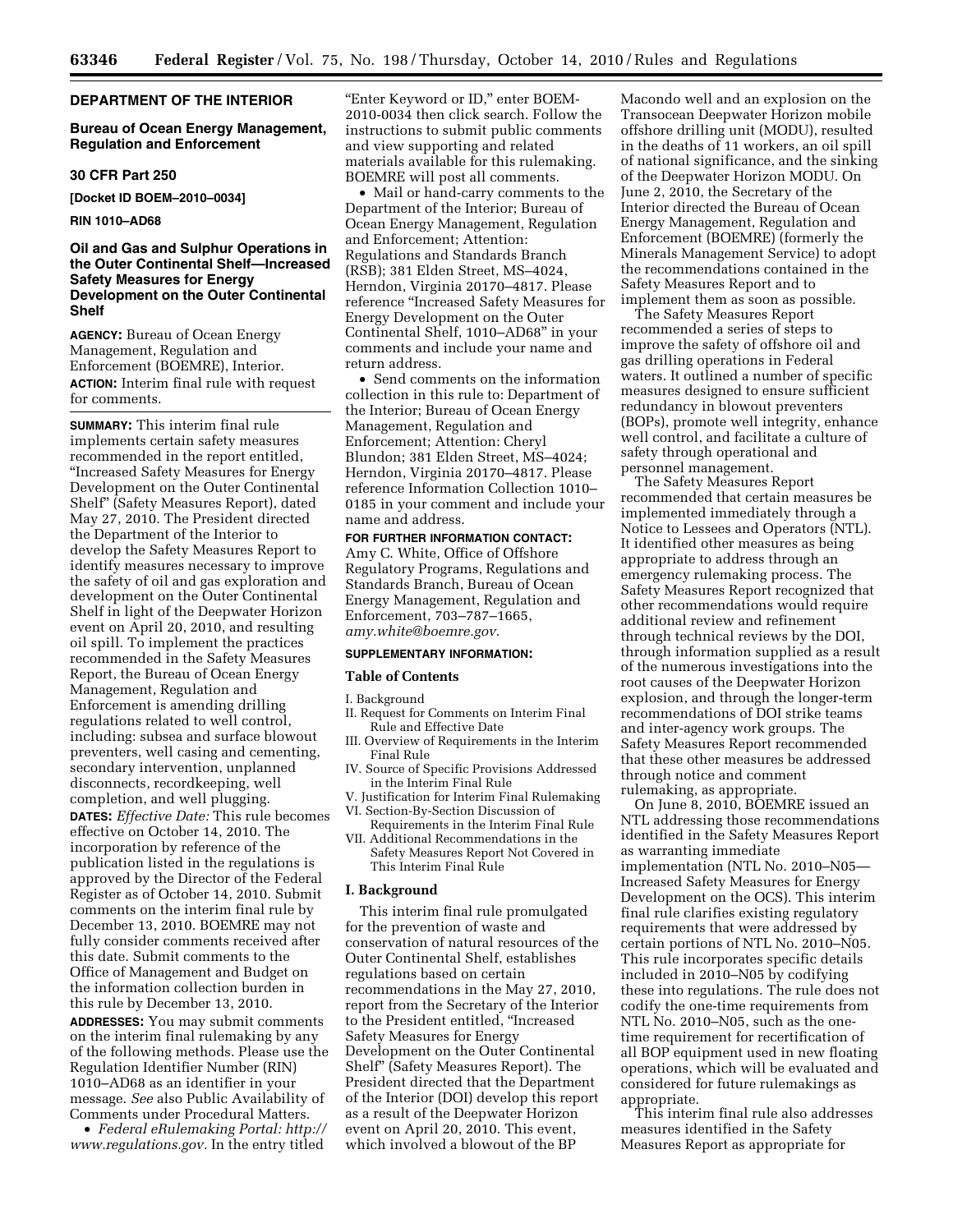implementation through emergency rulemaking, with certain exceptions discussed later. It also includes other provisions from the Safety Measures Report that BOEMRE considers appropriate for immediate implementation in this interim final rule.

As provided for in the Safety Measures Report, BOEMRE will continue to review other safety measures. These include items that may be appropriate for rulemaking in the near future, as well as measures that will require further study, whether through DOI-led strike teams, interagency workgroups, or other means.

The following table provides a summary of the interim final rule requirements, estimated annual costs to implement the requirements, and the operator's ability to comply with the requirements. Additional discussion on all the requirements follows in the remainder of the preamble.

#### SUMMARY OF INTERIM FINAL RULE COMPLIANCE

| Citation and requirement                                                                                                                                                                                                                                  | Recommendation                                                                                                                                                           | Applies to                                                                                                                      | Operator cost to<br>implement per<br>year* | Operator ability to comply<br>with requirement                                                                                                                                                                                                                                                                                                                                                   |
|-----------------------------------------------------------------------------------------------------------------------------------------------------------------------------------------------------------------------------------------------------------|--------------------------------------------------------------------------------------------------------------------------------------------------------------------------|---------------------------------------------------------------------------------------------------------------------------------|--------------------------------------------|--------------------------------------------------------------------------------------------------------------------------------------------------------------------------------------------------------------------------------------------------------------------------------------------------------------------------------------------------------------------------------------------------|
| § 250.198(a)(3), All docu-<br>ments incorporated by ref-<br>erence "should" and "shall"<br>mean "must".                                                                                                                                                   | Based on NTL No. 2010 N05                                                                                                                                                | All operators                                                                                                                   |                                            | Administrative provision<br>that does not impose<br>compliance times beyond<br>the substantive provi-<br>sions involved.                                                                                                                                                                                                                                                                         |
| § 250.198(h)(79), Incorpora-<br>tion by Reference of API<br>RP 65-Part 2 Isolating<br>Potential Flow Zones Dur-<br>ing Well Construction.                                                                                                                 | Safety Measures Report:<br>II.B.3.7: Enforce Tighter<br>Primary Cementing Prac-<br>tices.                                                                                | All applications for permit to<br>drill (APDs) **.                                                                              |                                            | Additional information provi-<br>sion does not impose<br>compliance times beyond<br>the substantive provi-<br>sions involved.                                                                                                                                                                                                                                                                    |
| § 250.415(f), Written descrip-<br>tion of how the operator<br>evaluated the best prac-<br>tices included in API RP<br>65-Part 2. The description<br>must identify mechanical<br>barriers and cementing<br>practices to be used for<br>each casing string. | Safety Measures Report:<br>II.B.3.7: Enforce Tighter<br>Primary Cementing Prac-<br>tices.                                                                                | Submitted with APD. Applies<br>to all APDs.                                                                                     |                                            | New engineering require-<br>ment. BOEMRE believes<br>that most operators will<br>be able to comply with<br>this requirement with no<br>significant delays * * *<br>because this can be<br>completed concurrently<br>with other tasks.                                                                                                                                                            |
| § 250.416(d), Include sche-<br>matics of all control sys-<br>tems and control pods.                                                                                                                                                                       | Safety Measures Report:<br>I.B.5: Secondary Control<br>System Requirement and<br>Guidelines.                                                                             | Submitted with APD. Applies<br>to all APDs.                                                                                     |                                            | Information is readily avail-<br>able. Should not delay<br>submission of the APD.                                                                                                                                                                                                                                                                                                                |
| § 250.416(e), Independent<br>third party verification that<br>the blind-shear rams in-<br>stalled are capable of<br>shearing any drill pipe in<br>the hole.                                                                                               | Safety Measures Report:<br>I.C.7: Develop New Test-<br>ing Requirements. Also in<br>NTL No. N05.                                                                         | Submitted with APD. Applies<br>to all APDs.                                                                                     | \$1,200,000                                | Because there are multiple<br>engineering firms avail-<br>able to do this work, and<br>because operators have<br>had advance notice of<br>this requirement in both<br>the Safety Measures Re-<br>port and NTL No. N05,<br><b>BOEMRE</b> believes that<br>most operators will be<br>able to comply with this<br>requirement with no sig-<br>nificant delay and provide<br>information in the APD. |
| $\S 250.416(f)$ , Independent<br>third party verification that<br>subsea BOP is designed<br>for specific equipment on<br>rig and specific well design.                                                                                                    | Safety Measures Report:<br>I.B.2: Order BOP Equip-<br>ment Compatibility<br>Verification for Each Float-<br>ing Vessel and for Each<br>New Well. Also in NTL No.<br>N05. | Submitted with APD, All<br>APDs for well with subsea<br>BOP stack. Subsea BOP<br>stacks are usually em-<br>ployed in deepwater. |                                            |                                                                                                                                                                                                                                                                                                                                                                                                  |
| $\S 250.416(g)$ , Qualification for<br>independent third parties.                                                                                                                                                                                         | Based on NTL No. 2010 N-<br>05.                                                                                                                                          | All APDs                                                                                                                        |                                            | Related to requirements for<br>independent third party<br>certifications.                                                                                                                                                                                                                                                                                                                        |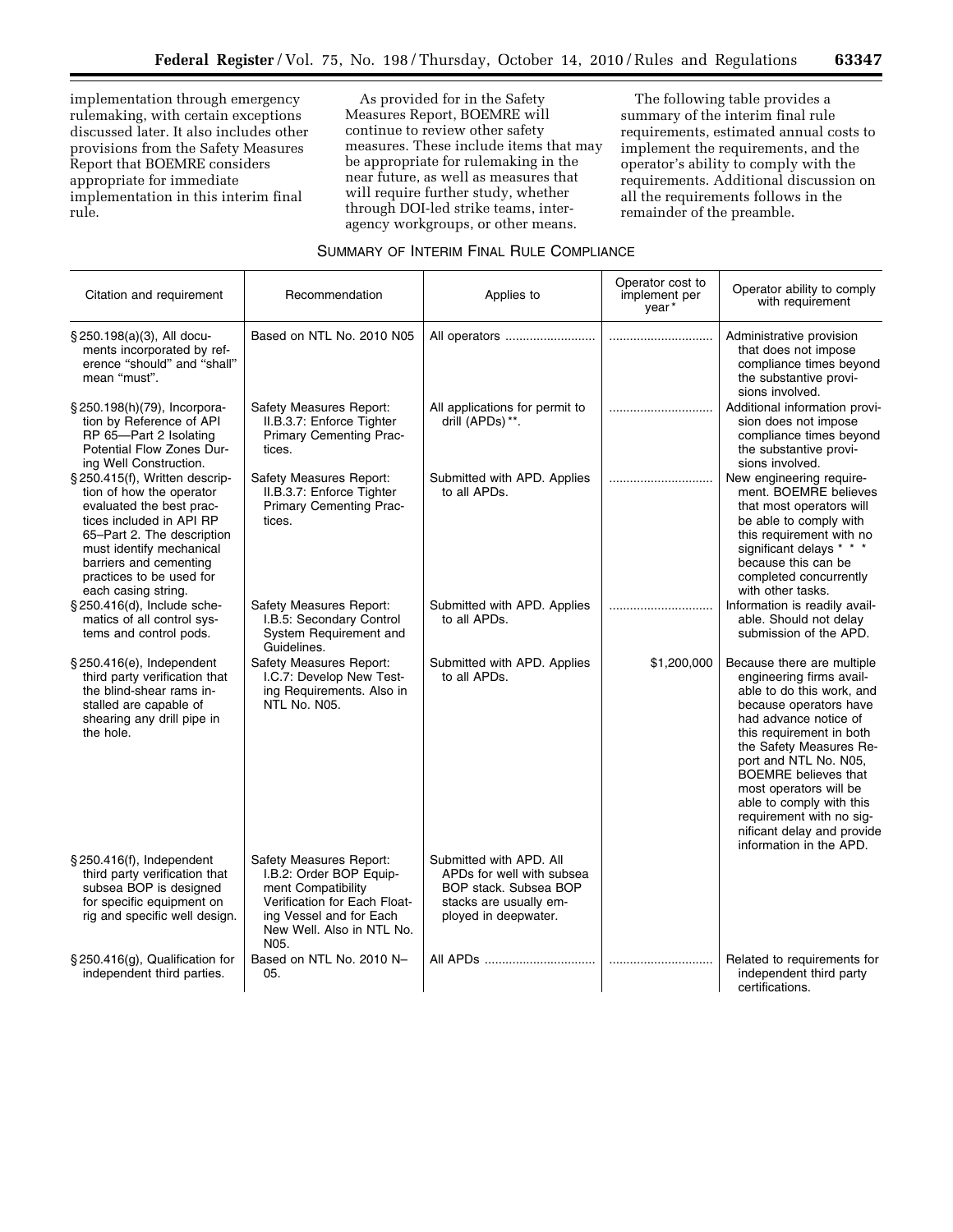$\equiv$ 

| Citation and requirement                                                                                                                                                                                                                                                                                                                        | Recommendation                                                                                                                                                                | Applies to                                                                                                                                                                                         | Operator cost to<br>implement per<br>year* | Operator ability to comply<br>with requirement                                                                                                                                                                                                                                                                                                                                           |
|-------------------------------------------------------------------------------------------------------------------------------------------------------------------------------------------------------------------------------------------------------------------------------------------------------------------------------------------------|-------------------------------------------------------------------------------------------------------------------------------------------------------------------------------|----------------------------------------------------------------------------------------------------------------------------------------------------------------------------------------------------|--------------------------------------------|------------------------------------------------------------------------------------------------------------------------------------------------------------------------------------------------------------------------------------------------------------------------------------------------------------------------------------------------------------------------------------------|
| § 250.420(a)(6), Certification<br>by a professional engineer<br>that there are two inde-<br>pendent tested barriers and<br>that the casing and ce-<br>menting design are appro-<br>priate.                                                                                                                                                      | Safety Measure Report:<br>II.B.1.3: New Casing and<br>Cement Design Require-<br>ments: Two Independent<br>Barriers. This requirement<br>was also addressed in NTL<br>No. N05. | Submitted with APD. Applies<br>to all APDs.                                                                                                                                                        | 6,000,000                                  | Because there are multiple<br>engineering firms avail-<br>able to do this work and<br>because operators have<br>had advance notice of<br>this requirement in both<br>the Safety Measures Re-<br>port and NTL No. N05,<br><b>BOEMRE</b> believes opera-<br>tors will be able to com-<br>ply with this requirement<br>with no significant delays<br>and provide information<br>in the APD. |
| $\S 250.420(b)(3)$ , Installation of<br>dual mechanical barriers in<br>addition to cement for final<br>casing string.                                                                                                                                                                                                                           | Safety Measure Report:<br>II.B.1.3: New Casing and<br>Cement Design Require-<br>ments: Two Independent<br>Barriers. This requirement<br>was also addressed in NTL<br>No. N05. | Completed during the casing<br>and cementing of the well.<br>It applies to all wells drilled.                                                                                                      | 10,300,000                                 | Completed during the cas-<br>ing and cementing of the<br>well. Compliance with<br>this requirement may<br>minimally increase the<br>time to drill each well.                                                                                                                                                                                                                             |
| $\S$ 250.423(b), The operator<br>must perform a pressure<br>test on the casing seal as-<br>sembly to ensure proper in-<br>stallation of casing or liner.<br>The operator must ensure<br>that the latching mecha-<br>nisms or lock down mecha-<br>nisms are engaged upon<br>installation of each casing<br>string or liner.                      | Safety Measure Report:<br>II.B.2.5: New Casing Instal-<br>lation Procedures. This re-<br>quirement was also ad-<br>dressed in NTL No. N05.                                    | Complied with after the in-<br>stallation of each casing<br>string or liner for all wells<br>drilled with a subsea BOP<br>stack. It is tested after the<br>installation of the casing or<br>liner. |                                            | Because operators had ad-<br>vance notice of this re-<br>quirement in both the<br>Safety Measures Report<br>and NTL No. N05,<br>BOEMRE believes opera-<br>tors should be complying<br>with this requirement.                                                                                                                                                                             |
| $\S$ 250.423(c), The operator<br>must perform a negative<br>pressure test to ensure<br>proper casing installation.<br>This test must be per-<br>formed for the intermediate<br>and production casing<br>strings.                                                                                                                                | Safety Measure Report:<br>II.B.2.6: Develop Additional<br>Requirements or Guide-<br>lines for Casing.                                                                         | Tested after running the cas-<br>ing. All wells, involves all<br>rigs with surface and sub-<br>surface BOPs in all water<br>depths.                                                                | 45,100,000                                 | Compliance with this re-<br>quirement will increase<br>the time to drill each<br>subsea well resulting in<br>additional costs.<br><b>BOEMRE</b> estimates sev-<br>eral hours of additional<br>drilling time for each well.                                                                                                                                                               |
| $\S$ 250.442(c), $\S$ 250.515(e),<br>§250.615(e). Have a<br>subsea BOP stack<br>equipped with remotely op-<br>erated vehicle (ROV) inter-<br>vention capability. At a min-<br>imum, the ROV must be<br>capable of closing one set<br>of pipe rams, closing one<br>set of blind-shear rams,<br>and unlatching the lower<br>marine riser package. | Safety Measure Report:<br>I.B.5: Secondary Control<br>System Requirements and<br>Guidelines. This require-<br>ment was also addressed<br>in NTL No. N05.                      | Applies to all subsea BOP<br>stacks.                                                                                                                                                               |                                            | All rigs should be able to<br>comply with requirement.<br>All rigs currently have<br>ROV intervention capa-<br>bility; approximately 80%<br>of subsea BOP stacks<br>currently have all the<br>specified capabilities.<br>Other 20% are expected<br>to be able to comply<br>promptly.                                                                                                     |
| $\S 250.442(c)$ , $\S 250.515(e)$ ,<br>§ 250.615(e). Maintain an<br>ROV and have a trained<br>ROV crew on each floating<br>drilling rig on a continuous<br>basis.                                                                                                                                                                               | Safety Measure Report:<br>I.B.6: New ROV Operating<br>Capabilities; II.A.1: Estab-<br>lish Deepwater Well-Con-<br>trol Procedure Guidelines.                                  | Ongoing requirement. All<br>subsea BOP stacks re-<br>gardless of water depth.                                                                                                                      |                                            | BOEMRE believes all rigs<br>operating on OCS are al-<br>ready in compliance.                                                                                                                                                                                                                                                                                                             |
| $\S 250.442(f)$ , $\S 250.515(e)$ ,<br>§ 250.615(e). Provide<br>autoshear and deadman<br>systems for dynamically<br>positioned (DP) rigs.                                                                                                                                                                                                       | Safety Measure Report:<br>I.B.5: Secondary Control<br>System Requirements and<br>Guidelines.                                                                                  | Anytime drilling occurs with<br>subsea BOP stacks on DP<br>rigs.                                                                                                                                   |                                            | <b>BOEMRE</b> believes all DP<br>rigs operating on OCS<br>currently comply with this<br>requirement.                                                                                                                                                                                                                                                                                     |

# SUMMARY OF INTERIM FINAL RULE COMPLIANCE—Continued

۲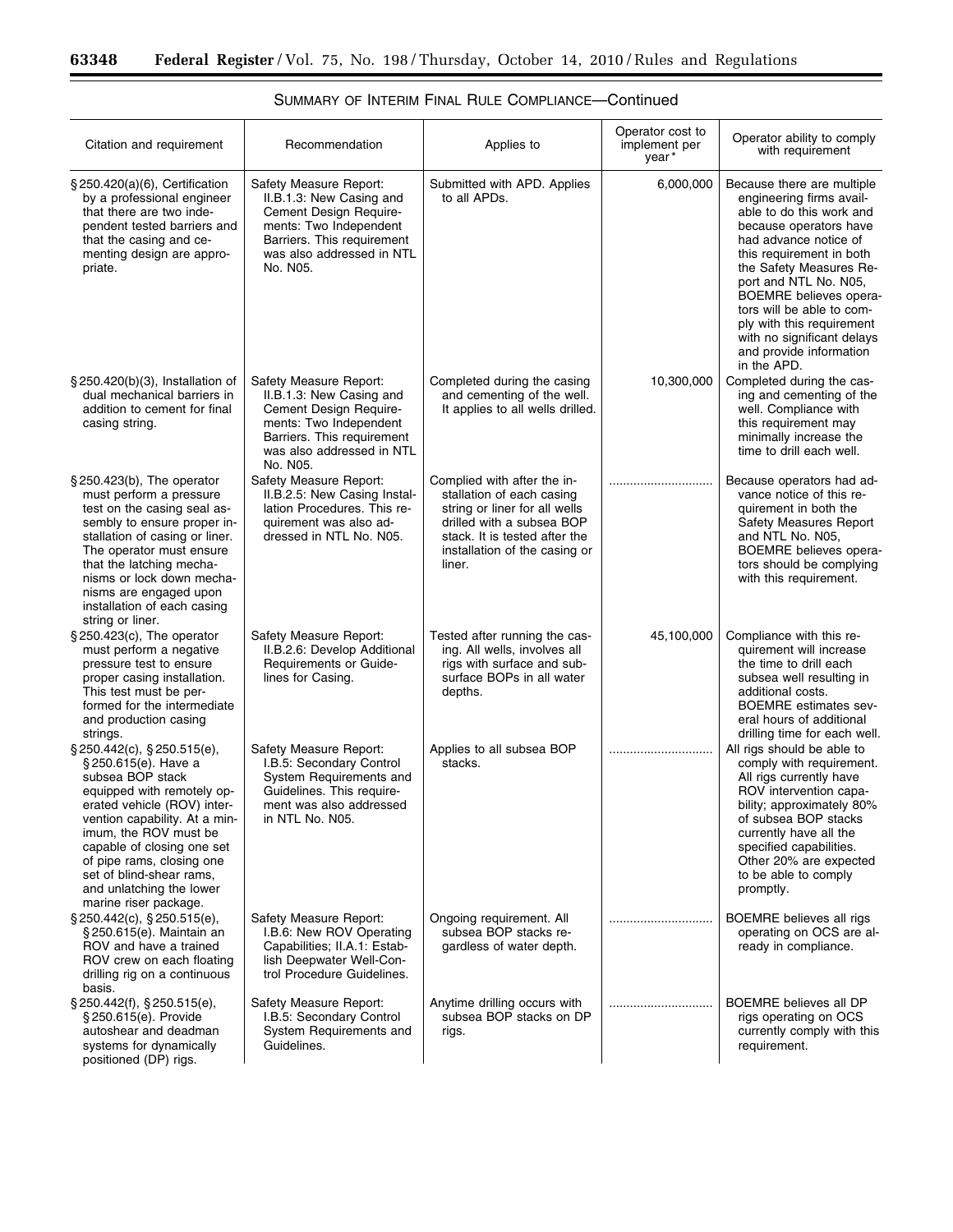۰

| Citation and requirement                                                                                                                                                                                                                                                                                                                                                               | Recommendation                                                                                                                           | Applies to                                                                                                                                                                                                                                                                   | Operator cost to<br>implement per<br>year* | Operator ability to comply<br>with requirement                                                                                                                                                                                                                                                                                                                          |
|----------------------------------------------------------------------------------------------------------------------------------------------------------------------------------------------------------------------------------------------------------------------------------------------------------------------------------------------------------------------------------------|------------------------------------------------------------------------------------------------------------------------------------------|------------------------------------------------------------------------------------------------------------------------------------------------------------------------------------------------------------------------------------------------------------------------------|--------------------------------------------|-------------------------------------------------------------------------------------------------------------------------------------------------------------------------------------------------------------------------------------------------------------------------------------------------------------------------------------------------------------------------|
| $\S 250.442(e)$ , $\S 250.515(e)$ ,<br>§ 250.615(e). Establish<br>minimum requirements for<br>personnel authorized to op-<br>erate critical BOP equip-<br>ment.                                                                                                                                                                                                                        | Safety Measure Report:<br>II.A.1: Establish Deepwater<br><b>Well-Control Procedure</b><br>Guidelines.                                    | Ongoing requirement. Ap-<br>plies to all personnel that<br>operate subsea BOP<br>stacks. Majority of drilling<br>rigs that use subsea BOP<br>stacks operate in deep-<br>water.                                                                                               |                                            | Requires trained ROV<br>crew; for rigs not already<br>in compliance, additional<br>training or hiring of new<br>crew may be necessary.<br>Additional training could<br>take days to weeks, de-<br>pending upon how well<br>existing crews are<br>trained. However,<br><b>BOEMRE</b> believes no<br>rigs should be operating<br>without adequately<br>trained personnel. |
| $\S$ 250.446(a), $\S$ 250.516(h),<br>$\S$ 250.516(g), $\S$ 250.617.<br>Require documentation of<br>BOP inspections and main-<br>tenance according to API<br>RP 53.                                                                                                                                                                                                                     | Safety Measure Report:<br>I.B.5: Secondary Control<br>System Requirements and<br>Guidelines.                                             | Ongoing requirement. All<br>BOP stacks. All water<br>depths.                                                                                                                                                                                                                 |                                            | All rigs should be able to<br>comply with requirement.                                                                                                                                                                                                                                                                                                                  |
| $\S$ 250.449(i), $\S$ 250.516(d)(8),<br>§ 250.616(h)(1). Test all<br>ROV intervention functions<br>on the subsea BOP stack<br>during the stump test. Test<br>at least one set of rams<br>during the initial test on the<br>seafloor.                                                                                                                                                   | Safety Measure Report:<br>I.B.5: Secondary Control<br>System Requirements and<br>Guidelines; I.C.7: Develop<br>New Testing Requirements. | During the stump test and<br>initial test on the seafloor.<br>All subsea BOP stacks. All<br>water depths.                                                                                                                                                                    | 118,200,000                                | All rigs should be able to<br>comply with requirement.<br>This requirement not ex-<br>pected to result in signifi-<br>cant delay. Compliance<br>with this requirement will<br>slightly increase the time<br>to drill each deepwater<br>well drilled with a subsea<br>BOP, resulting in addi-<br>tional costs.                                                           |
| $\S 250.449(k), \S 250.516(d)(9),$<br>§ 250.616(h)(2). Function<br>test autoshear and<br>deadman systems on the<br>subsea BOP stack during<br>the stump test. Test the<br>deadman system during<br>the initial test on the<br>seafloor.                                                                                                                                                | Safety Measure Report:<br>I.B.5: Secondary Control<br>System Requirements and<br>Guidelines; I.C.7: Develop<br>New Testing Requirements. |                                                                                                                                                                                                                                                                              |                                            |                                                                                                                                                                                                                                                                                                                                                                         |
| §250.451(i), If the blind-shear<br>or casing shear rams are<br>activated in a well control<br>situation, the BOP must be<br>retrieved and fully in-<br>spected and tested.                                                                                                                                                                                                             | Safety Measure Report:<br>I.C.7: Develop New Test-<br>ing Requirements. This re-<br>quirement was also ad-<br>dressed in NTL No. N05.    | Emergency activation of blind<br>or casing shear rams.                                                                                                                                                                                                                       | 2,600,000                                  | Compliance with this re-<br>quirement will increase<br>drilling costs when such<br>an emergency occurs.                                                                                                                                                                                                                                                                 |
| § 250.456(j), Before dis-<br>placing kill-weight drilling<br>fluid from the wellbore, the<br>operator must receive ap-<br>proval from the District<br>Manager. The operator<br>must submit the reasons<br>for displacing the kill-weight<br>drilling fluid and provide de-<br>tailed step-by-step proce-<br>dures describing how the<br>operator will safely displace<br>these fluids. | Safety Measure Report:<br>II.A.2: New Fluid Displace-<br>ment Procedures.                                                                | Submit with APD or applica-<br>tion for permit to modify<br>(APM). All wells where the<br>operator wants to displace<br>kill-weight fluids. This could<br>occur on all rigs that use<br>either a surface or sub-<br>surface BOP stack, Could<br>occur with all water depths. |                                            | New requirement. Operator<br>should be able to provide<br>this information in APD or<br>APM without significant<br>delay.                                                                                                                                                                                                                                               |
| Subpart O, §§ 250.1500-<br>250.1510, Requires that rig<br>personnel are trained in<br>deepwater well control and<br>the specific duties, equip-<br>ment, and techniques asso-<br>ciated with deepwater drill-<br>ing.                                                                                                                                                                  | Safety Measure Report:<br>II.A.1: Establish Deepwater<br><b>Well-Control Procedure</b><br>Guidelines.                                    | All wells drilled with subsea<br>BOP stack.                                                                                                                                                                                                                                  |                                            | <b>BOEMRE</b> believes that the<br>majority of operators<br>have addressed this re-<br>quirement. There should<br>not be any delay for this<br>requirement.                                                                                                                                                                                                             |

# SUMMARY OF INTERIM FINAL RULE COMPLIANCE—Continued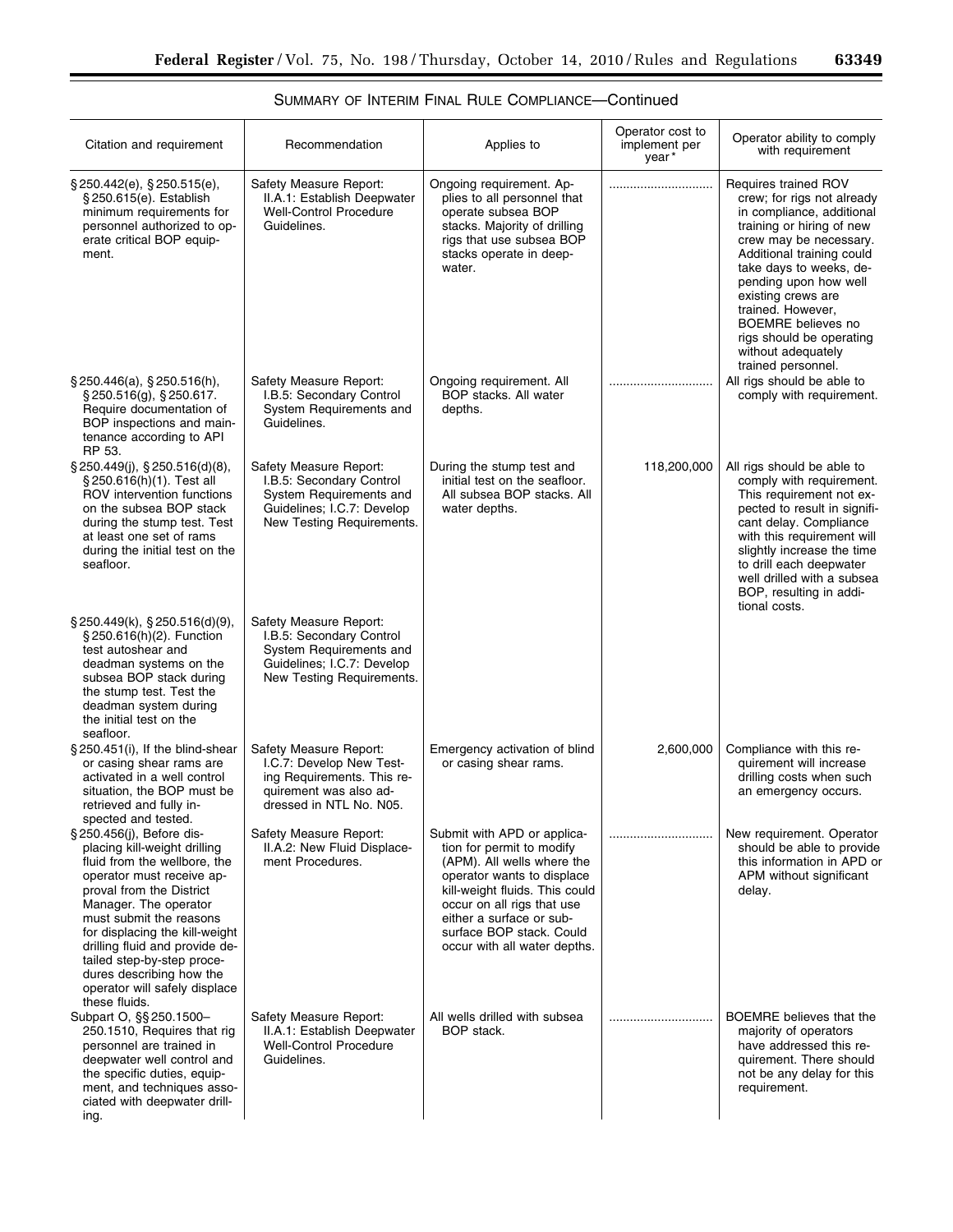| Citation and requirement                                                                                                                                                                                                                                                                                                                                                                       | Recommendation                                                                                                                    | Applies to                                                                                     | Operator cost to<br>implement per<br>vear* | Operator ability to comply<br>with requirement                                                                                                                                                                                                                                                                    |
|------------------------------------------------------------------------------------------------------------------------------------------------------------------------------------------------------------------------------------------------------------------------------------------------------------------------------------------------------------------------------------------------|-----------------------------------------------------------------------------------------------------------------------------------|------------------------------------------------------------------------------------------------|--------------------------------------------|-------------------------------------------------------------------------------------------------------------------------------------------------------------------------------------------------------------------------------------------------------------------------------------------------------------------|
| $\S 250.1712(g)$ , $\S 250.1721(h)$ .<br>Certification by a profes-<br>sional engineer of the well<br>abandonment design and<br>procedures; that there will<br>be at least two independent<br>tested barriers, including<br>one mechanical barrier.<br>across each flow path dur-<br>ing abandonment activities;<br>and that the plug meets the<br>requirements in the table in<br>\$250.1715. | Safety Measure Report:<br>II.B.1.3: New Casing and<br>Cement Design Require-<br>ments: Two Independent<br><b>Tested Barriers.</b> | Submitted with APM, All<br>abandonment operations<br>regardless of BOP type or<br>water depth. |                                            | Operator should be able to<br>comply with no significant<br>delay and provide infor-<br>mation in application for<br>permit to modify (APM).<br>Estimate that this could<br>take an operator as much<br>as several days to com-<br>ply with new requirement.<br>Depends on operator's<br>internal review process. |

#### SUMMARY OF INTERIM FINAL RULE COMPLIANCE—Continued

\* Costs that were not provided did not add a meaningful value in comparison of the cost of drilling a well.

\*\* All APDs means all wells drilled with a surface BOP and all wells drilled with a subsurface BOP. Includes all water depths.<br>\*\*\* Requirements noted as "no significant delay" are anticipated to *require no more than 1 wee* activity could take a day and possibly up to 5 days to complete, it is anticipated that companies will build this into their schedules with no resulting overall delay.

#### TOTAL ESTIMATES OF COSTS AND BENEFITS

| Total Estin.<br>Annual<br>זפר                 | າຟເດເ |
|-----------------------------------------------|-------|
| Total Estimateo<br>Social<br>. nete '<br>nems |       |

\* DOI estimated the cost of a hypothetical spill in the future at \$16.3 billion, and also estimated the baseline likelihood of a catastrophic blowout event and spill occurring, based on historical trends and the number of expected future wells, to be once every 26 years. These estimates are necessarily uncertain, and are discussed in more detail in the RIA. Combining the baseline likelihood of occurrence with the cost of a hypothetical spill implies that the expected annualized spill cost is about \$631 million. This rulemaking will not reduce the probability of a future spill to<br>zero; therefore, "B" in the table above represents the adjustment i zero remaining probability of a spill after this rule is put into place. Thus, the difference between the avoided costs with and without their rule represents its expected benefits. This remaining probability is uncertain. For example, to balance the \$183 million annual cost imposed by these regulations with the expected benefits, the reliability of the well control system needs to improve by about 29 percent (\$183 million/\$631 million). Although we have found no studies that evaluate the degree of actual improvement that could be expected from dual mechanical barriers, negative pressure tests, and a seafloor ROV function test, we believe it reasonable to anticipate that such measures will increase the reliability of the well control systems, and therefore that the benefits of this rulemaking justify the costs.

#### **II. Request for Comments on Interim Final Rule and Effective Date**

This is an interim final rulemaking with request for comments; it is effective immediately upon publication. The Administrative Procedure Act (APA) requires that an agency publish a proposed rule in the **Federal Register**  with notice and an opportunity for public comment, unless the agency, for good cause, finds that providing notice and soliciting comments in advance of promulgating the rule would be impracticable, unnecessary, or contrary to the public interest (5 U.S.C. 553(b)). BOEMRE determined that there is good cause for publishing this interim final rule without prior notice and comment based on its findings, consistent with preliminary information that is available as a result of investigations into the Deepwater Horizon event, that certain equipment, systems, and improved practices are immediately necessary for the safety of offshore oil and gas drilling operations on the Outer Continental Shelf (OCS), and that these improved drilling practices are either not addressed or not sufficiently detailed by current regulations. Immediate

imposition of the requirements contained in this interim final rule is necessary because BOEMRE views strict adherence to improved safety practices set forth herein as necessary to achieving safer conditions that, together with other wild well control and oil spill response capabilities, will allow it to permit future OCS drilling operations. Following notice and comment procedures would be impracticable in these circumstances.

Furthermore, following notice and comment procedures would be contrary to the public interest because the delay in implementation of this interim final rule could result in harm to public safety and the environment. Failure to adhere to the safety practices required by this interim final rule increases the risk of a blowout and subsequent oil spill, with serious consequences to the health and safety of workers and the environment.

As discussed in Section 5, ''Justification for the Interim Final Rulemaking,'' while investigation and information-gathering into the Deepwater Horizon blowout and spill continues, preliminary evidence

suggests problems with the Macondo well's line of defense, which could include blowout preventer (BOP) systems, casing and cementing programs, and fluid displacement procedures. Evidence further suggests that it is unlikely that these problems are unique to the Deepwater Horizon event; for example, most BOPs used in drilling on the OCS are of similar design and are produced by a limited number of manufacturers. The interim final rule's provisions thus incorporate targeted measures to promote the integrity of the well and enhance well control, including provisions specifically identified by the Safety Measures Report as warranting immediate implementation. For example, the requirement that operators have all well casing designs and cementing systems/procedures certified by a Professional Engineer.

Similarly, BOEMRE determined that the immediate necessity for improved equipment, systems, and practices also provides good cause to impose an immediate effective date. The APA requires an agency to publish a rule not less than 30 days before its effective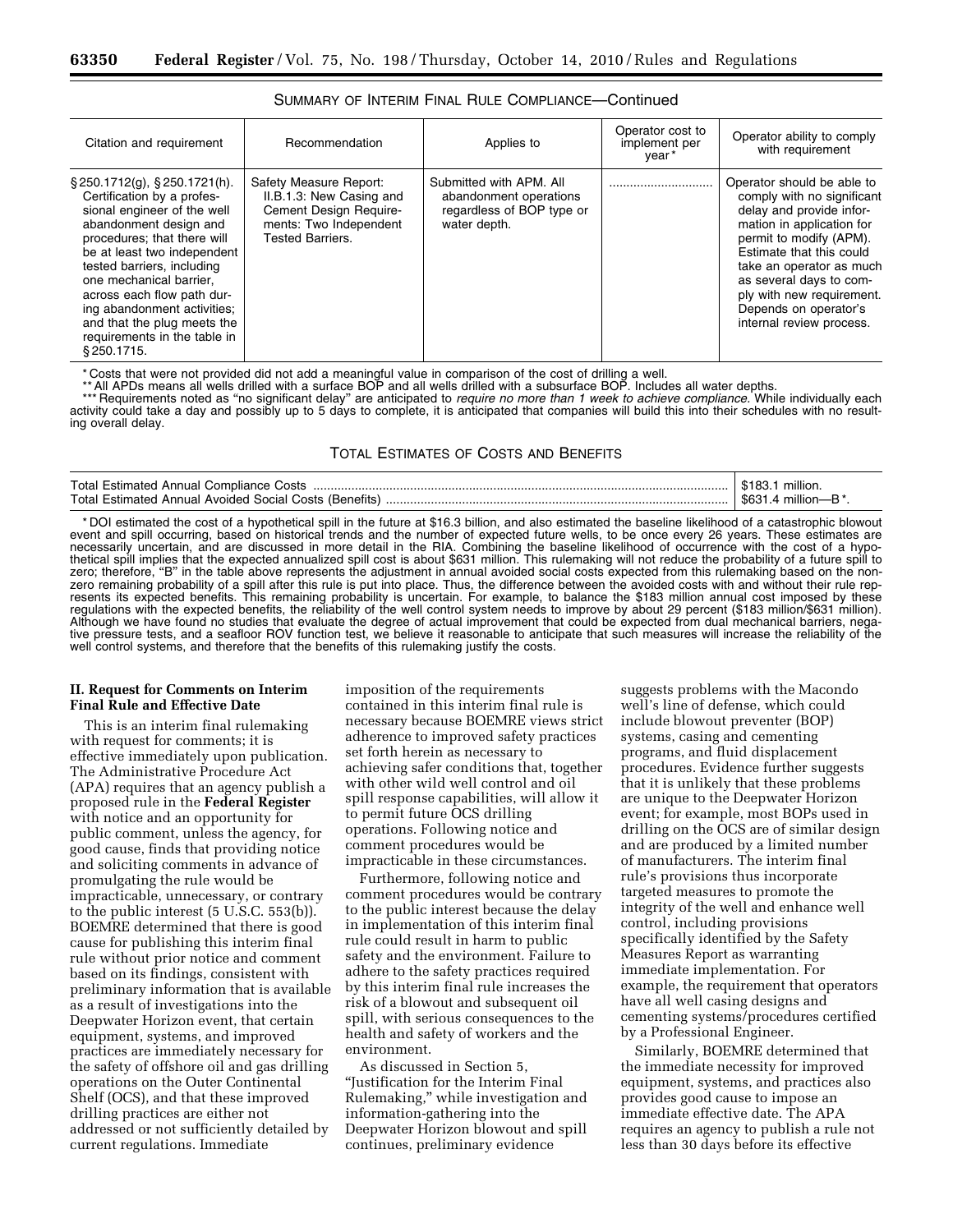date, except as otherwise provided by the agency for good cause found and published with the rule (5 U.S.C. 553(d)(3)). Just as BOEMRE found that providing notice and an opportunity to comment is impracticable and contrary to the public interest, BOEMRE finds that a 30-day delay after publication of this interim final rule compromises the safety of offshore oil and gas drilling. To the extent that the 30-day period is intended to allow regulated parties to adjust to new requirements, information gathered by BOEMRE in advance of this rulemaking indicates that the oil and gas industry is well aware of the general provisions in this interim final rule. Most of the provisions in the rule were identified in the Safety Measures Report, and industry is already working to implement them.

We note that in developing the Safety Measures Report on which this interim final rule is based, the Department consulted with a wide range of experts in state and Federal governments, academic institutions, and industry and advocacy organizations. In addition, the draft recommendations of the Safety Measure Report were peer reviewed by seven experts identified by the National Academy of Engineering (NAE). Further explanation of the justification for this interim final rulemaking is provided in section V, "Justification for Interim Final Rulemaking.''

While BOEMRE will not solicit comments before the effective date, BOEMRE will accept and consider public comments on this rule that are submitted within 60 days of its publication in the **Federal Register**. After reviewing the public comments, BOEMRE will publish a notice in the **Federal Register** that will respond to comments and will either:

1. Confirm this rule as a final rule with no additional changes, or

2. Issue a revised final rule with modifications, based on public comments.

#### **III. Overview of Requirements in the Interim Final Rule**

As recommended in the Safety Measures Report, this interim final rule imposes a number of prescriptive, nearterm requirements. Other longer-term safety measures and performance-based standards recommended in the Safety Measures Report will be analyzed for implementation in future rulemakings. Information from the many investigations and other information sources will also be analyzed and considered in future rulemakings. In developing the Safety Measures Report on which this interim final rule is based, the Department consulted with

experts in state and Federal government, academic institutions, and industry and advocacy organizations. In addition, draft recommendations were peer reviewed by seven experts identified by the NAE.

The primary purpose of this interim final rule is to clarify and incorporate safeguards that will decrease the likelihood of a blowout during drilling operations on the OCS. The safeguards address well bore integrity and well control equipment, and this interim final rule focuses on those two overarching issues. This rule will therefore promulgate OCS-wide provisions that will:

1. Establish new casing installation requirements,

2. Establish new cementing requirements (incorporate American Petroleum Institute (API) Recommended Practice (RP) 65—Part 2, Isolating Potential Flow Zones During Well Construction),

3. Require independent third party verification of blind-shear ram capability,

4. Require independent third party verification of subsea BOP stack compatibility,

5. Require new casing and cementing integrity tests,

6. Establish new requirements for subsea secondary BOP intervention,

7. Require function testing for subsea secondary BOP intervention,

8. Require documentation for BOP inspections and maintenance,

9. Require a Registered Professional Engineer to certify casing and cementing requirements, and

10. Establish new requirements for specific well control training to include deepwater operations.

As stated, the intent of this interim final rule is to improve safety related to both well bore integrity and well control equipment.

Well bore integrity provides the first line of defense against a blowout by preventing a loss of well control. Well bore integrity includes appropriate use of drilling fluids and the casing and cementing program. Drilling fluids and the casing and cementing program are used to balance the pressure in the borehole against the fluid pressure of the formation, preventing an uncontrolled influx of fluid into the wellbore. The specific provisions in this rule that address well bore integrity are:

1. Incorporating by reference API RP 65—Part 2, Isolating Potential Flow Zones During Well Construction;

2. Submission of certification by a Registered Professional Engineer that the casing and cementing program is appropriate for the purpose for which it is intended under expected wellbore pressure;

3. Requirements for two independent test barriers across each flow path during well completion activities (also certified by a Registered Professional Engineer);

4. Ensuring proper installation of the casing or liner in the subsea wellhead or liner hanger;

5. Approval from the District Manager before displacing kill-weight drilling fluid; and

6. Deepwater well control training for rig personnel.

Well control equipment is the general term for the technologies used to control a well by mechanical means in the event that other well control mechanisms fail. Well control equipment includes control systems that activate the BOPs, either through a control panel on the drilling rig or through Remotely Operated Vehicles (ROVs) that directly interface with the subsea BOP to activate the appropriate rams. The provisions in this rule that address well control equipment include:

1. Submission of documentation and schematics for all control systems;

2. A requirement for independent third party verification that the blindshear rams are capable of cutting any drill pipe in the hole under maximum anticipated surface pressure (MASP);

3. A requirement for a subsea BOP stack equipped with ROV intervention capability. At a minimum, the ROV must be capable of closing one set of pipe rams, closing one set of blind-shear rams, and unlatching the Lower Marine Riser Package (LMRP);

4. A requirement for maintaining an ROV and having a trained ROV crew on each floating drilling rig on a continuous basis;

5. A requirement for autoshear and deadman systems for dynamically positioned rigs;

6. Establishment of minimum requirements for personnel authorized to operate critical BOP equipment;

7. A requirement for documentation of subsea BOP inspections and maintenance according to API RP 53, Recommended Practices for Blowout Prevention Equipment Systems for Drilling Wells;

8. Required testing of all ROV intervention functions on the subsea BOP stack during the stump test and testing at least one set of rams during the initial test on the seafloor;

9. Required function testing of autoshear and deadman systems on the subsea BOP stack during the stump test and testing the deadman system during the initial test on the seafloor; and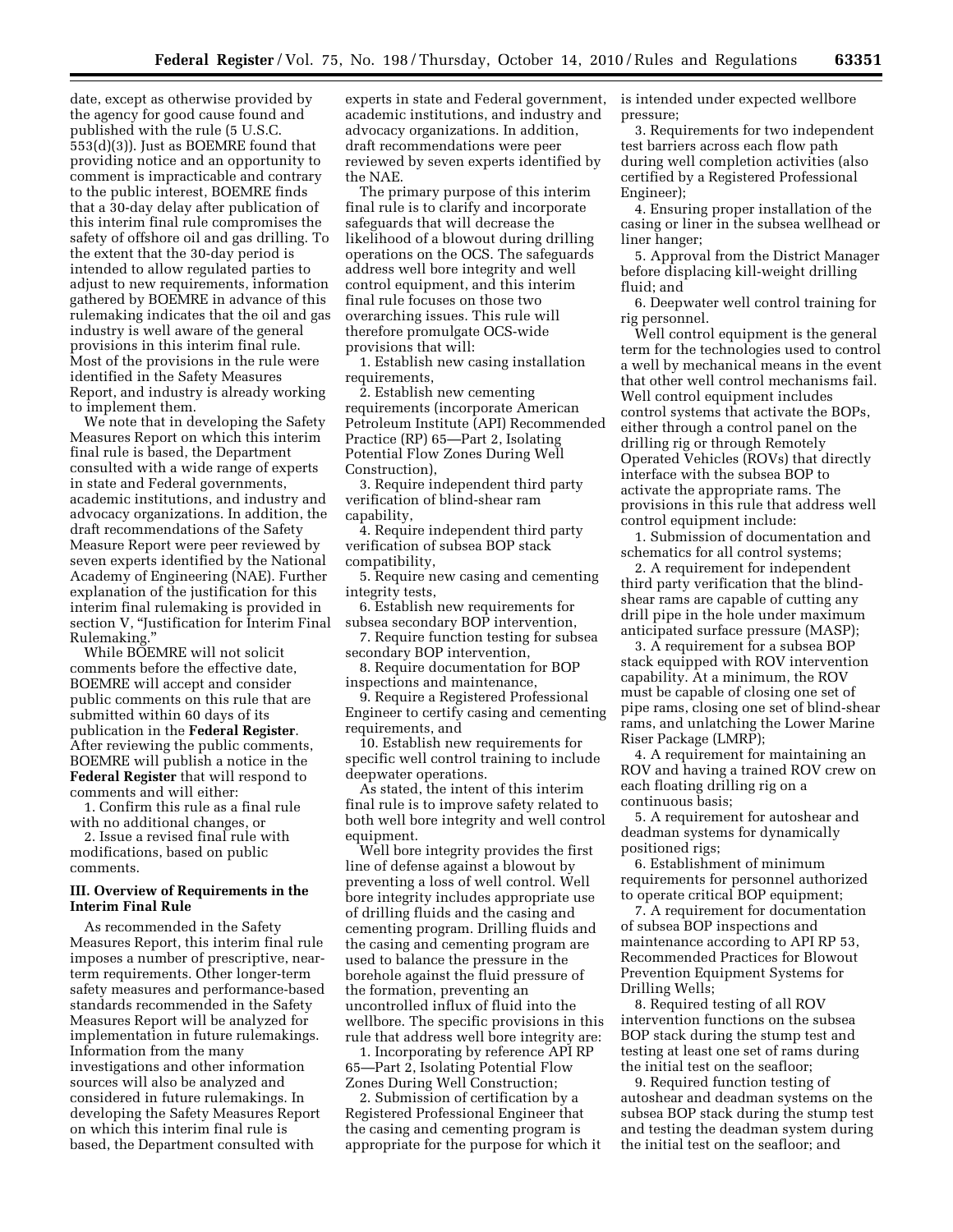shear rams are used in an emergency.

10. Required pressure testing if any The following table shows where Measures Report are implemented in the ear rams are used in an emergency. The following table shows where Measures Report are implemented in the ear rams

| Safety measures report recommendation                                                                    | Interim final rule citation                                                                                                                           |  |  |
|----------------------------------------------------------------------------------------------------------|-------------------------------------------------------------------------------------------------------------------------------------------------------|--|--|
|                                                                                                          | <b>Subpart A-General</b><br>§250.198 Documents incorporated by reference.<br><b>Subpart D-Oil and Gas Drilling Operations</b>                         |  |  |
|                                                                                                          | §250.415 What must my casing and cementing programs in-<br>clude?                                                                                     |  |  |
| I.A.2: Order BOP Equipment Compatibility Verification for Each Floating Vessel<br>and for Each New Well. | §250.416 What must I include in the diverter and BOP de-<br>scriptions?                                                                               |  |  |
| I.B.5: Secondary Control System Requirement and Guidelines<br>I.C.7: Develop New Testing Requirements    |                                                                                                                                                       |  |  |
| II.B.1.3: New Casing and Cement Design Requirements: Two Independent Bar-<br>riers.                      | §250.418 What additional information must I submit with my<br>APD?                                                                                    |  |  |
| I.C.7: Develop New Testing Requirements                                                                  |                                                                                                                                                       |  |  |
| II.B.1.3: New Casing and Cement Design Requirements: Two Independent Bar-<br>riers.                      | §250.420 What well casing and cementing requirements<br>must I meet?                                                                                  |  |  |
| II.B.1.3: New Casing and Cement Design Requirements: Two Independent Bar-<br>riers.                      | §250.423 What are the requirements for pressure testing<br>casing?                                                                                    |  |  |
| II.B.2.5: New Casing Installation Procedures                                                             |                                                                                                                                                       |  |  |
| II.B.2.6: Develop Additional Requirements or Guidelines for Casing Installation                          | §250.442 What are the requirements for a subsea BOP sys-                                                                                              |  |  |
|                                                                                                          | tem?                                                                                                                                                  |  |  |
| I.B.6: New ROV Operating Capabilities<br>II.A.1: Establish Deepwater Well-Control Procedure Guidelines   |                                                                                                                                                       |  |  |
| I.B.5: Secondary Control System Requirements and Guidelines                                              | §250.446 What are the BOP maintenance and inspection re-                                                                                              |  |  |
|                                                                                                          | quirements?                                                                                                                                           |  |  |
|                                                                                                          | § 250.449 What additional BOP testing requirements must I<br>meet?                                                                                    |  |  |
| I.C.7: Develop New Testing Requirements                                                                  |                                                                                                                                                       |  |  |
| I.C.7: Develop New Testing Requirements                                                                  | §250.451 What must I do in certain situations involving BOP                                                                                           |  |  |
|                                                                                                          | equipment or systems?<br>§250.456 What safe practices must the drilling fluid program                                                                 |  |  |
|                                                                                                          | follow?<br>Subpart E-Oil and Gas Well-Completion Operations                                                                                           |  |  |
|                                                                                                          | § 250.515 Blowout prevention equipment.                                                                                                               |  |  |
| I.B.6: New ROV Operating Capabilities                                                                    |                                                                                                                                                       |  |  |
| II.A.1: Establish Deepwater Well-Control Procedure Guidelines                                            |                                                                                                                                                       |  |  |
| I.B.5: Secondary Control System Requirements and Guidelines and rec-<br>ommendation.                     |                                                                                                                                                       |  |  |
| I.C.7: Develop New Testing Requirements                                                                  |                                                                                                                                                       |  |  |
|                                                                                                          | Subpart F-Oil and Gas Well-Workover Operations                                                                                                        |  |  |
| I.B.5: Secondary Control System Requirements and Guidelines<br>I.B.6: New ROV Operating Capabilities     | §250.615 Blowout prevention equipment.                                                                                                                |  |  |
| II.A.1: Establish Deepwater Well-Control Procedure Guidelines                                            |                                                                                                                                                       |  |  |
| I.B.5: Secondary Control System Requirements and Guidelines and rec-<br>ommendation.                     | §250.616 Blowout preventer system testing, records, and<br>drills.                                                                                    |  |  |
| I.C.7: Develop New Testing Requirements                                                                  |                                                                                                                                                       |  |  |
| I.B.5: Secondary Control System Requirements and Guidelines and rec-<br>ommendation.                     | §250.617 What are my BOP inspection and maintenance re-<br>quirements?                                                                                |  |  |
| I.C.7: Develop New Testing Requirements                                                                  |                                                                                                                                                       |  |  |
|                                                                                                          | <b>Subpart O-Well Control and Production Safety Training</b><br>§§ 250.1500–250.1510.<br>§250.1503 What are my general responsibilities for training? |  |  |
| II.B.1.3: New Casing and Cement Design Requirements: Two Independent                                     | <b>Subpart Q-Decommissioning Activities</b><br>§250.1712 What information must I submit before I perma-                                               |  |  |
| <b>Tested Barriers.</b>                                                                                  | nently plug a well or zone?                                                                                                                           |  |  |
| II.B.1.3: New Casing and Cement Design Requirements: Two Independent<br><b>Tested Barriers.</b>          | §250.1721 If I temporarily abandon a well that I plan to re-<br>enter, what must I do?                                                                |  |  |
|                                                                                                          |                                                                                                                                                       |  |  |

### **IV. Source of Specific Provisions Addressed in the Interim Final Rule**

This interim final rule clarifies existing regulatory requirements that were addressed by certain portions of NTL No. 2010–N05 by codifying the specific details into regulations. It also addresses items in the Safety Measures Report either identified as appropriate for implementation through emergency rulemaking, or which BOEMRE has determined will significantly increase OCS drilling safety and with which operators can readily comply. The following provides an explanation of each of these sources and provisions.

*Emergency Rulemaking Recommendations From Safety Measures Report* 

The Safety Measures Report identified four items for emergency rulemaking:

1. Develop secondary control system requirements;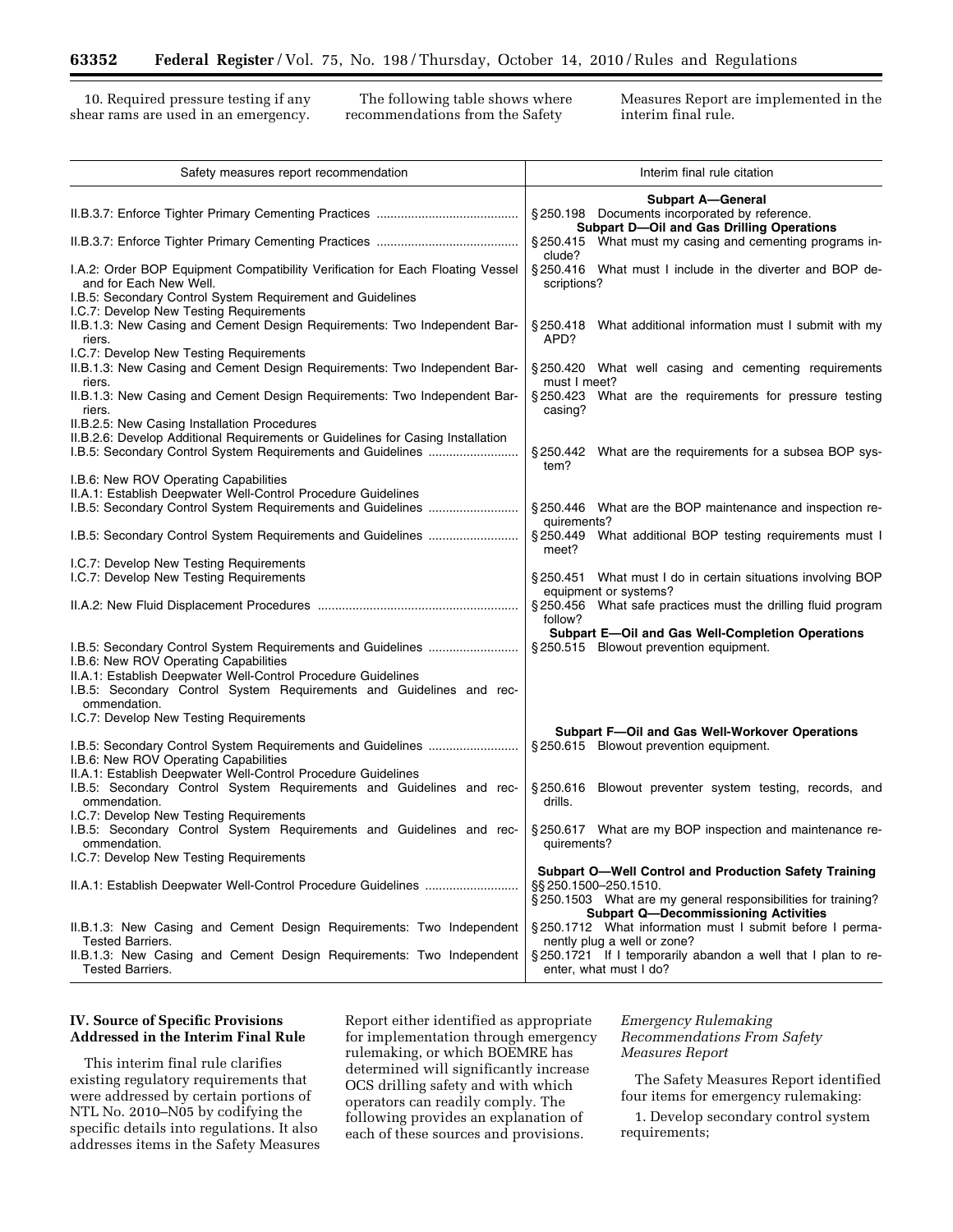2. Establish new blind-shear ram redundancy requirements;

3. Establish new deepwater well control procedure requirements; and 4. Adopt safety case requirements for

floating drilling operations on the OCS. Of these four items, this interim final

rule addresses: 1. Secondary control system requirements; and 3. deepwater well control procedure requirements. This interim final rule does not include: 2. New blind-shear ram redundancy requirements; and 4. safety case requirements for floating drilling operations on the OCS.

BOEMRE determined that, while new blind-shear ram redundancy requirements are important to offshore drilling safety, they are not appropriate for inclusion in this interim final rule. Installation of a second set of blindshear rams will require major modifications to the BOP stack for most rigs on the OCS. Compliance with such a requirement is likely to take operators from 1 year to 18 months. Inclusion of a requirement that will necessitate a period of 1 year or more to comply is not appropriate for an interim final rule, the purpose of which is to have immediate effect. Given the necessary compliance periods, BOEMRE believes there will be sufficient opportunity to proceed through a notice and comment rulemaking. Operators should be aware, however, that BOEMRE intends to promptly initiate a notice and comment rulemaking process to address this issue. Specifically, operators should be aware that BOEMRE is considering

regulations to require the installation of a second set of blind-shear rams, appropriately spaced to ensure that at least one blind-shear ram cuts any drill pipe in the hole and seals the wellbore at any time. Operators should also be aware that BOEMRE is likewise considering requiring, through a notice and comment rulemaking, a set of casing shear rams capable of shearing any casing in the hole.

This interim final rule addresses both new well bore integrity requirements and well control equipment requirements. The well bore integrity provisions impose requirements for casing and cementing design and installation, tighter cementing practices, the displacement of kill-weight fluids, and testing of independent well barriers. These new requirements ensure that there are additional physical barriers in the well to prevent oil and gas from escaping into the environment. These new requirements related to well bore integrity will considerably decrease the likelihood of a loss of well control. The well control equipment requirements in this interim final rule will help ensure the BOPs will operate in the event of an emergency and that the ROVs are capable of activating the BOPs. Together, these new requirements will help decrease the urgency of immediately requiring blind-shear ram redundancy on BOPs, and have factored into BOEMRE's decision to address such requirements through a standard rulemaking process.

BOEMRE also determined not to include safety case requirements for floating drilling operations in this interim final rule. A safety case is a comprehensive, structured documentation system to reduce operating risks for offshore drilling. A drilling safety case would establish risk assessment and mitigation processes to manage a drilling contractor's controls related to health, safety, and environmental aspects of operations. BOEMRE is evaluating how a drilling safety case should be most appropriately integrated with an overall Safety and Environmental Management System (SEMS) approach, which BOEMRE may implement through a separate rulemaking process. As directed in the Safety Measures Report, BOEMRE will work with offshore operators and drilling contractors, appropriate government agencies, and other appropriate stakeholders to consider the type of well construction interfacing document that will best connect the requirements of a safety case to existing well design and construction documents. BOEMRE therefore intends to pursue adoption of appropriate safety case requirements through a separate rulemaking process once the necessary analyses have been completed.

#### *Requirements From NTL No. 2010–N05*

Of the requirements in this interim final rule, the following table clarifies existing regulations by codifying provisions of NTL No. 2010–N05:

| NTL No. 2010-N05 provision                                                                                                                                                                                                                                                                                                                                                                                 | Interim final rule citations                                                                                                                                                                                         |
|------------------------------------------------------------------------------------------------------------------------------------------------------------------------------------------------------------------------------------------------------------------------------------------------------------------------------------------------------------------------------------------------------------|----------------------------------------------------------------------------------------------------------------------------------------------------------------------------------------------------------------------|
| Documentation that the BOP has been maintained according to the regulations<br>at §250.446(a), maintain these records and make them available upon re-<br>quest (safety report rec. I.A.1).                                                                                                                                                                                                                | §250.446 What are the BOP maintenance and inspection re-<br>quirements?<br>§250.516 Blowout preventer system tests, inspections, and<br>maintenance.<br>§250.617 What are my BOP inspection and maintenance re-      |
| Independent third party verification that the BOP stack is designed for the spe-<br>cific equipment on the rig and compatible with the specific well location, well<br>design, and well execution plan; that the BOP stack has not been com-<br>promised or damaged from previous service; and that the BOP stack will op-<br>erate in the conditions in which it will be used (safety report rec. I.A.2). | quirements?<br>§250.416 What must I include in the diverter and BOP de-<br>scriptions?                                                                                                                               |
| Secondary control system with ROV intervention capabilities, including the abil-<br>ity to close one set of blind-shear rams and one set of pipe rams and unlatch<br>the LMRP (safety report rec. I.B.5).                                                                                                                                                                                                  | What are the requirements for a subsea BOP sys-<br>§ 250.442<br>tem?<br>\$250.515<br>Blowout prevention equipment.<br>\$250.615<br>Blowout prevention equipment.                                                     |
| Emergency shut-in system in the event that you lose power to the BOP stack,<br>have an unplanned disconnection of the riser from the BOP stack, or experi-<br>ence another emergency situation (safety report rec. I.B.5).                                                                                                                                                                                 | \$250.442<br>What are the requirements for a subsea BOP sys-<br>tem?<br>\$250.515<br>Blowout prevention equipment.<br>\$250.615<br>Blowout prevention equipment.                                                     |
| Function test the hot stabs that would be used to interface with the ROV inter-<br>vention panel during the stump test (safety report rec. I.B.6).                                                                                                                                                                                                                                                         | §250.449<br>What additional BOP testing requirements must I<br>meet?<br>§ 250.516<br>Blowout preventer system tests, inspections, and<br>maintenance.<br>\$250.616<br>Blowout preventer system testing, records, and |
| Independent third party verification that provides sufficient information showing<br>that the blind-shear rams installed in the BOP stack are capable of shearing<br>the drill pipe in the hole under maximum anticipated surface pressures (safety<br>report rec. I.C.7).                                                                                                                                 | drills.<br>§250.416 What must I include in the diverter and BOP de-<br>scriptions?                                                                                                                                   |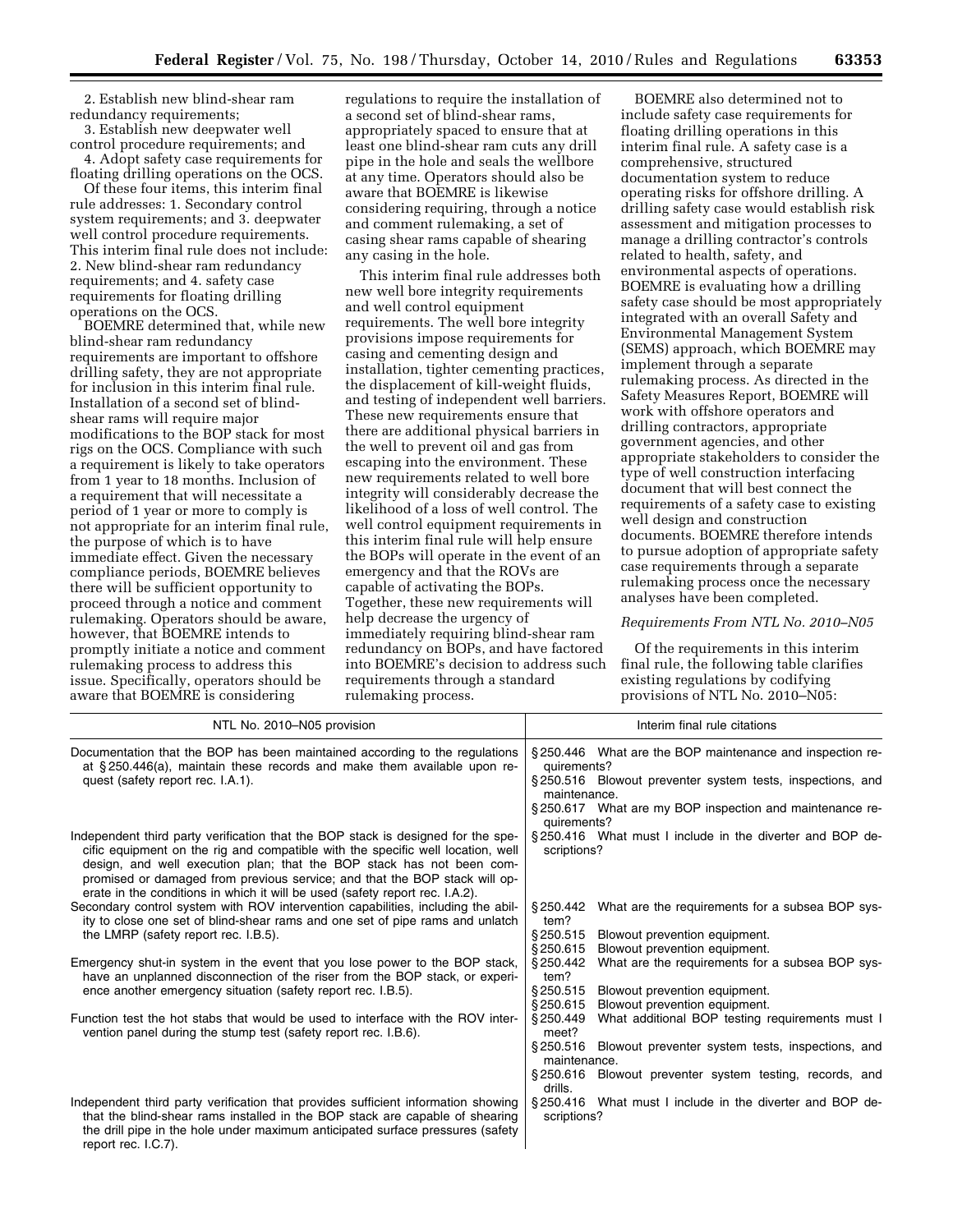| NTL No. 2010-N05 provision                                                                                                                                                                                                                                                     | Interim final rule citations                                                                                                                                                                                                                              |
|--------------------------------------------------------------------------------------------------------------------------------------------------------------------------------------------------------------------------------------------------------------------------------|-----------------------------------------------------------------------------------------------------------------------------------------------------------------------------------------------------------------------------------------------------------|
| If the blind-shear rams or casing shear rams are activated in a well control situ-<br>ation in which pipe or casing was sheared, operators must inspect and test<br>the BOP stack and its components, after the situation is fully controlled (safe-<br>ty report rec. I.C.7). | §250.451 What must I do in certain situations involving BOP<br>equipment or systems?                                                                                                                                                                      |
| Have all well casing designs and cementing program/procedures certified by a<br>Registered Professional Engineer, verifying the casing design is appropriate<br>for the purpose for which it is intended under expected wellbore conditions<br>(safety report rec. II.B.3).    | §250.420 What well casing and cementing requirements<br>must I meet?<br>§250.1712 What information must I submit before I perma-<br>nently plug a well or zone?<br>§250.1721 If I temporarily abandon a well that I plan to re-<br>enter, what must I do? |

Certain measures in NTL No. 2010– N05 are not included in this interim final rule. These are:

1. Verify compliance with existing BOEMRE regulations and with the BOEMRE/U.S. Coast Guard National Safety Alert (safety report rec. III.A.1).

2. Submit BOP and well control system configuration information for a drilling rig that was being used on May 27, 2010 (safety report rec. I.C.8).

3. Operator must submit the relevant information required in NTL No. 2010– N05 prior to commencing operations if the operator had an Application for Permit to Drill (APD) or Application for Permit to Modify (APM) that was previously approved but drilling had not commenced as of May 27, 2010, and operator may not commence drilling without BOEMRE approval (general requirement for NTL not specified in Safety Measures Report).

#### *Other Provisions From the Safety Measures Report in This Interim Final Rule*

The following provisions in this interim final rule are not covered in existing NTL No. 2010–N05 but are identified in the Safety Measures Report as being appropriate to implement either immediately or through an emergency rulemaking:

| Safety measures report provision                                                                             | Interim final rule citations                                                                                                                                              |  |  |
|--------------------------------------------------------------------------------------------------------------|---------------------------------------------------------------------------------------------------------------------------------------------------------------------------|--|--|
| Establish deepwater well control procedure quidelines (safety report rec. II.A.1)                            | §250.442 What are the requirements for a subsea BOP sys-<br>tem?                                                                                                          |  |  |
|                                                                                                              | §250.515 Blowout prevention equipment.<br>§250.615 Blowout prevention equipment.<br>§§250.1500 through 250.1510 Subpart O—Well Control<br>and Production Safety Training. |  |  |
| Establish new fluid displacement procedures (safety report rec. II.A.2)                                      | §250.456 What safe practices must the drilling fluid program<br>follow?                                                                                                   |  |  |
| Develop additional requirements or guidelines for casing installation (safety re-<br>port rec. $II.B.2.6$ ). | What are the requirements for pressure testing<br>§ 250.423<br>casing?                                                                                                    |  |  |

BOEMRE has also included the following provision in this interim final rule from the Safety Measures Report:

| Safety measures report provision                                                                                                    | Interim final rule |
|-------------------------------------------------------------------------------------------------------------------------------------|--------------------|
|                                                                                                                                     |                    |
| Enforce tighter primary cementing practices (safety report rec. II.B.3.7)  \$250.415 What must my casing and cementing programs in- | clude?             |

This provision is recommended in the Safety Measures Report, although it is not specifically identified as requiring implementation immediately or through emergency rulemaking (this provision was also not addressed in NTL No. 2010–N05). BOEMRE has nonetheless determined that it is appropriate for inclusion in this interim final rule because it is consistent with the intent of the recommendations in the Safety Measures Report. Tighter cementing practices will increase the safety of offshore oil and gas drilling operations by improving cementing practices; they also will support the other requirements in this interim final rule.

# **V. Justification for Interim Final Rulemaking**

Pursuant to the Outer Continental Shelf Lands Act (OCSLA), the Secretary has an affirmative obligation to ensure that drilling operations undertaken on the OCS are conducted in a manner that is safe for the human, marine, and coastal environment (43 U.S.C. 1332(6), 1334(a), 1347, and 1348; and 30 CFR 250.106). The April 20, 2010, blowout of the BP Macondo well and the explosion on the Deepwater Horizon killed 11 workers and resulted in the Nation's largest oil spill ever, with substantial environmental and economic impacts.

On May 28, 2010, the Secretary ordered the suspension of certain oil and gas drilling operations in deepwater

(greater than 500 feet). On July 12, 2010, the Secretary rescinded that order and replaced it with a new decision ordering the suspension in the Gulf of Mexico (GOM) and Pacific regions of the drilling of wells using subsea BOPs or surface BOPs on a floating facility, with certain exceptions for intervention wells, injection and disposal wells, abandonments, completions, and workovers. This suspension order applies by its terms until November 30, 2010, although the order notes that it could be lifted earlier than that date.

As mentioned previously, on April 30, 2010, the President also directed the Secretary to conduct a thorough review of the Deepwater Horizon event and to report within 30 days on additional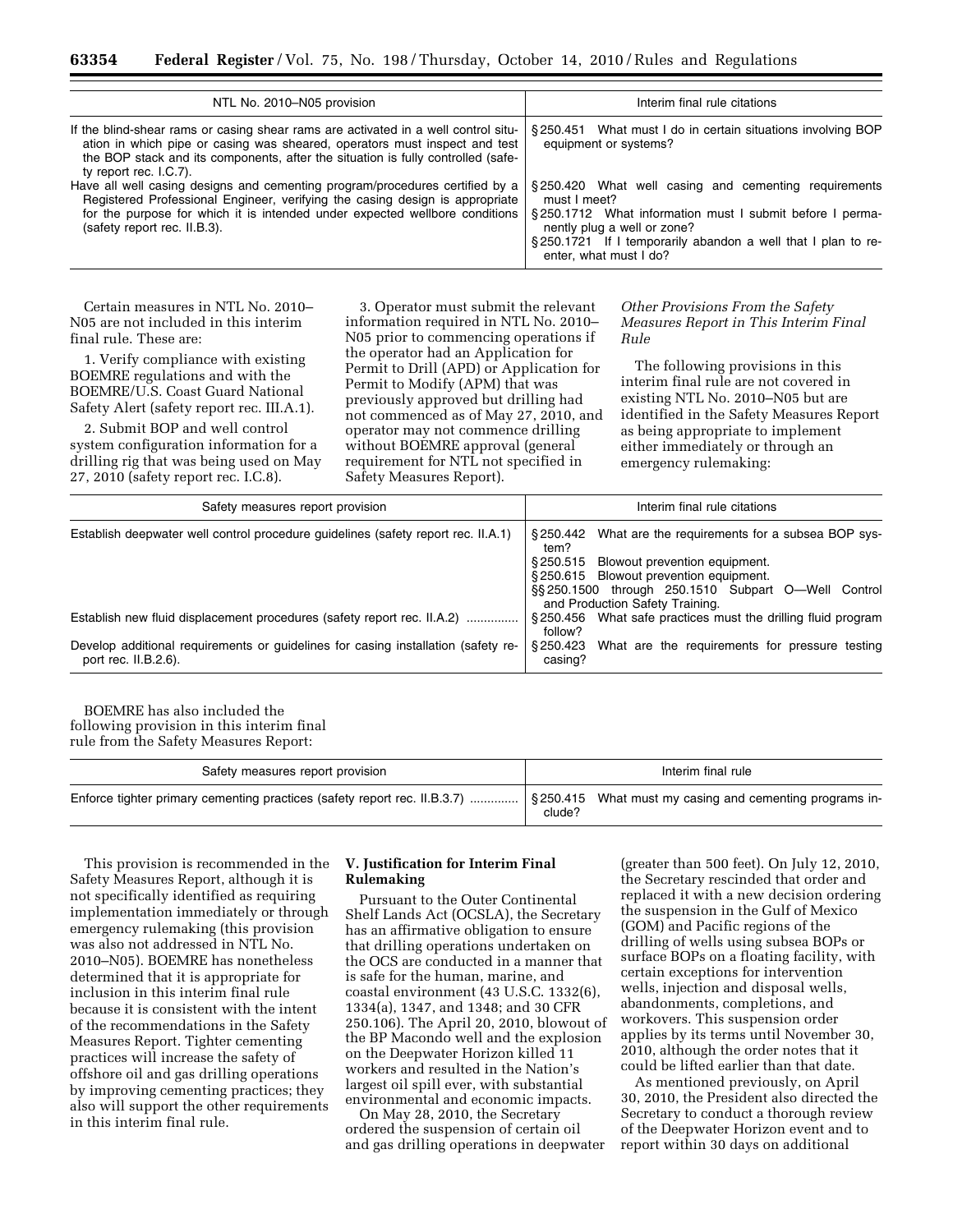measures needed to improve the safety of oil and gas operations on the OCS. On May 27, 2010, the Secretary delivered the Safety Measures Report to the President. This Safety Measures Report incorporated recommendations from BOEMRE, as well as from a wide range of experts from government, academia, and industry. In developing the Safety Measures Report on which this interim final rule is based, the Department consulted with a wide range of experts in state and Federal government, academic institutions, and industry and advocacy organizations. In addition, draft recommendations were peer reviewed by seven experts identified by the NAE.

Numerous investigations are ongoing, and the precise causes of the well blowout and explosion are not fully known; however, the fact that a blowout occurred clearly indicates problems with the well's line of defense, which could include BOP systems, casing and cementing programs, and fluid displacement procedures. Accordingly, it is not necessary to await certainty regarding the cause of the blowout before promulgating this interim final rule.

Circumstances suggest that, while a blowout and spill of this magnitude have not occurred before on the OCS, it is unlikely that the problems are unique to the Deepwater Horizon and BP's Macondo well. As noted in the July 12, 2010, decision of the Secretary to suspend certain offshore permitting and drilling activities, most BOPs used in drilling on the OCS are of similar design and are produced by a limited number of manufacturers. Furthermore, the BOPs for the relief wells drilled to intercept the Macondo well encountered unexpected performance problems, initially failing to pass new testing procedures developed in response to the Safety Measures Report, including failure of the deadman and autoshear functions. These multiple failures raise red flags as to the reliability of BOPs to adequately safeguard the lives of workers and protect the environment from oil spills in response to a large blowout. They also suggest the need to review regulations pertaining to well casing and design, the other area of likely failure in the Deepwater Horizon event.

Even without the full results of the pending investigations, the obvious failures of well intervention and blowout containment systems demonstrate that previous regulatory assumptions concerning their reliability are inaccurate. The importance of these systems in preventing catastrophic blowouts and oil spills indicate that

genuine harm could result from delay and lead BOEMRE to conclude that immediate regulations are needed to better ensure the reliability of these systems, and to protect the lives of workers, human health, and the environment.

This interim final rule therefore, specifically addresses measures that will increase the safety of these systems. It imposes requirements to give greater certainty that casing and cement design and fluid displacement are adequate for well bore integrity, and to enhance the reliability of well control equipment.

The casing and cementing program and fluid displacement procedures are the first line of defense in preventing a loss of well control that could lead to a blowout. Casing and cement and drilling fluids are used to ensure the fluids in a formation do not enter the wellbore during drilling and completion operations. When a well is completed and production begins, the casing and cement continue to prevent uncontrolled flow of fluids into the wellbore. The integrity of the casing and cement are critical to proper well control. While the extent to which cementing and casing failures contributed to the Macondo blowout is not yet fully known, preliminary information suggests that the operator may have failed to follow best industry cementing and casing installation practices. The current regulations contain general cementing and casing requirements, but they do not specifically address best cementing and casing installation practices. This rulemaking will provide greater assurance that all operators will follow these safer practices, reducing the risk of a loss of well control.

This interim final rule also strengthens requirements for BOPs. In the event of a loss of well control, rig operators use the BOPs to regain control of the well. This is done by closing the various rams on the BOP stack, which shut off the flow of formation fluids to the surface. Secondary well control system requirements (*i.e.,* ROV intervention capabilities and emergency back-up BOP control systems) ensure that rig operators are able to activate various BOP rams in the event the control system on the rig fails (*e.g.,* loss of power). Requirements in this interim final rule impose new standards to enhance BOP reliability, thereby lessening the possibility of failures that could lead to an uncontrolled blowout and spill with potentially catastrophic consequences for workers and the environment.

Given the Deepwater Horizon blowout and resulting spill, and because of the

potential for grave harm to workers and the human, marine, and coastal environment from any additional events, BOEMRE concludes that existing regulations must be strengthened to more fully protect offshore workers, the environment, and the public, and that this situation justifies immediate imposition of the requirements of this interim final rule.

This interim final rule applies to ongoing operations not covered by the Secretary's July 12, 2010, suspension decision in addition to those operations that were suspended by that decision. Immediate imposition of the requirements of this rule is necessary for both ongoing and suspended operations to ensure that all operations proceed in a more safe and reliable fashion in protection of human health and the environment. The July 12, 2010, suspension expires by its terms on November 30, 2010, and it could be lifted earlier. A standard APA notice and comment rulemaking process would place the effective date of these measures beyond the expiration date of the suspension, which would mean that these operations could resume without the benefit of the new safety measures being in place. Therefore, BOEMRE believes that the delay associated with notice and comment has the potential to harm worker and public health and safety and the environment, and further justifies the immediate implementation of this interim final rule to all OCS drilling operations. To act otherwise has the potential to risk worker and environmental protection with inadequate regulatory coverage.

BOEMRE is cognizant of the fact that the Secretary has the ability to extend the suspension of operations covered by his July 12, 2010, decision, or to apply the suspension to additional operations on the OCS. Immediate application of the safety measures in this interim final rule, however, will improve the reliability of well control systems, thereby allowing all oil and gas operations on the OCS to proceed in a more safe and environmentally sound manner.

BOEMRE believes that much of the oil and gas industry is already well informed of the general provisions in this interim final rule, most of which were identified in the Safety Measures Report. Information gathered by BOEMRE in advance of this rulemaking indicates that BOP equipment manufacturers, drilling contractors, and operators are already working to address the recommendations. Establishing these requirements via an interim final rule will allow these entities to make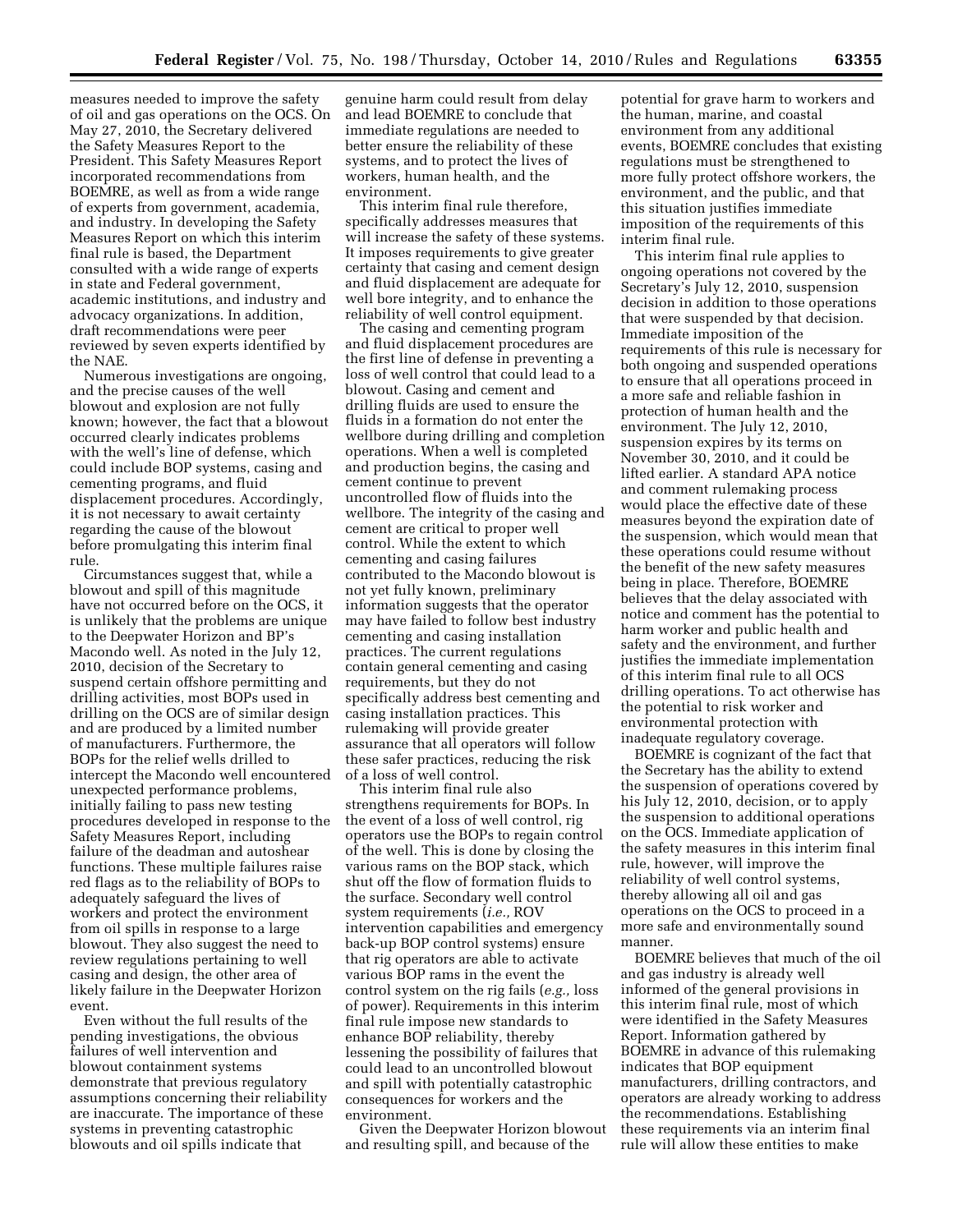informed financial and operational decisions earlier.

As previously noted, these regulations were developed without the benefit of the conclusive findings from the ongoing investigations into the root causes of the explosions and fire on the Deepwater Horizon. In the future, based on the comments we receive on this rule and the additional findings of ongoing investigations, BOEMRE may issue additional regulations or amendments to these regulations that will be intended to further increase the safety of offshore oil and gas operations.

#### **VI. Section-By-Section Discussion of Requirements in the Interim Final Rule**

*Documents Incorporated by Reference (§ 250.198)* 

Code of Federal Regulations, Title 30— MINERAL RESOURCES

BOEMRE is revising the title of Chapter II to, "CHAPTER II-BUREAU OF OCEAN ENERGY MANAGEMENT, REGULATION AND ENFORCEMENT, DEPARTMENT OF THE INTERIOR.'' On June 18, 2010, the Secretary of the Interior changed the name of the Minerals Management Service (MMS) to the Bureau of Ocean Energy Management, Regulation and Enforcement (BOEMRE). This rule updates the heading of Chapter II in Title 30, Volume 2, of the Code of Federal Regulations to reflect this change.

Paragraph (a)(3) was added to clarify that the documents incorporated by reference into the regulations are requirements. In the National Technology Transfer and Advancement Act of 1995, Congress directed Federal agencies to use technical standards that are developed or adopted by voluntary consensus standards bodies. In § 250.198, BOEMRE incorporates by reference many consensus technical standards including recommended practices, code requirements, and specifications. The effect of incorporating these standards into Federal regulations is confirmed in regulations issued by the Office of the Federal Register (1 CFR 51.9(b)), which requires agencies to inform the user that an incorporated publication is a requirement.

When BOEMRE incorporates a document by reference, any recommendations in the document will be interpreted as requirements, unless otherwise specified. For example, this section incorporates API documents that recommend certain actions using the word *should.* In the Foreword to its recommended practices, API explains that the word *shall* indicates that the

recommended practice has universal applicability to the specific activity, while the word *should* denotes a recommended practice where a safe comparable alternative practice is available. Despite this explanation, for API documents incorporated by reference into this part, the terms *should*  and *shall* mean *must.* For example, API RP 53, sections 17.10, 17.11, 17.12, 18.10, 18.11, and 18.12, are currently incorporated by reference in § 250.446(a). By adding paragraph (a)(3) to this interim final rule, which explains that the words *should* and *shall* both mean *must,* BOEMRE clarifies to the operators that they *must* follow all of the provisions of these API RP 53 sections.

Paragraph (h)(79) was added to this section and incorporates by reference API RP 65—Part 2, Isolating Potential Flow Zones During Well Construction, First Edition, May 2010. This document contains best practices for zone isolation in wells to prevent annular pressure and/or flow through or past pressurecontainment barriers that are installed and verified during well construction. Barriers that seal wellbore and formation pressures or flows may include temporary pressure containment barriers like hydrostatic head pressure during cement curing, and permanent ones such as mechanical seals, shoe formations, and cement. Other well construction (well design, drilling, leak-off tests, etc.,) practices that may affect barrier sealing performance are addressed along with methods to help ensure positive effects or to minimize any negative ones. The incorporation by reference of API RP 65—Part 2 addresses the Safety Measures Report recommendation II.B.3.7: Enforce Tighter Primary Cementing Practices.

The citations for API RP 53 in § 250.198(h)(63) were updated to include the requirements in § 250.516 and new § 250.617.

A consensus standard indicates acceptance and recognition across the industry that this technology is feasible. For example, in its recommended practice publications, including API RP 65—Part 2 and API RP 53, API explains that its publications are intended to facilitate the broad availability of proven, sound engineering, and operating practices. The recommended practices are created with input from oil and gas operators, drilling contractors, service companies, consultants, and regulators; therefore, the recommended practices reflect an agreement that the specified practices and technologies are available and appropriate. Even though the development of a standard does not

represent a 100% agreement by the task group members, the process provides a means for industry and regulatory bodies to develop protocols for the highly specialized equipment and procedures used in offshore oil and gas work. BOEMRE would not have the proper resources to develop information included in standards on its own (*e.g.*  deepwater, High Pressure, High Temperature). BOEMRE regulatory program benefits from using the expertise in industry on offshore operations through the standards development process. Furthermore, in the National Technology Transfer and Advancement Act of 1995, Congress directed Federal agencies to use technical standards that are developed or adopted by voluntary consensus standards bodies (*[http://standards.gov/](http://standards.gov/standards_gov/nttaa.cfm)  standards*\_*[gov/nttaa.cfm](http://standards.gov/standards_gov/nttaa.cfm)*).

When a copyrighted technical industry standard is incorporated by reference into our regulations, BOEMRE is obligated to observe and protect that copyright. BOEMRE provides members of the public with Web site addresses where these standards may be accessed for viewing—sometimes for free and sometimes for a fee. The decision to charge a fee is decided by organizations developing the standard.

For the convenience of the viewing public who may not wish to purchase these documents, they may be inspected at the Bureau of Ocean Energy Management, Regulation and Enforcement, 381 Elden Street, Room 3313, Herndon, Virginia 20170; phone: 703–787–1587; or at the National Archives and Records Administration. For information on the availability of this material, call 202–741–6030, or go to: *[http://www.archives.gov/](http://www.archives.gov/federal_register/code_of_federal_regulations/ibr_locations.html) federal*\_*[register/](http://www.archives.gov/federal_register/code_of_federal_regulations/ibr_locations.html)* 

*code*\_*of*\_*federal*\_*[regulations/](http://www.archives.gov/federal_register/code_of_federal_regulations/ibr_locations.html)  ibr*\_*[locations.html](http://www.archives.gov/federal_register/code_of_federal_regulations/ibr_locations.html)*.

These documents will continue to be made available to the public for viewing when requested. Specific information on where these documents can be inspected or purchased can be found at § 250.198, Documents incorporated by reference.

In addition, the API has decided to provide free online public access to 160 key industry standards, including a broad range of safety standards once changes to the API website are complete. The standards represent almost one-third of all API standards and will include all that are safetyrelated or have been incorporated into Federal regulations. The API will make these standards will be available online for review and hardcopies and printable versions will continue to be available for purchase. You may view or purchase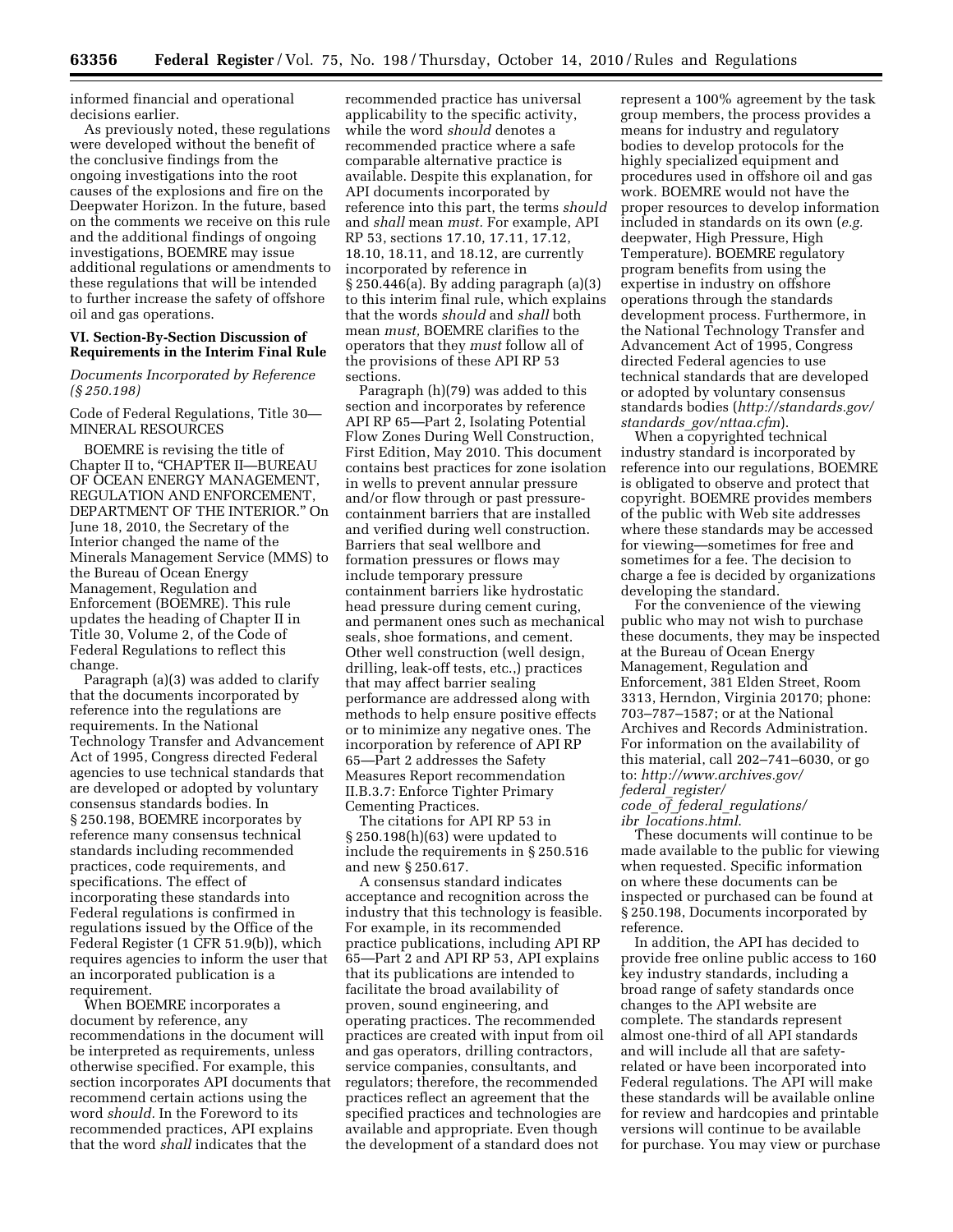#### [these API documents at:](http://www.api.org/) *http:// www.api.org/*.

#### *What must my casing and cementing programs include? (§ 250.415)*

In this section, BOEMRE added a new paragraph (f) requiring the operator to include in its APD an evaluation of the best practices identified in API RP 65— Part 2, Isolating Potential Flow Zones During Well Construction. We revised paragraphs (c), (d), and (e) to accommodate the new paragraph. Incorporating this document by reference will help ensure operators use best practices when designing their casing and cementing programs and will help ensure the integrity of the well, decreasing the risk of a loss of well control. Operators must submit a written description of their evaluation to BOEMRE that includes the mechanical barriers and cementing practices the operators will use for each casing string. Operators must exercise due diligence in understanding the variables involved when planning the casing and cementing program.

The API RP 65—Part 2 addresses mechanical barriers in section 3. A mechanical barrier, as defined by this document, is a verifiable seal achieved by mechanical means between two casing strings or a casing string and the borehole that isolates all potential flowing zones at or below the wellhead, BOP, or diverter. The use of downhole mechanical barriers is complementary to properly executed cementing and not a replacement. The applications of subsurface mechanical barriers must be chosen with care.

The API RP 65—Part 2, section 4, addresses cementing practices and factors affecting cementing. This section requires that casing and cementing programs address many of the key drilling issues that affect the quality of a primary cementing operation. Section 4 includes the best practices for the factors that must be considered and addresses the interrelationship between drilling operations and cementing success. BOEMRE is requiring operators to document how they evaluated these best practices, to ensure operators consider them while developing their casing and cementing programs.

BOEMRE believes that this is an appropriate document to incorporate by reference. The key to successful use of this document for OCS cementing operations is implementation. The regulations will require that the operator address the document during the preparation of the APD and describe the cementing practices and barriers used for casing string. Including this information on the APD will help assure

best practices are used for a particular operation. Incorporating this document will not address all issues associated with cementing practices; however, doing so gives the agency the ability to evaluate best cementing practices on a case by case basis. Additional cementing requirements may be identified as results of the many investigations of the Deepwater Horizon event but until then BOEMRE believes this is the best approach to requiring best cementing practices. These additions will allow BOEMRE to confirm that well construction is based on a complete evaluation of all critical factors (including mechanical barriers and cementing practices) involved in a casing and cementing program. This new requirement addresses Safety Measures Report recommendation II.B.3.7: Enforce Tighter Primary Cementing Practices.

#### *What must I include in the diverter and BOP descriptions? (§ 250.416)*

In this section, paragraph (d) was revised to include the submission of a schematic of all control systems, including primary control systems, secondary control systems, and pods for the BOP system. This requirement applies to both surface and subsea BOP systems. This will provide documentation for all control systems to BOEMRE. The location of the controls must be included. Secondary control systems include, but are not limited to, the following: ROV intervention panels located on the BOP, autoshear and deadman systems, power sources of each system, back up power sources, and acoustic systems.

In this section, paragraph (e) was revised to require the operator to submit independent third party verification and supporting documentation that shows the blind-shear rams installed in the BOP stack are capable of shearing any drill pipe in the hole under maximum anticipated surface pressure, as recommended in the Safety Measures Report and included in NTL No. 2010– N05. This requirement applies to both surface and subsea BOP systems. The benefit of an independent third party is that it provides an objective and technically-informed review to properly verify capabilities of the blind-shear rams. Requiring independent third party verification and information about the blind-shear rams will help ensure that the appropriate shear rams are installed in the BOP. The documentation must include test results and calculations of shearing capacity of all pipe to be used in the well including correction for maximum anticipated surface pressure. Shearing capability tests can be

performed on the drill pipe that requires the highest shear pressure. The operator must include a discussion on how the drill pipe used during the shear test required the highest shear pressure and was the most difficult to shear. The interim final rule will codify the section, ''Verification that Blind-shear Rams Will Shear Pipe in the Hole'' in NTL No. 2010–N05.

Paragraph (f) was added to require independent third party verification that a subsea BOP stack is designed for the specific equipment used on the rig. The independent third party must verify that the subsea BOP stack is compatible with the specific well location, well design, and well execution plan. Information showing that the shear rams are appropriate for the project must be included. The independent third party must also verify that the subsea BOP stack has not been damaged or compromised from previous service. Last, the independent third party must verify that a subsea BOP stack will operate in the conditions in which it will be used. This will ensure that all factors of drilling with subsea BOPs are considered when choosing well control equipment. This requirement applies to all APDs that request to use a subsea BOP stack. It applies to completion, workover, or abandonment operations. The interim final rule will codify the section, ''BOP Compatibility Verification for All Wells'' in NTL No. 2010–N05.

Paragraph (g) was added and describes the criteria and documentation for an independent third party that must be submitted with the APD to BOEMRE for review. This is to ensure that the independent third party is capable of providing both an objective and a technically informed validation of the subjects being reviewed. The independent third party must be a technical classification society; an API licensed manufacturing, inspection, certification firm; or licensed professional engineering firm capable of providing the verifications required under this part. The independent third party must not be the original equipment manufacturer. The original equipment manufacturer is excluded because it has a financial interest in equipment being evaluated. Equipment manufacturers that do not have a financial interest in the equipment being evaluated may serve as an independent third party certifier if otherwise qualified. The operator must provide evidence to BOEMRE that the firm it is using is reputable; specifically, the firm or its employees hold appropriate licenses to perform the verification in the appropriate jurisdiction, the firm carries industry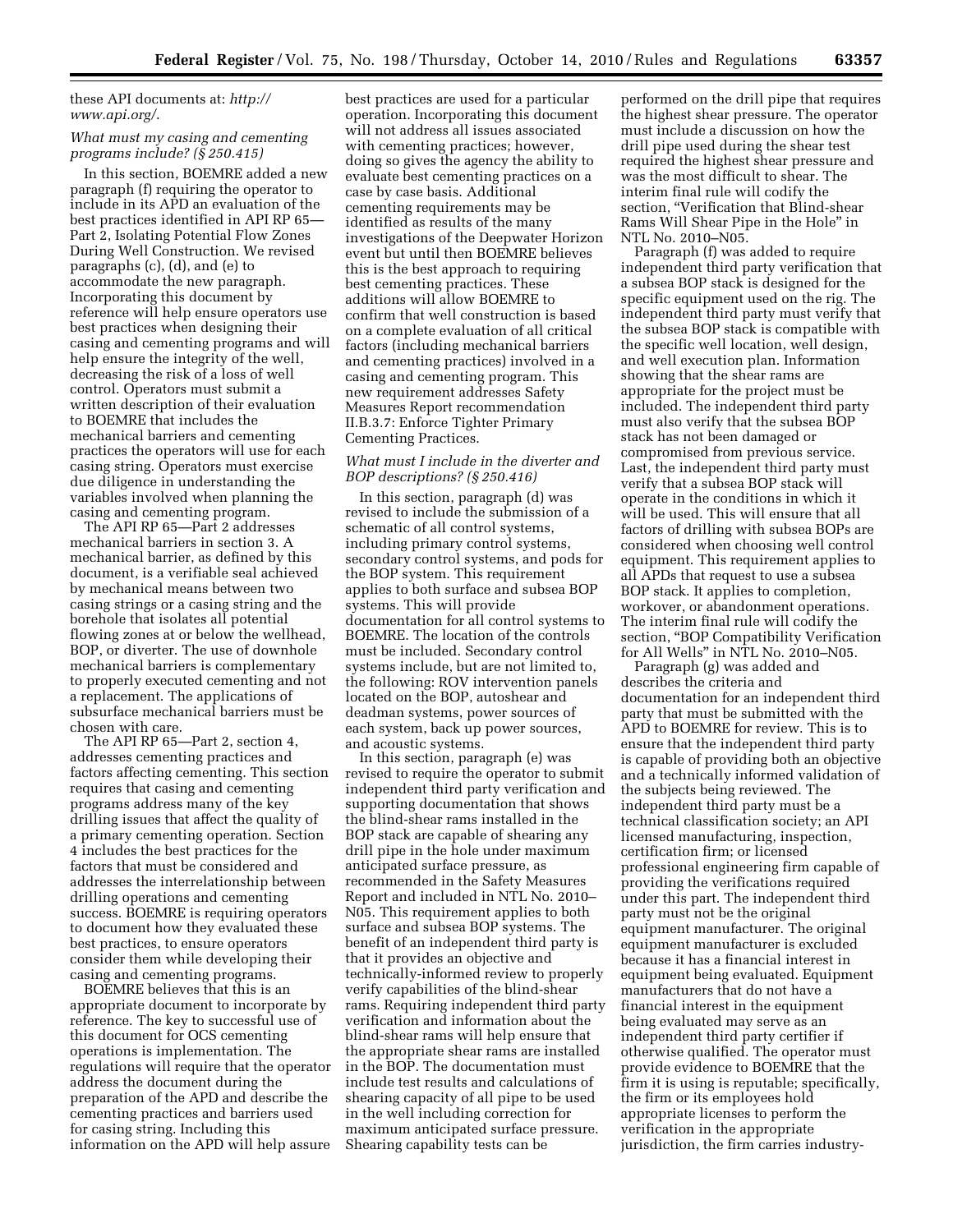standard levels of professional liability insurance, and the firm has no record of violations of applicable law. Prior to any shearing ram tests or inspections, the operator must also notify the District Manager 24 hours in advance. The operator must ensure an official representative of BOEMRE access to the location to potentially witness any testing or inspections, or to verify information submitted to BOEMRE. This approach to document the qualifications of the independent third party is the same approach being followed for the documenting the independent third party required by NTL No. 2010–N05.

The revised requirements in paragraph (d) address Safety Measures Report recommendation I.B.5: Secondary Control System Requirements and Guidelines. The requirements in paragraph (e) address Safety Measures Report recommendation I.C.7: Develop New Testing Requirements. The new requirements in paragraph (f) address Safety Measures Report recommendation I.A.2: Order BOP Equipment Compatibility Verification for Each Floating Vessel and for Each New Well. The criteria required for the independent third party are also addressed in NTL No. 2010–N05. These requirements will help ensure that the rig operator has the appropriate control systems in place, aiding the rig operator's ability to regain control of a well in the event of a loss of well control.

#### *What additional information must I submit with my APD? (§ 250.418)*

In this section, new paragraph (h) was added that requires the operator to submit certifications of their casing and cementing program signed by a Registered Professional Engineer. The Registered Professional Engineer must be registered in a State in the United States but does not have to be a specific discipline. Certification by a Registered Professional Engineer will increase the likelihood that the casing and cementing program has been properly designed and implemented, and will provide adequate well control. The Registered Professional Engineer will certify that there will be at least two independent tested barriers across each flow path during well completion activities. The Registered Professional Engineer will also certify that the casing and cementing design is appropriate for the purpose for which it is intended under expected wellbore conditions. The operator must submit this certification to BOEMRE along with the APD. Paragraph (g) was revised to accommodate new paragraph (h). The

interim final rule will codify requirements addressed under the section, ''Well Design and Construction for All Wells'' in NTL No. 2010–N05. These requirements for additional barriers, and the certification of the cement design, will decrease the likelihood of a blowout. These requirements apply to new wells, sidetracks, bypasses, or deepened wells.

In this section, a new paragraph (i) was added requiring the operator to submit a description of qualifications of any independent third party. Operators must formally notify BOEMRE of their independent third parties. The description must be submitted with the APD and may include the following:

1. Name and address of the individual or organization;

2. Size and type of the organization or corporation;

3. Previous experience as a Certified Entity, Certified Verification Agent (CVA), or similar third-party representative;

4. Experience in design, fabrication, or installation of BOPs and related equipment;

5. Technical capabilities (including professional certifications and organizational memberships) of the third party or the primary staff to be associated with the certifying functions for the specific project;

6. In-house availability of, or access to, appropriate technology (i.e., computer modeling programs and hardware, testing materials, and equipment);

7. Ability to perform and effectively manage certifying functions, inspections, and tests for the specific project considering current resource availability;

8. Previous experience with regulatory requirements and procedures;

9. Evidence that the third party is not owned or controlled by the designer, manufacturer, or supplier of the system or its subsystems to be inspected or tested under regulations applicable to this device or any manufacturer of similar equipment or material;

10. The level of work to be performed by the third party; and

11. A list of documents and certifications expected to be furnished to BOEMRE by the third party.

The new requirements address the Safety Measures Report recommendation II.B.1.3: New Casing and Cement Design Requirements: Two Independent Tested Barriers and recommendation I.C.7: Develop New Testing Requirements.

#### *What well casing and cementing requirements must I meet? (§ 250.420)*

In this section, new paragraph (a)(6) was added that requires the operators to submit certification of their casing and cementing program signed by a Registered Professional Engineer (see discussion under section 250.418, above). The Registered Professional Engineer must be registered in a State in the United States. As mentioned previously, the Registered Professional Engineer does not have to be from a specific discipline, but must be capable of reviewing and certifying that the casing design is appropriate for the purpose for which it is intended under expected wellbore conditions. The Registered Professional Engineer will certify that there will be at least two independent tested barriers, including one mechanical barrier, across each flow path during well completion activities. The Registered Professional Engineer will also certify the casing and cementing design is appropriate for the purpose for which it is intended under expected wellbore conditions. The operator must submit this certification to BOEMRE along with the APD. The operator should not deviate from the certified procedure; if the operator deviates from the certified procedures, they must contact the appropriate District Manager. Paragraphs (a)(4) and (a)(5) were revised to accommodate the new paragraph (a)(6). The interim final rule will codify the section, ''Well Design and Construction for All Wells'' in NTL No. 2010–N05. The certification of the casing and cementing program will help ensure that the appropriate program is used for the well and decrease the likelihood of a blowout.

A new paragraph (b)(3) was also added, requiring the operator to install dual mechanical barriers in addition to cement for the final casing string (or liner if it is the final string), to prevent flow in the event of a failure in the cement. These may include dual float valves, or one float valve and a mechanical barrier. The operator must document the installation of the dual mechanical barriers and submit this documentation to BOEMRE 30 days after installation. References to days in this rule are always in calendar days. The interim final rule will codify the section, ''Well Design and Construction for All Wells'' in NTL No. 2010–N05.

These new requirements will help ensure that the best casing and cementing design will be used for a specific well. The new requirements in paragraphs (a)(6) and (b)(3) address the Safety Measures Report recommendation II.B.1.3: New Casing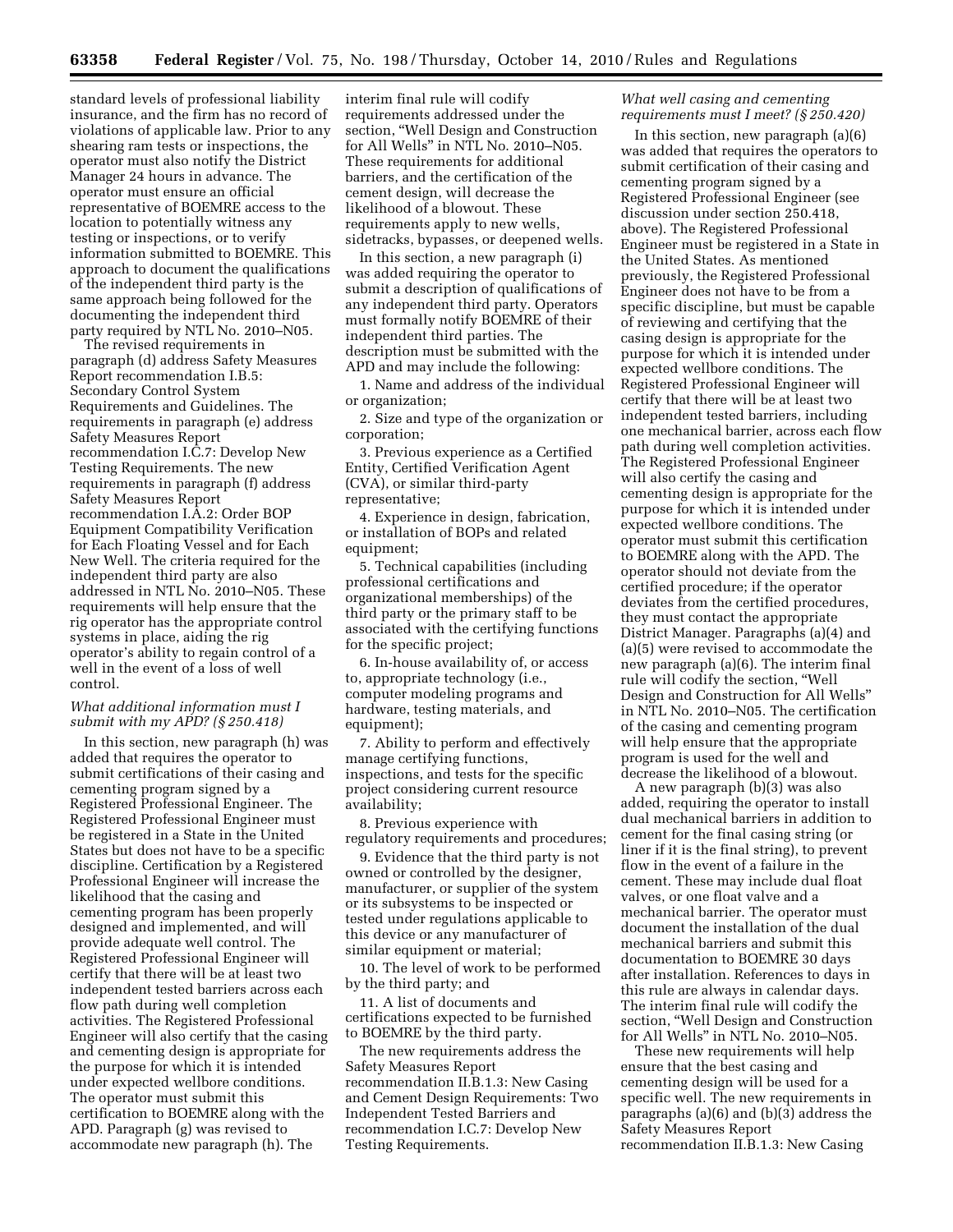and Cement Design Requirements: Two Independent Tested Barriers.

#### *What are the requirements for pressure testing casing? (§ 250.423)*

This section was reorganized to accommodate new requirements: the current regulations were redesignated as paragraph (a) and new paragraphs (b) and (c) were added. Paragraph (b) requires the operator to perform a pressure test on the casing seal assembly to ensure proper installation of casing or liner in the subsea wellhead or liner hanger. This must be done for intermediate and production casing strings or liner. To install casing in the subsea wellhead, the operator runs and lands the casing hanger tool, cements the casing, latches the casing hanger in place, and finally pressure sets and tests the seal. This test ensures that the casing hanger latching mechanism, or lockdown mechanism, is engaged, ensuring the integrity of the casing. The operator must submit the test procedures and criteria used for a successful test with the APD to BOEMRE for approval. The operator must record the test results and make the results available to BOEMRE upon request. As required in § 250.466, records for well operations must be kept onsite while drilling activities continue. The interim final rule will codify requirements addressed under the section, ''Well Design and Construction for All Wells'' in NTL No. 2010–N05.

Paragraph (c) requires the operator to perform a negative pressure test on all wells to ensure proper installation of casing for the intermediate and production casing strings. The operator must submit the procedures and criteria for a successful test with the APD for approval. The operator must record the test results and make available to BOEMRE upon request. A negative pressure test will help ensure that the casing, along with the cement, provides a seal.

The new requirements in this section will help ensure proper casing installation and evaluate the integrity of the casing and cement. The new requirements in this section address the Safety Measures Report recommendations II.B.1.3: New Casing and Cement Design Requirements: Two Independent Tested Barriers; II.B.2.5: New Casing Installation Procedures; and II.B.2.6: Develop Additional Requirements or Guidelines for Casing Installation.

#### *What are the requirements for a subsea BOP system? (§ 250.442)*

This section requires that when drilling with a subsea BOP system, the

BOP system must be installed before drilling below the surface casing. The table in this section outlines the requirements, including:

a. The minimum number of each type of BOP,

- b. dual-pod control systems,
- c. accumulator operations,
- d. ROV intervention, e. maintaining an ROV and ROV crew
- training,
- f. autoshear and deadman capability and optional acoustic system for dynamically positioned rigs,
- g. accidental disconnect avoidance,
- h. BOP control panel labels,
- i. BOP management system,
- j. personnel training for BOP
- equipment,
	- k. marine riser removal, and l. avoiding ice scour.

Paragraph (a) was revised to clarify that the blind-shear rams must be capable of shearing any drill pipe in the hole under maximum anticipated surface pressures. When drilling with a subsea BOP stack, the operator must have a minimum of four remote controlled hydraulically operated BOPs. The BOPs must include one annular preventer, two sets of pipe rams, and one set of blind-shear rams.

The requirement in paragraph (b) to have an operable dual-pod control system and the requirement in paragraph (c) to follow API RP 53, Section 13.3, Accumulator Volumetric Capacity, were not revised. The operator must meet the volume capacities for all subsea accumulators and must meet the closing times specified in API RP 53, Section 13.3.5, Accumulator Response Time: The BOP control system must be capable of closing each ram BOP in 45 seconds or less; closing time must not exceed 60 seconds for annular BOPs; operating response time for choke and kill valves must not exceed the minimum observed ram BOP close response time; and time to unlatch the LMRP must not exceed 45 seconds.

Requirements related to ROV intervention in paragraph (d) were added. The subsea BOP stack must be equipped with ROV intervention capability to operate one set of pipe rams and one set of blind-shear rams as well as unlatch the LMRP. The BOP– ROV interface must allow sufficient volume to actuate all required functions. This requirement will ensure that the dedicated ROV has the capacity to close the BOP functions and secure the well in sufficient time during a well control event. The interim final rule will codify the section, ''ROV Hot Stab Function Testing of the ROV Intervention Panel'' in NTL No. 2010–N05.

In paragraph (e), the operator is required to maintain an ROV and have a trained ROV crew on each floating drilling rig on a continuous basis. The crew must be trained in the operation of the ROV. The training must include simulator training on stabbing into an ROV intervention panel on a subsea BOP stack. This requirement will help provide assurance that a properly trained crew is available for use during an emergency situation.

Requirements related to autoshear and deadman systems in paragraph (f) were added. Autoshear, deadman, and acoustic systems are all emergency systems. Dynamically positioned rigs must have autoshear and deadman systems. Autoshear system is defined as a safety system that is designed to automatically shut in the wellbore in the event of an unplanned disconnect of the LMRP. When the autoshear is armed, a disconnect of the LMRP closes the shear rams. Deadman system is defined as a safety system that is designed to automatically close the wellbore in the event of a simultaneous absence of hydraulic supply and signal transmission capacity in both subsea control pods. Both autoshear and deadman are considered "rapid discharge'' systems. Dynamically positioned rigs may also use an acoustic system. An acoustic signal transmission may be used as an emergency backup that controls critical BOP functions. However, BOEMRE believes additional evaluation is necessary to determine the reliability of acoustic signal transmission as a mandatory backup control system. Industry, academics and other stakeholders have raised concerns about how the differences in water temperatures between water layers (deepwater thermocline) will affect the transmission of the acoustic signal to the BOP stack when installed in deepwater. Similar concerns were raised about how different salinities between water layers, noise from a wild well, or other subsea noise may interfere with the successful transmission of the acoustic signals to the BOP stack. Further investigation of these concerns is needed before deciding to require the installation of an acoustic backup control system. The interim final rule will codify the section, "Secondary Control System Requirements and Guidelines for Subsea BOP Stacks'' in NTL No. 2010–N05.

In paragraph (g), the operator is required to have operational or physical barrier(s) on BOP control panels to prevent accidental use of disconnect functions. The operator must incorporate enable buttons on control panels to ensure two-handed operation for all critical functions. The new requirements in this paragraph will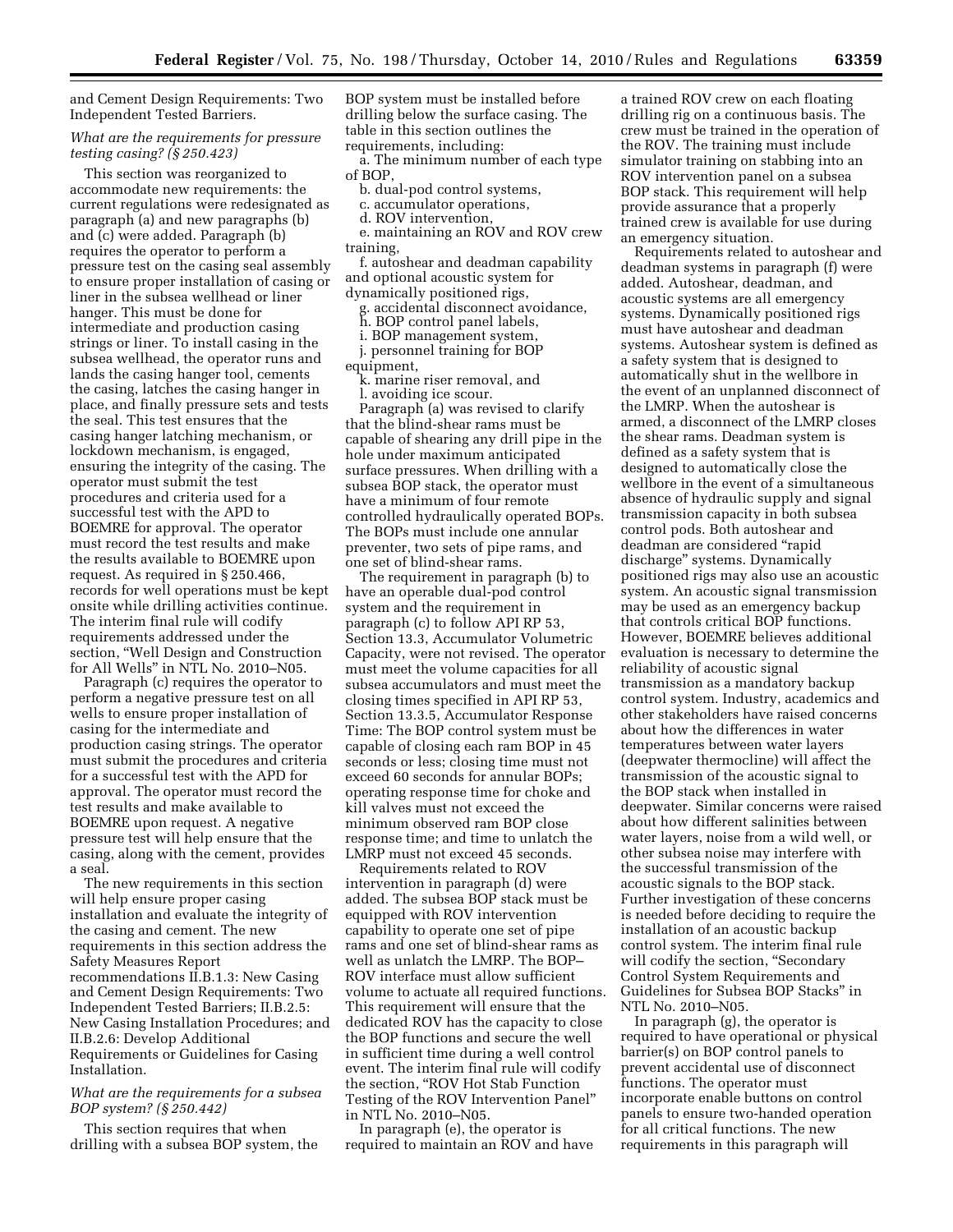reduce the chances of an accidental disconnect by requiring two separate actions to activate all critical functions.

In paragraph (h), the operator is required to clearly label all control panels for the subsea BOP system. The operator must include all BOP controls such as hydraulic control panels and ROV interface on the BOP. The new requirements in this paragraph will help to ensure that the correct function is executed. The labeling of all functions will also assist in proper usage in an emergency situation.

In paragraph (i), the operator is required to develop and use a management system for operating the BOP system. This includes guidance to prevent accidental or unplanned disconnects of the system. This management system must include written procedures for operating the BOP stack and LMRP, and minimum knowledge requirements for personnel authorized to operate and maintain BOP components. A copy of these written procedures should be maintained on the drilling rig and in other readily accessible locations. These procedures must be made available to all relevant personnel. The new requirements in this paragraph will help to ensure that the correct function is executed in an emergency situation.

Paragraph (j) requires the operator to establish minimum requirements for personnel authorized to operate critical BOP equipment. This training must include deepwater well control theory and practice in accordance with 30 CFR part 250, subpart O, and a comprehensive knowledge of BOP hardware and control systems.

Paragraphs (k) and (l) are currently required, but were reformatted into the table. Paragraph (k) requires the operator to displace the fluid in the riser with seawater before removing the marine riser; while conducting this operation, the operator must maintain sufficient hydrostatic pressure on the well or take other suitable precautions to compensate for the reduction in pressure to maintain well control. Paragraph (l) requires that when drilling in an ice-scour area, the BOP stack must be installed in a glory hole (a depression deep enough that the equipment is protected).

These requirements help ensure enhanced operability of subsea BOP systems. These requirements will also help to ensure that the proper personnel are trained to have a comprehensive knowledge of well control equipment, maintain well control equipment, operate essential well control equipment, and manage a well control situation.

The ROV intervention capability and autoshear and deadman requirements in this section address Safety Measures Report recommendation I.B.5: Secondary Control System Requirements and Guidelines, and recommendation I.B.6: New ROV Operating Capabilities. The new requirements also meet Safety Measures Report recommendation II.A.1: Establish Deepwater Well-Control Procedure Guidelines.

#### *What are the BOP maintenance and inspection requirements? (§ 250.446)*

Paragraph (a) of this section was changed to require the operator to document the maintenance and inspections of their BOP system. The requirement that BOP maintenance and inspections must meet or exceed the provisions of Sections 17.10 and 18.10, Inspections; Sections 17.11 and 18.11, Maintenance; and Sections 17.12 and 18.12, Quality Management; described in API RP 53, Recommended Practices for Blowout Prevention Equipment Systems for Drilling Wells (incorporated by reference as specified in § 250.198) was not changed. The operator must document the procedures used, record the results, and make the results available to BOEMRE upon request. The operator must maintain the records on the rig for 2 years or from the date of the last major inspection, whichever is longer.

The BOP maintenance, inspections, and quality management are essential components to ensuring BOP integrity and operability. According to API RP 53, Section 17.10 (surface BOPs) and Section 18.10 (subsea BOPs), operators must perform a between-well inspection, a visual inspection of flexible choke and kill lines, and a major 3–5 year inspection. According to API RP 53, Section 17.11 (surface BOPs) and Section 18.11 (subsea BOPs), operators are required to maintain BOP manuals, connections, replacement parts, torque requirements, equipment storage, lubricants and hydraulic fluids, weld repairs, and mud/gas separators. According to API RP 53, Section 17.12 (surface BOPs) and Section 18.12 (subsea BOPs), operators are required to have a planned maintenance system, with equipment identified, tasks specified, and the time intervals between tasks stated. Records of maintenance performed and repairs made must be retained on file at the rig site or readily available.

The interim final rule will codify the section, "BOP Inspection, Maintenance, and Repair for All Wells'' in NTL No. 2010–N05. The documentation for BOP maintenance, repairs, and inspections

meet the Safety Measures Report recommendation I.B.5: Secondary Control System Requirements and Guidelines.

#### *What additional BOP testing requirements must I meet? (§ 250.449)*

New paragraphs (j) and (k) were added and paragraphs (h) and (i) were revised to accommodate the new paragraphs. New paragraph (j) requires the testing of ROV intervention functions on a subsea BOP stack. The ROV intervention functions must be tested during the stump test. This test must include ensuring that the hot stabs are function tested and are capable of actuating one set of pipe rams and one set of blind-shear rams, as well as unlatching the LMRP. The operator must also test at least one set of rams during the initial test on the seafloor. The BOP–ROV interface must allow sufficient volume to actuate all required functions. The operator must document the test results and make them available to BOEMRE upon request. This will help to ensure that the ROV and hot stabs are capable of actuating the BOP rams and LMRP disconnect. The interim final rule will codify requirements addressed under the section, ''ROV Hot Stab Function Testing of the ROV Intervention Panel'' in NTL No. 2010– N05; which required testing of ROV intervention functions during the stump test. The interim final rule will also require function testing during the initial test on the seafloor. A successful test will help ensure that the ROV and BOP are capable of operating as designed under conditions at water depth.

New paragraph (k) requires function testing of the autoshear and deadman systems on the BOP stack during the stump test. The operator must submit the testing procedures for these requirements with the APD or APM for BOEMRE approval. This should include the sequence of BOP functions that will activate when the autoshear and deadman systems are triggered. These requirements will help to ensure that a well is secured in an emergency situation, loss of power, or accidental disconnect, preventing the possible loss of well control. The ROV intervention capability and autoshear and deadman requirements in this section address Safety Measures Report recommendation I.B.5: Secondary Control System Requirements and Guidelines and recommendation I.C.7: Develop New Testing Requirements.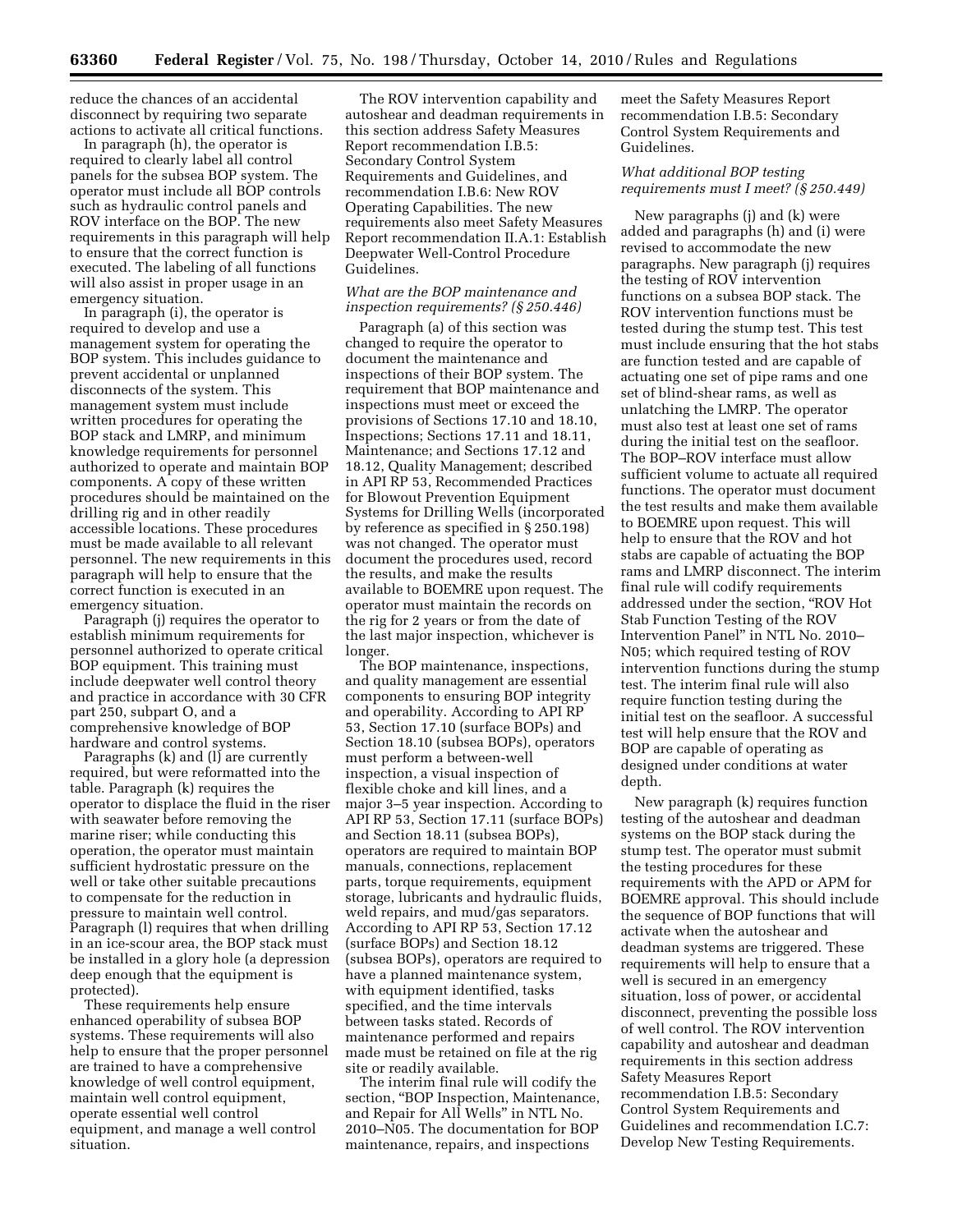#### *What must I do in certain situations involving BOP equipment or systems? (§ 250.451)*

A new item was added to the table, requiring the operator to perform a full pressure test when the blind-shear rams or casing shear rams are used in an emergency. Following activation of the blind-shear rams or casing shear rams, in which pipe or casing is sheared during a well control situation, the operator must retrieve and physically inspect the BOP and conduct a full pressure test of the BOP stack, after the situation is fully controlled. This will help ensure the integrity of the BOP and that the BOP will fully function and hold pressure after the event. If rams, sealing elements, or other equipment are damaged, they must be replaced or repaired.

The interim final rule will codify the section, ''BOP Inspection Testing after Well Control Event for All Wells'' in NTL No. 2010–N05. The tests required after a well control event in this section addresses Safety Measures Report recommendation I.C.7: Develop New Testing Requirements.

#### *What safe practices must the drilling fluid program follow? (§ 250.456)*

A new paragraph (j) was added, the current (j) was redesignated to paragraph (k) and paragraph (i) was revised to accommodate the new paragraph. The new paragraph (j) requires approval from the District Manager before displacing kill-weight drilling fluid from the wellbore. The operator must submit with the APD or APM the reasons for displacing the killweight drilling fluid and provide detailed step-by-step written procedures describing how the operator will safely displace these fluids. The step-by-step displacement procedures must address the following:

1. Number and type of independent barriers that are in place for each flow path;

2. Tests to ensure integrity of independent barriers;

3. BOP procedures used while displacing kill weight fluids; and

4. Procedures to monitor fluids entering and leaving the wellbore.

These new requirements better ensure that well control is not compromised when displacing kill-weight fluid out of the wellbore. The requirement to submit procedures for kill-weight drilling fluid displacement in this section addresses Safety Measures Report recommendation II.A.2: New Fluid Displacement Procedures.

#### *Blowout prevention equipment. (§ 250.515)*

This section added requirements of § 250.442 in subpart D, Oil and Gas Drilling Operations, to the requirements for well completion operations using a subsea BOP stack.

#### *Blowout preventer system tests, inspections, and maintenance. (§ 250.516)*

Paragraph (d)(8) was added to require tests for ROV intervention functions during the stump test. Paragraph (d)(9) was added to require a function test of the autoshear and deadman system. Paragraph (d)(6) was revised to accommodate the new paragraphs. This section adds the requirements of § 250.449 in subpart D, Oil and Gas Drilling Operations, to the requirements for well completion operations using a subsea BOP stack. The interim final rule will require successful testing of both systems during the stump test. Successful tests will ensure the autoshear and deadman system are operating as designed. A function test of the deadman system is also required during the initial test on the seafloor. Successful testing the deadman system during the initial test on the seafloor will ensure the system is capable of operating as designed under conditions at water depth.

Paragraphs (g) and (h) were revised to expand and clarify the requirements for inspections and maintenance. The BOP maintenance, inspections, and quality management are essential to BOP operability. This section adds requirements of § 250.446 in subpart D, Oil and Gas Drilling Operations, to the requirements for well completion operations using a subsea BOP stack. The operator must maintain the records on the rig for 2 years or from the date of the last major inspection, whichever is longer.

The documentation for BOP maintenance, repairs, and inspections meets the Safety Measures Report recommendation I.B.5: Secondary Control System Requirements and Guidelines and recommendation I.C.7: Develop New Testing Requirements.

#### *Blowout prevention equipment. (§ 250.615)*

This section added requirements of § 250.442 in subpart D, Oil and Gas Drilling Operations, to the requirements for well workover operations using a subsea BOP stack.

#### *Blowout preventer system testing, records, and drills. (§ 250.616)*

Paragraph (h)(1) was added to require tests for ROV intervention functions

during the stump test. Paragraph (h)(2) was added to require a function test of the autoshear and deadman systems. Paragraph (h)(3) was added to require the use of water to stump test a subsea BOP system. This section adds the requirements of § 250.449 in subpart D, Oil and Gas Drilling Operations, to the requirements for well workover operations using a subsea BOP stack. The interim final rule will require testing of both systems during the stump test. Successful tests will ensure the autoshear and deadman systems are operating as designed. A function test of the deadman system is also required during the initial test on the seafloor. Testing the deadman system during the initial test on the seafloor will help ensure the system is capable of operating as designed under conditions at water depth.

#### *What are my BOP inspection and maintenance requirements? (§ 250.617)*

This section was added to apply the requirements of § 250.446 in subpart D, Oil and Gas Drilling Operations, to the requirements for well workover operations using a subsea BOP stack.

#### *Definitions. (§ 250.1500)*

BOEMRE revised the definition of *well control* by creating separate definitions for the terms *well servicing*  and *well completion/well workover.* 

A new definition for *deepwater well control* was added. The rule adds deepwater well control throughout subpart O as one of the subjects for employee and contract personnel training. This clarification helps ensure that rig personnel are trained in deepwater well control and the specific duties, equipment, and techniques associated with deepwater drilling.

#### *What are my general responsibilities for training? (§ 250.1503)*

In this section, new paragraph (b) was added and current paragraphs (b) and (c) were redesignated as (c) and (d). The operator is required to ensure that employees and contract personnel are trained in deepwater well control when conducting operations with a subsea BOP stack. They must have a comprehensive knowledge of deepwater well control equipment, practices, and theory. This clarification of existing requirements addresses Safety Measures Report recommendation II.A.1: Establish Deepwater Well-Control Procedure Guidelines.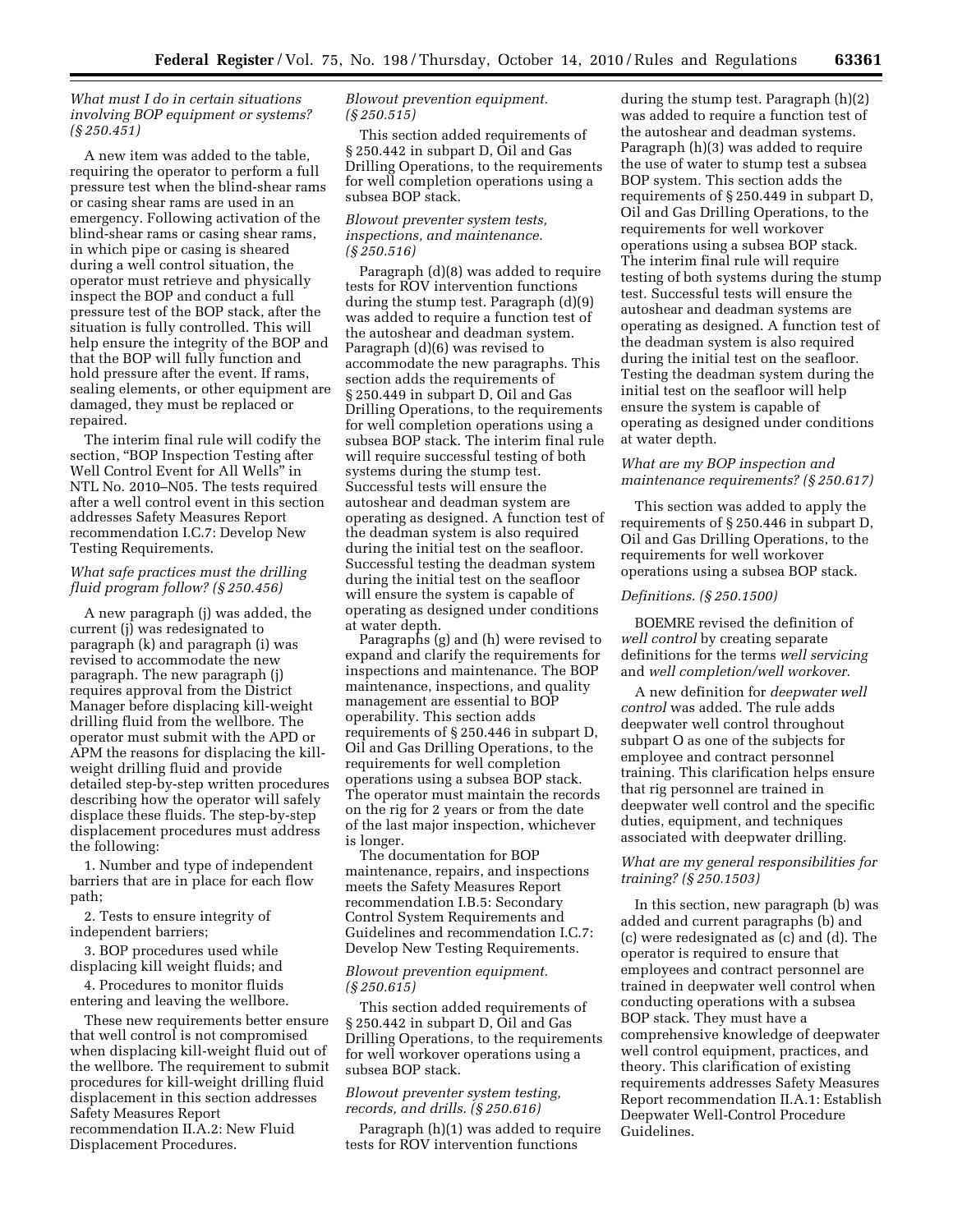#### *What information must I submit before I permanently plug a well or zone? (§ 250.1712)*

In this section, new paragraph (g) was added and paragraphs (e) and (f)(14) were revised to accommodate the new paragraph. New paragraph (g) requires operators to submit certification by a Registered Professional Engineer of the well abandonment design and procedures. The Registered Professional Engineer must be registered in a State in the United States. The Registered Professional Engineer does not have to be a specific discipline, but must be capable of reviewing and certifying that the casing design is appropriate for the purpose for which it is intended under expected wellbore conditions. The Registered Professional Engineer will certify that there will be at least two independent tested barriers, including one mechanical barrier, across each flow path during well abandonment activities. The Registered Professional Engineer will also certify that the plug meets the requirements in the table in § 250.1715. This will help ensure the integrity of the well. The operator must submit this certification along with the APM. The operator should not deviate from the certified procedure; if the operator deviates from the certified procedures, they must contact the appropriate District Manager. The interim final rule will codify the section, ''Well Design and Construction for All Wells'' in NTL No. 2010–N05. This new requirement addresses Safety Measures Report recommendation II.B.1.3: New Casing and Cement Design Requirements: Two Independent Tested Barriers.

#### *If I temporarily abandon a well that I plan to re-enter, what must I do? (§ 250.1721)*

In this section, new paragraph (h) was added to require operators to submit certification by a Registered Professional Engineer of the well abandonment design and procedures. The Registered Professional Engineer does not have to be a specific discipline. The Registered Professional Engineer must be registered in a State in the United States. As mentioned previously, the Registered Professional Engineer does not have to be a specific discipline, but must be capable of reviewing and certifying that the casing design is appropriate for the purpose for which it is intended under expected wellbore conditions. The Registered Professional Engineer will certify that there will be at least two independent tested barriers, including one mechanical barrier, across each flow path during well abandonment

activities. This will help ensure the integrity of the well. The operator must submit this certification to BOEMRE along with the APM, as required in § 250.1712 and is responsible for ensuring that the approved well abandonment design and procedures are followed. The operator should not deviate from the certified procedure, if the operator deviates from the certified procedures they must contact the appropriate District Manager. Paragraphs (e) and (g)(3) were revised to accommodate the new paragraph. The interim final rule will codify requirements addressed under the section, ''Well Design and Construction for All Wells'' in NTL No. 2010–N05. This new requirement addresses Safety Measures Report recommendation II.B.1.3: New Casing and Cement Design Requirements: Two Independent Tested Barriers.

#### **VII. Additional Recommendations in the Safety Measures Report Not Covered in This Interim Final Rule**

As discussed previously, this interim final rule incorporates some, but not all items from the Safety Measures Report. The following tables specifically identify which measures from the Safety Measures Report are not covered in the interim final rule. BOEMRE anticipates it will be able to address these measures in notice and comment rulemakings in the future.

Items in the Safety Measures Report that are not covered in this interim final rule, and which BOEMRE anticipates addressing either in the near future, or at a later time after further review and analysis, are as follows:

# ITEMS FOR FUTURE RULEMAKING

| Number         | Recommendation                                                                                      |
|----------------|-----------------------------------------------------------------------------------------------------|
| $\mathsf{LA3}$ | Develop Formal Equipment Cer-<br>tification Requirements.                                           |
| I.B.4          | New Blind Shear Ram Redun-<br>dancy Requirement.                                                    |
| $ILB.3.8$      | Develop Additional Require-<br>ments or Guidelines for Eval-<br>uation of Cement Integrity.         |
| $ILC.9$        | Increase Federal Government<br>Wild-Well Intervention Capa-<br>bilities.                            |
| $ILC.10$       | Study Innovative Wild-Well Inter-<br>vention, Response Tech-<br>niques, and Response Plan-<br>ning. |
| III.C.2        | Adopt Safety Case Require-<br>ments for Floating Drilling Op-<br>erations on the OCS.               |
| $III.C.4$      | Study Additional Safety Training<br>and Certification Require-<br>ments.                            |

There are also certain items which, although they are included in this

interim final rule, BOEMRE anticipates expanding upon in the future. BOEMRE is specifically considering additional rulemaking activity concerning the following:

#### ITEMS INCLUDED IN THIS RULE UNDER CONSIDERATION FOR EXPANSION

| Number    | Recommendation                                                                          |
|-----------|-----------------------------------------------------------------------------------------|
| I.B.5     | Secondary Control System Re-<br>quirements and Guidelines.                              |
| $1.B.6$   | New ROV Operating Capabili-<br>ties.                                                    |
| $II.A.1$  | Establish Deepwater Well-Con-<br>trol Procedure Guidelines.                             |
| $ILB.1.4$ | Study Formal Personnel Training<br>Requirements for Casing and<br>Cementing Operations. |
| $ILB.2.6$ | Develop Additional Require-<br>ments or Guidelines for Cas-<br>ing Installation.        |
| $ILB.3.7$ | Enforce Tighter Primary Ce-<br>menting Practices.                                       |

Additionally, as discussed further, BOEMRE is examining a variety of other well control issues related to OCS drilling to determine how to improve future safety on the OCS in light of the Deepwater Horizon event.

BOEMRE recognizes that this interim final rule does not fully address all issues associated with OCS drilling operations, although it is a critical step. We anticipate future rulemakings as we learn more about the causes of the Deepwater Horizon event and other issues associated with deepwater drilling operations. Future rulemakings will be based on recommendations in the Safety Measures Report that require further development, the results of the joint USCG–BOEMRE investigation, other investigations and inquiries, and findings from technology-focused research led by DOI strike teams and interagency workgroups. Some of the issues that are addressed by this rulemaking, such as cementing and casing design, will be considered for additional rulemaking in the future. We will consider additional measures, after we have more thoroughly studied these issues and assessed the best approaches.

BOEMRE has identified the following issues as likely topics for both near-term and future rulemakings:

#### *Well Control Issues*

While the content of these future rulemakings will depend in part on the findings of the various investigations, BOEMRE anticipates that future rules will focus on well control issues. More specifically this will include:

1. Cementing and casing—BOEMRE anticipates examining the need for additional cement evaluation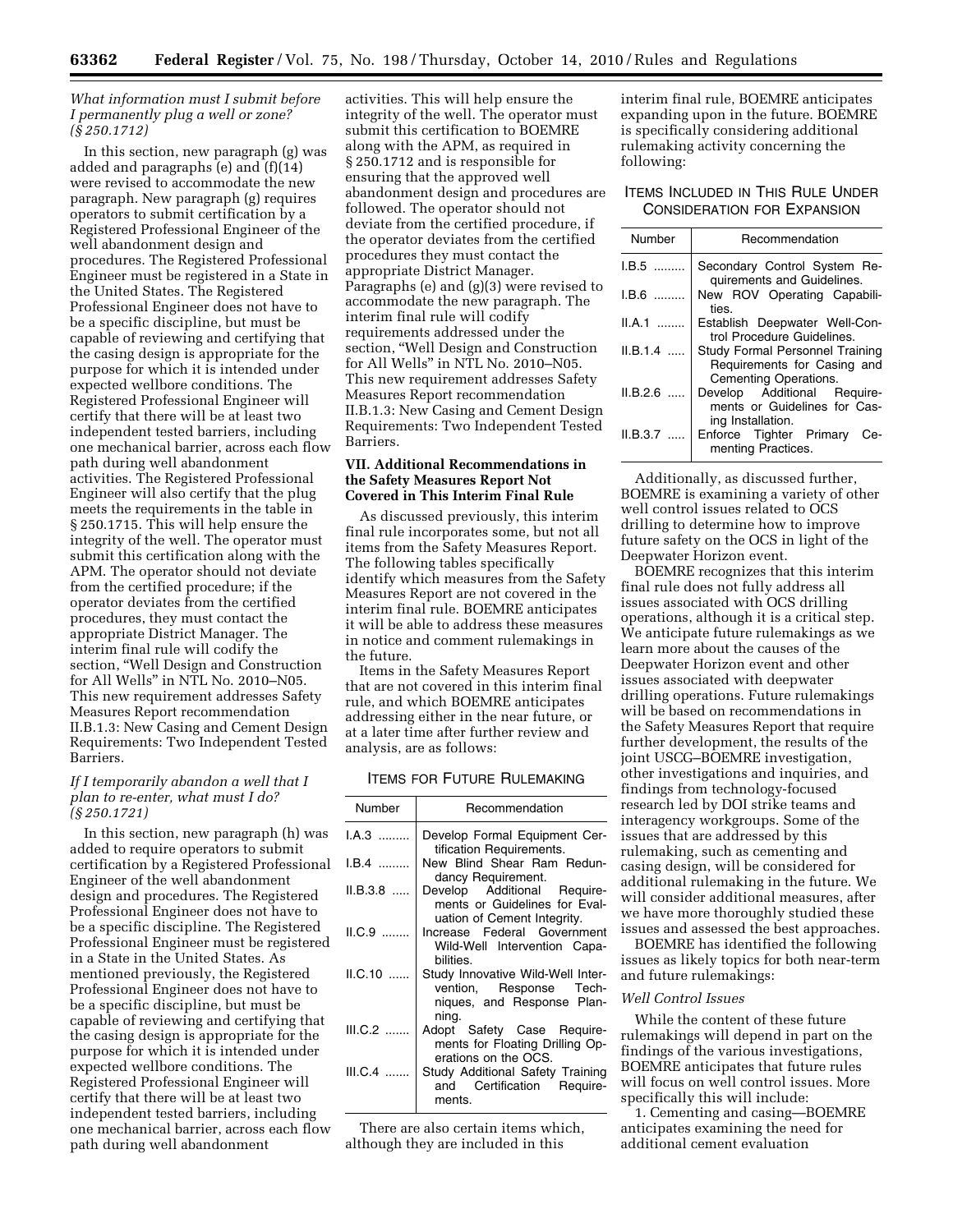procedures and training needs for personnel involved in cementing and casing operations, and intends to incorporate findings as appropriate from the investigations related to the Deepwater Horizon event.

2. Fluid displacement—BOEMRE intends to further evaluate the effectiveness of new fluid displacement requirements to determine if it needs to establish different or enhanced fluid displacement procedures.

3. BOPs—BOEMRE anticipates rulemaking to address BOP recommendations resulting from the joint BOEMRE and United States Coast Guard investigation of the Deepwater Horizon event. Rulemaking will also likely address the requirement to have two sets of blind shear rams as recommended in the Safety Measures Report and discussed previously. Rulemakings will also likely consider requirements for casing shear rams, minimum number of pipe rams, second annular preventer for subsea BOP stacks, and electronic BOP logs. Another area mentioned in the Safety Measures Report is the need for periodic certification of the BOP stack or specific BOP components. BOEMRE wishes to undertake additional research on how these certifications should be done and how often they should occur.

4. Secondary control systems and ROVs—Future rulemaking may address autoshear and deadman requirements for all rigs with subsea BOP stacks, enhanced ROV intervention capability, and subsea accumulator volumes to ensure fast closure of BOPs and choke and kill lines. The need for effective tertiary control systems, such as an acoustic system, will also be examined and addressed as appropriate.

5. Wild-well intervention techniques—BOEMRE will conduct research on this topic and evaluate the progress industry has made to establish deepwater wild-well intervention as it moves forward with rulemaking on wild well intervention.

6. Industry training—BOEMRE will investigate safety training requirements for deepwater drilling operations and determine the appropriate manner to regulate the training of personnel.

7. Oil spill response—BOEMRE anticipates future rulemaking to address the capture and disposition of oil released from a deepwater well blowout at the seafloor.

8. Organization and safety management—The Safety Measures Report recommended that the DOI evaluate the need to require all or part of the International Association of Drilling Contractors' Health, Safety, and Environmental Case Guidelines for

Mobile Drilling Units. BOEMRE will evaluate the guidelines and determine how they will best fit with SEMS regulations that are being considered by BOEMRE for final publication in a separate rulemaking. BOEMRE published a notice of proposed rulemaking on SEMS requirements on June 17, 2009 (74 FR 28639).

#### *Technical Consensus Standards*

BOEMRE is aware that various organizations which support the offshore oil and gas industry are also studying the possible causes of the Deepwater Horizon event. Based on their findings, these organizations may make recommendations to their members on practices to increase the safety of offshore oil and gas operations in general with specific recommendations related to deepwater drilling operations. BOEMRE is reviewing the following subjects:

1. API Documents Concerning Cementing Practices

In § 250.198 of this interim final rule, BOEMRE incorporates API RP 65—Part 2, Isolating Potential Flow Zones During Well Construction, which summarizes best practices and addresses basic issues associated with cementing practices. The API has additional documents that address cementing practices in more detail.

2. Discussion of Additional Specifications and Recommended Practices

API Spec 16A: Specification for Drill-Through Equipment

This standard specifies requirements for performance, design, materials, testing and inspection, welding, marking, handling, storing, and shipping of drill-through equipment used for drilling for oil and gas. It also defines service conditions in terms of pressure, temperature, and wellbore fluids for which the equipment will be designed. This standard is applicable to, and establishes requirements for, the following specific equipment: ram BOPs; ram blocks, packers, and top seals; annular BOPs; annular packing units; hydraulic connectors; drilling spools; adapters; loose connectors; and clamps.

API Spec 16D: Specification for Control Systems for Drilling Well Control Equipment and Control Systems for Diverter Equipment

This specification provides design standards for systems used to control the BOP and associated valves that control well pressure during drilling operations. Diverter control systems are included in this specification because they are included in the BOP control system. This specification addresses the following categories: control systems for surface BOP stacks, control systems for subsea BOP stacks, discrete hydraulic control systems for subsea BOP stacks, electro-hydraulic/multiplex control systems for subsea BOP stacks, control systems for diverter equipment, auxiliary equipment control systems and interfaces, emergency disconnect sequenced systems (EDS), backup systems, and special deepwater/harsh environment features.

Certain standards in API Spec. 16D are of particular interest. These include optional sections—5.7 Emergency Disconnect Sequenced Systems (EDS), 5.8 Backup Control Systems, and 5.9 Special Deepwater/Harsh Environment Features. The EDS systems are required for floating drilling rigs in order to quickly disconnect the riser in the event of an inability to maintain rig position within a prescribed watch circle. Backup Control Systems include standards on acoustic systems, ROV control systems, LMRP recovery systems, and backup power supply. The Deepwater/Harsh Environment features give specifications for autoshear and deadman systems.

API Spec 17D: Specification for Subsea Wellhead and Christmas Tree Equipment

This specification was formulated to provide for the availability of safe, dimensionally, and functionally interchangeable subsea wellhead, mudline, and tree equipment. The technical content provides requirements for performance, design, materials, testing, inspection, welding, marking, handling, storing, and shipping. Critical components are those parts having a requirement specified in this document. Rework and repair of used equipment are beyond the scope of this specification.

API Recommended Practice 17H; ISO 13628–8: Remotely Operated Vehicle (ROV) Interfaces on Subsea Production Systems

This recommended practice gives functional requirements and guidelines for ROV interfaces on subsea production systems for the petroleum and natural gas industries. It is applicable to both the selection and use of ROV interfaces on subsea production equipment, and provides guidance on design as well as the operational requirements for maximizing the potential of standard equipment and design principles. The auditable information for subsea systems this document offers allows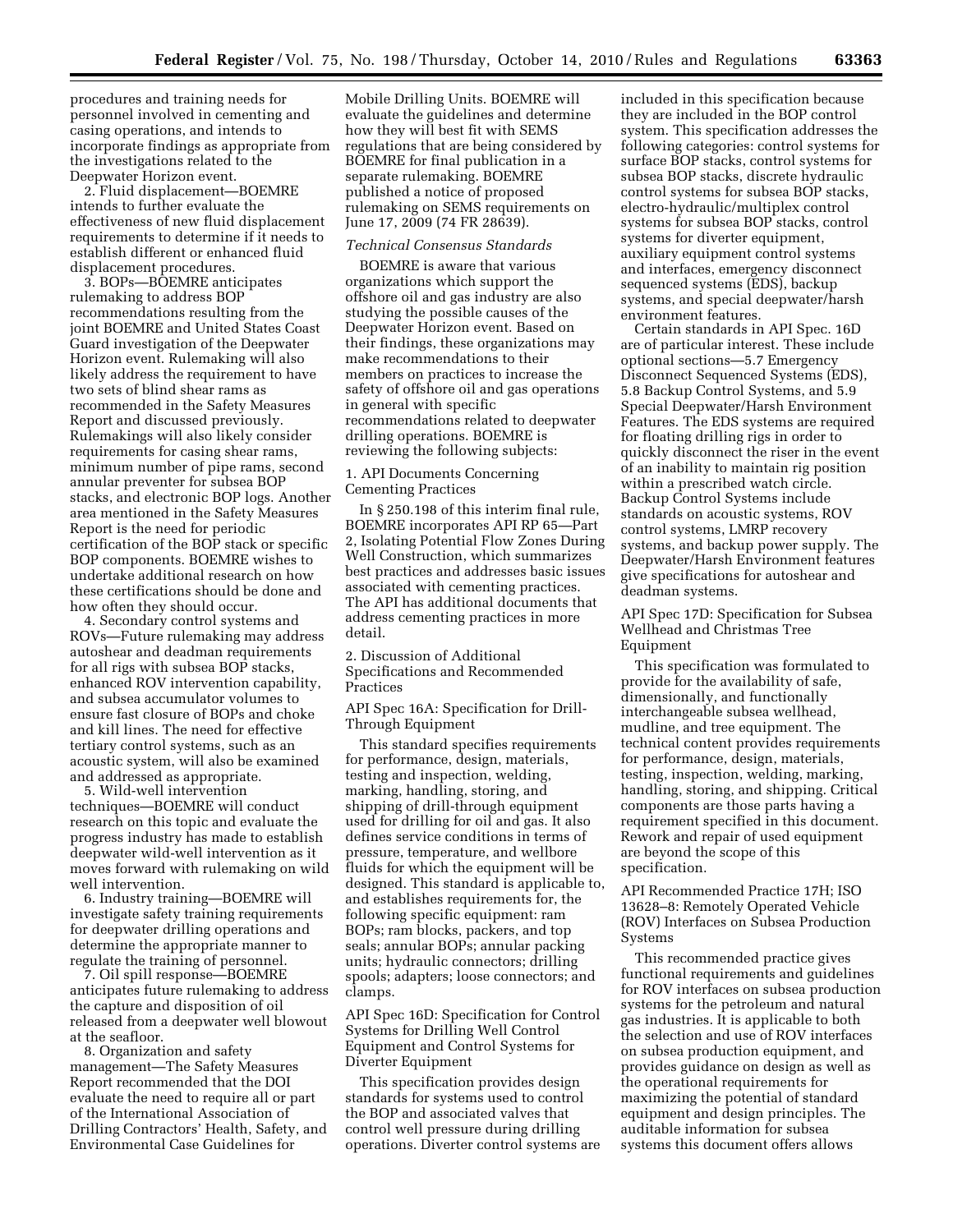interfacing and actuation by ROVoperated systems, while it identifies issues that have to be considered when designing interfaces on subsea production systems. The framework and detailed specifications set out enable the user to select the correct interface for a specific application.

API Recommended Practice 53: Recommended Practices for Blowout Prevention Equipment Systems for Drilling Wells

This recommended practice provides guidance for installation and testing of surface and subsea BOP equipment systems. This equipment system consists of a BOP, choke and kill lines, marine riser, and auxiliary equipment. The primary function of a BOP equipment system is to confine wellbore fluids, provide a means to add fluids, and allow controlled volumes to be withdrawn from the wellbore. This recommended practice also addresses diverter systems.

#### *Other Items for Consideration*

BOEMRE is also studying the following issues:

1. Following the certification of the BOP to meet the one-time requirement of NTL No. 2010–N05, frequency and conditions for recertification requirements.

2. Requirements for BOP equipment and other components of the BOP stack such as control panels, communication pods, accumulator systems, and choke and kill lines and the adequacy of API Spec 16A.

3. Standardization of the BOP–ROV interface to improve intervention capabilities.

4. Issues related to requiring a subsea isolation device that is independent of the BOP stack that is capable of operating critical functions that will shut in a well in emergency situations.

#### **Procedural Matters**

#### *Regulatory Planning and Review (Executive Order (E.O.) 12866)*

This interim final rule is a significant rule as determined by the Office of Management and Budget (OMB) and is subject to review under E.O. 12866.

1. This rule will have an annual effect of \$100 million or more on the economy. The following discussion summarizes a detailed cost-benefit analysis that is available on *[http://](http://www.Regulations.gov)  [www.Regulations.gov](http://www.Regulations.gov)*. Use the keyword/ ID ''BOEM–2010–0034'' to locate the docket for this rule.

Various events around the world as well as the US over the years demonstrate that catastrophic oil spills

can and do occur. The costs associated with such spills can be tremendous. As a matter of policy, BOEMRE has decided that any reasonable measures to reduce the risks of another catastrophic spill occurring on the OCS should be put in place and enforced. The requirements included in this rulemaking are such measures. They were identified in the May 27, 2010 report, Increased Safety Measures for Energy Development on the Outer Continental Shelf, for which the draft recommendations were peerreviewed by seven experts identified by the National Academy of Engineering., or identified by industry or academic experts in materials presented to BOEMRE. While the estimated costs of this rulemaking, as reflected in the compliance costs of the enumerated requirements of approximately \$180 million per year, have a strong foundation and are based on surveys of public and industry sources, quantification of the benefits is uncertain. The benefits are represented by the avoided costs of a catastrophic spill, which are estimated under the stipulated scenario as being \$16.3 billion per spill avoided. These regulations will reduce the likelihood of another blowout and associated spill, but the risk reduction associated with the specific provisions of this rulemaking cannot be quantified because there are many complex factors that affect the risk of a blowout event. As noted by the Secretary of the Interior in his July 12 decision memo suspending certain drilling activities, drilling accidents can have a profound, devastating impact on the economic and environmental health of a region. The measures codified in this rule will reduce the likelihood of such an event in the future, at a cost that is not prohibitive, and therefore this rulemaking is justified.

The purpose of a benefit-cost analysis is to provide policy makers and others with detailed information on the economic consequences of the regulatory requirements. The benefitcost analysis for this rule was conducted using a scenario analysis. The benefitcost analysis considers a regulation designed to reduce the likelihood of a catastrophic oil spill. The costs are the compliance costs of imposed regulation. If another catastrophic oil spill is prevented, the benefits are the avoided costs associated with a catastrophic oil spill (*e.g.,* reduction in expected natural resource damages owing to the reduction in likelihood of failure).

Avoided cost is an approximation of the "true" benefits of avoiding a catastrophic oil spill. A benefits transfer approach is used to estimate the

avoided costs. The benefits transfer method estimates economic values by transferring existing benefit calculations from studies already completed for another location or issue to the case at hand. Accordingly, none of the avoided costs used for a hypothetical catastrophic spill rely upon, or should be taken to represent, our estimate for the BPDH event commencing on April 20, 2010.

Three new requirements account for virtually all of the compliance costs imposed by this regulation (1) use of dual mechanical barriers in addition to cement barriers in the final casing string to prevent hydrocarbon flow in the event of cement failure, (2) application of negative pressure tests to all intermediate and the production casing strings to ensure their proper installation, and (3) maintenance of standby ROV capability to close BOP rams and testing that capability after the BOP has been installed on the sea floor. BOEMRE estimates that these three requirements will impose compliance costs of approximately \$174 million per year, representing 95 percent of the total annual compliance costs of \$183 million associated with this rulemaking. These cost estimates were developed by BOEMRE based on public data sources and confidential information provided by several offshore operators and drilling companies.

On the benefit side, the avoided costs for a hypothetical deepwater blowout resulting in a catastrophic oil spill are estimated to be about \$16.3 billion (in 2010 dollars). Most of this amount derives from detailed cleanup estimates developed using damage costs per barrel measures found in historical spill data (from all sources including pipeline, tanker, and shallow water as well as deepwater wells) and from aggregate damage measures contained in the legal settlement documents for past spills applied to a catastrophic deepwater spill of hypothetical size. The rest of the avoided cost amount represents the private costs for blowout containment operations. In sum, three components account for nearly the entire avoided spill cost total: (1) Natural resource damage to habitat and creatures, (2) infrastructure salvage and cleanup operations of areas soiled by oil, and (3) containment and well-plugging actions plus lost hydrocarbons.

The estimate of compliance costs is somewhat uncertain. This is the case primarily because the \$183 million annual estimate is perhaps higher than the actual costs that will be incurred by society from this rule because industry is voluntarily undertaking some steps following the BPDH event that overlap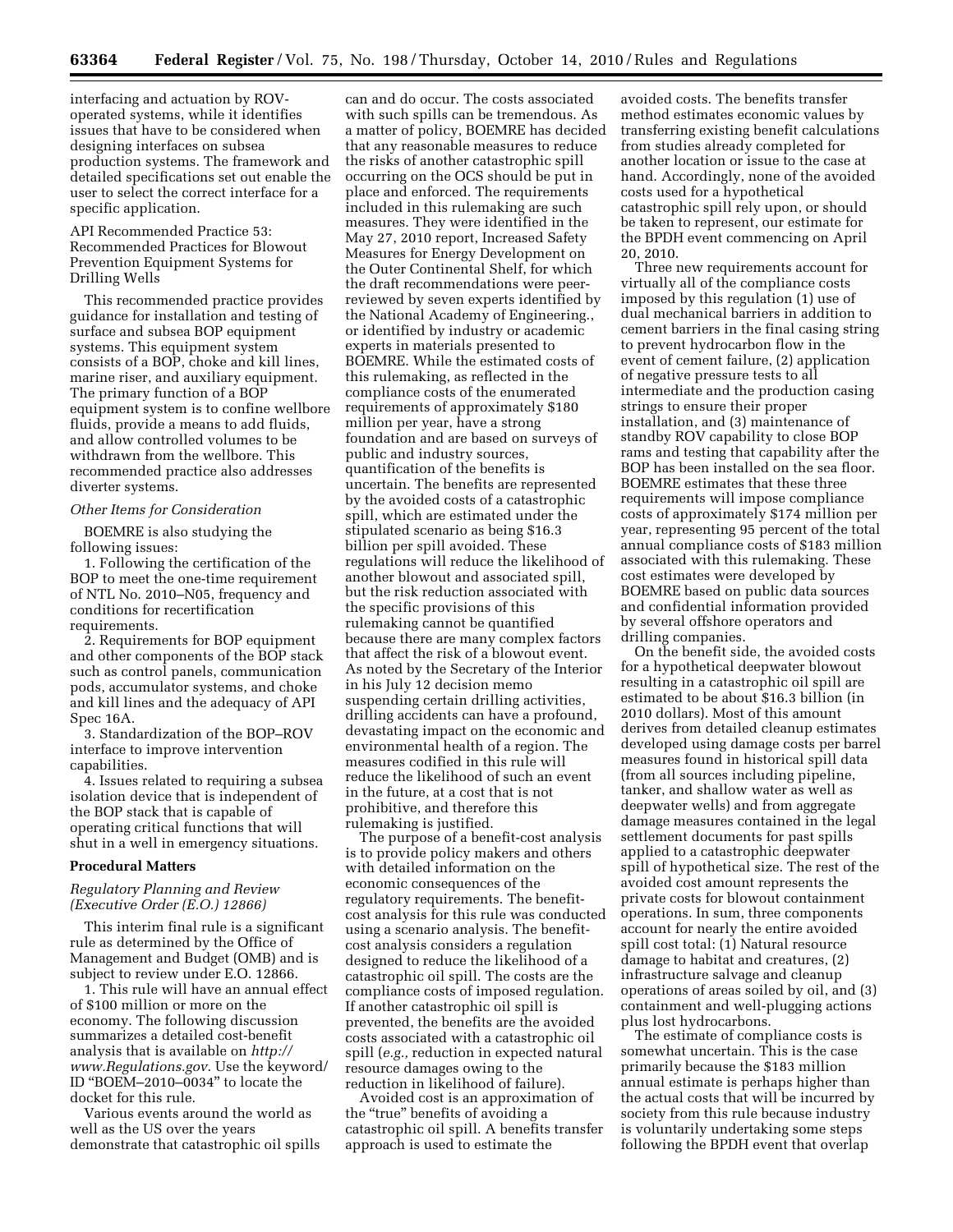those in this regulation. The Joint Industry Task Force draft recommendations include use of mechanical barriers and negative pressure tests. Voluntary action, perhaps spurred on as well by revised liability expectations and increased insurance prospects, means the incremental costs associated with these overlapping measures are not truly imposed solely by the new regulations. Less incremental required costs reduce the improvement in reliability necessary for expected benefits to cover the cost of complying with the new regulations. On the benefit side, the total avoided cost estimate of \$16.3 billion (representing a measure of expected benefits for avoiding a future catastrophic oil spill) is highly uncertain because of the limited historical data upon which to judge the cost of failure, the disparity between the damages associated with spills of different sizes, locations, and season of occurrence, and owing to the fact that the measure employed reflects only those outlays that we have been able to calculate based primarily upon factors derived from past oil spills. Possible losses from human health effects or reduced property values have not been quantified in this analysis. Moreover, the likelihood of a future blow out leading to a catastrophic oil spill is difficult to quantify because of limited historical data on catastrophic offshore blowouts.

*Benefit-Cost Result:* Based on the occurrence of only a single catastrophic blowout, the number of GOM deepwater wells drilled historically (4,123), and the forecasted future drilling activity in the GOM (160 deepwater wells per year), the baseline risk of a catastrophic blowout is estimated to be about once every 26 years. Combining the baseline likelihood of occurrence with the cost of a hypothetical spill implies that the expected annualized spill cost is about \$631 million (\$16.3 billion once in 26 years, equally likely in any 1 year). To balance the \$183 million annual cost imposed by these regulations with the expected benefits, the reliability of the well control system needs to improve by about 29 percent (\$183 million/\$631 million). We have found no studies that evaluate the degree of actual improvement that could be expected from dual mechanical barriers, negative pressure tests, and a seafloor ROV function test. We request comment with supporting evidence on the reliability improvement likely from these new provisions.

2. This interim final rule will not adversely affect competition or State, local, or tribal governments or communities.

3. This interim final rule will not create a serious inconsistency or otherwise interfere with an action taken or planned by another agency.

4. This interim final rule will not alter the budgetary effects of entitlements, grants, user fees, or loan programs or the rights or obligations of their recipients.

5. This interim final rule will not raise novel legal or policy issues arising out of legal mandates, the President's priorities, or the principles set forth in E.O. 12866.

#### *Regulatory Flexibility Act: Initial Regulatory Flexibility Analysis*

Given the emergency nature of these rules, BOEMRE has not yet prepared a detailed Initial Regulatory Flexibility Analysis for this rule; however, BOEMRE intends to publish a supplemental Initial Regulatory Flexibility Analysis in the near future which will examine the impact of this regulation on small entities in greater detail than provided below. BOEMRE continues to be interested in all potential impacts of the interim final rule on small entities and welcomes comments on issues related to such impacts. These comments will assist BOEMRE in conducting further analysis than provided below regarding the economic impact of these regulations on small entities, as well as an opportunity to examine regulatory alternatives that can accomplish BOEMRE's safety goals at a lower cost to small entities.

This rulemaking affects lessees, operators of leases and drilling contractors on the OCS; thus this rule directly impacts small entities. This could include about 130 active Federal oil and gas lessees and more than a dozen drilling contractors and their suppliers. Small entities that operate under this rule are coded under the Small Business Administration's North American Industry Classification System (NAICS) codes 211111, Crude Petroleum and Natural Gas Extraction, and 213111, Drilling Oil and Gas Wells. For these NAICS code classifications, a small company is one with fewer than 500 employees. Based on these criteria, approximately 70 percent of companies operating on the OCS (91) are considered small companies. Therefore, BOEMRE has determined that this proposed rule will have an impact on a substantial number of small entities.

The ownership share of deepwater leases for small entities is estimated to only be 12 percent. While a larger percentage of the oil service industry supporting the deepwater operators are small businesses, the lessees that hire and direct these support businesses will bear the burden of this rule. Small

companies hold 55 percent of shallow water leases but a smaller portion of the costs of these regulations will affect drilling operations in shallow water.

This rule will affect every new well on the OCS. Tighter regulatory standards for drilling operations and the increased cost of meeting these requirements as a result of regulations for extra tests and well standards will now be required. We estimate that this rulemaking will impose a recurring cost of \$183 million each year for drilling OCS wells. Every operator and drilling contractor both large and small must meet the same criteria for drilling operations regardless of company size. However, the overwhelming share of the cost imposed by these regulations will fall on companies drilling deepwater wells, which are predominately the larger companies. In fact, 90 percent of the total costs will be imposed on deepwater lessees and operators where small businesses only hold 12 percent of the leases. Less than 10 percent of the total costs will apply to shallow water leases where a 55 percent lease ownership share is held by small companies. Furthermore, these compliance costs only impact drilling operations. Drilling costs are only a share of the total costs incurred by a company operating on the OCS.

Nonetheless, small companies as both lease-holders, and contractors serving lease-holders, will bear meaningful costs under these regulations. Of the annual \$183 million in annual cost imposed by the rule, we estimate that the \$20 million will apply to small businesses in deepwater and \$9 million in shallow water. In total we estimate that \$29 million or 15.8 percent of these regulations' cost will be borne by small businesses.

Fiscal year 2009 aggregate annual Gulf of Mexico OCS oil and gas revenues were \$31.3 billion. Using the same percentages of leases held as a proxy for production value in deep and shallow water, we estimate that 74 percent (\$23.3 billion) of the OCS revenues are ultimately received by large companies and 26 percent (\$8.1 billion) by small companies. As a share of fiscal year 2009 revenues this interim final rule would cost approximately 0.67 percent of OCS revenue for large companies and only 0.36 (\$0.029/\$8.1) percent for small companies.

Even though this rule may not have a significant economic impact on small businesses, alternatives to ease impacts on small business were considered. One alternative is to exempt small businesses from the requirements of this interim final rule. A second alternative is to delay the implementation timelines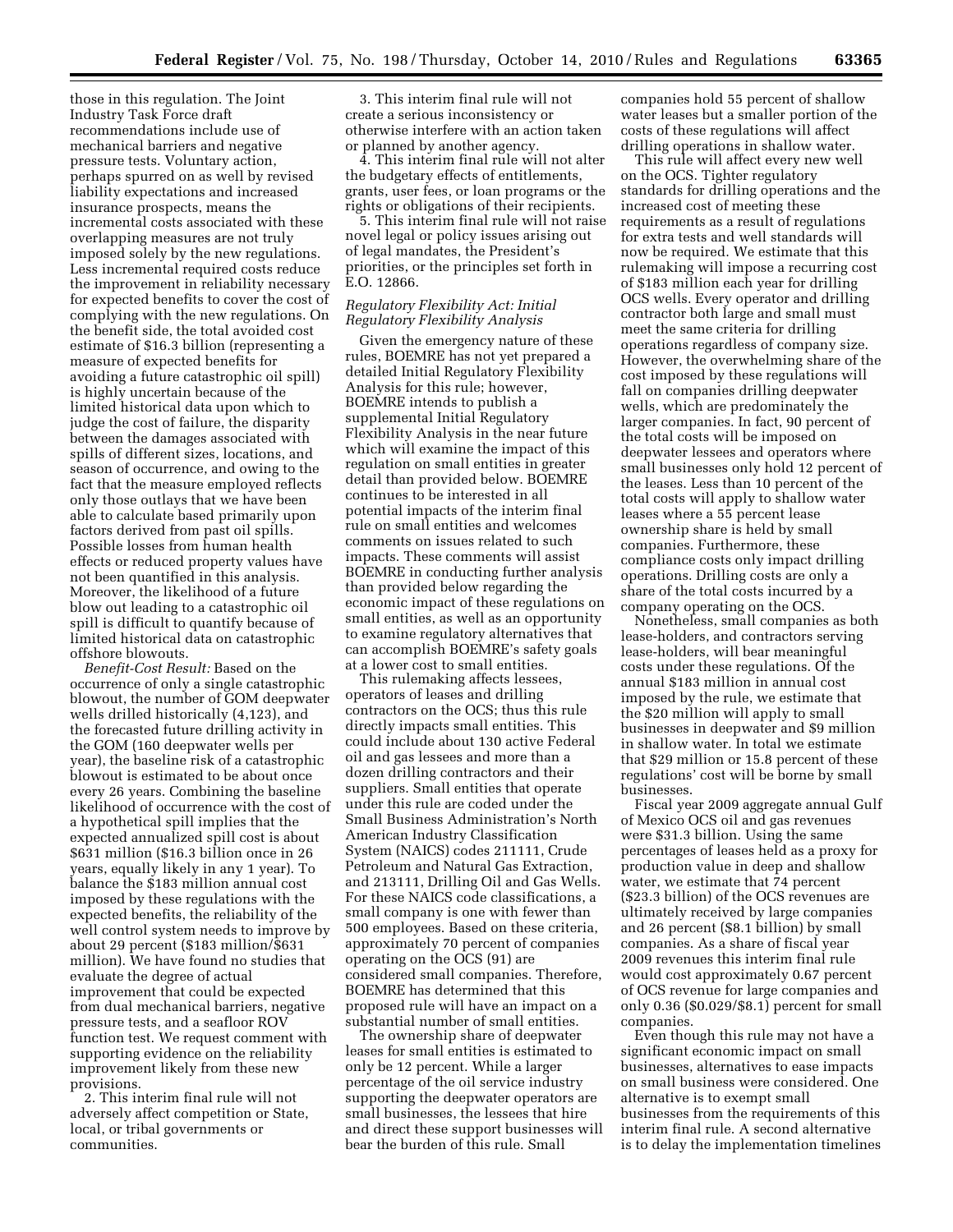to comply with the regulation. Both of these alternatives are being rejected by BOEMRE for this interim final rule because of the overriding need to reduce the chance of a catastrophic blowout event. We do not believe it is responsible for a regulator to compromise the safety of offshore personnel and the environment for any entity including small businesses. Offshore drilling is highly technical and can be hazardous, any delay may increase the interim risk of OCS drilling operations.

#### *Small Business Regulatory Enforcement Fairness Act*

This interim final rule is a major rule under the Small Business Regulatory Enforcement Fairness Act (5 U.S.C. 801 *et seq.*). This interim final rule:

a. Will have an annual effect on the economy of \$100 million or more. This rule will affect every new well on the OCS, and every operator, both large and small must meet the same criteria for well construction regardless of company size. This rulemaking may have a significant economic effect on a substantial number of small entities and the impact on small businesses will be analyzed more thoroughly in an Initial Regulatory Flexibility Analysis. While large companies will bear the majority of these costs, small companies as both leaseholders and contractors supporting OCS drilling operations will be affected.

Considering the new requirements for redundant barriers and new tests, we estimate that this rulemaking will add an average of about \$1.42 million to each new deepwater well drilled and completed with a MODU, \$170 thousand for each new deepwater well drilled with a platform rig, and \$90 thousand for each new shallow water well. While not an insignificant amount, we note this extra recurring cost is less than 2 percent of the cost of drilling a well in deepwater and around 1 percent for most shallow water wells.

b. Will not cause a major increase in costs or prices for consumers, individual industries, Federal, State, or local government agencies, or geographic regions. The impact on domestic deepwater hydrocarbon production as a result of these regulations is expected to be negative, but the size of the impact is not expected to materially impact the world oil markets. The deepwater GOM is an oil province and the domestic crude oil prices are set by the world oil markets. Currently there is sufficient spare capacity in OPEC to offset a decrease in GOM deepwater production that could occur as a result of this rule. Therefore, the increase in the price of hydrocarbon

products to consumers from the increased cost to drill and operate on the OCS is expected to be minimal. However, more of the oil for domestic consumption may be purchased from overseas markets because the cost of OCS oil and gas production will rise relative to other sources of supply. This shift would contribute negatively to our balance of trade.

c. Will not have significant adverse effects on competition, innovation, or the ability of U.S.-based enterprises to compete with foreign-based enterprises.

d. May have adverse effects on employment, investment, and productivity. A meaningful increase in costs as a result of more stringent regulations and increased drilling costs may result in a reduction in the pace of deepwater drilling activity on marginal offshore fields, and reduce investment in our domestic energy resources from what it otherwise would be, thereby reducing employment in OCS and related support industries. The additional regulatory requirements in this rulemaking will increase drilling costs and add to the time it takes to drill deepwater wells. The resulting reduction in profitability of drilling operations may cause some declines in related investment and employment. A typical deepwater well drilled by a MODU may cost \$90–\$100 million. The added cost of these regulations for a deepwater well is expected to be about \$1.42 million; this is less than a 2 percent decrease in productivity for drilling a deepwater well as a result of these regulations.

e. Accommodations for small business have not been made to avoid the risk of compromising the safety and environmental protections addressed in this rulemaking. Small businesses actively invest in offshore operations, owning a 12 percent interest in deepwater leases, most often as a minority partner. These regulations will make it more expensive for all interest holders in OCS leases, and we do not expect a disproportionate impact on small businesses. However, we anticipate that the costs in this rule may contribute to one or more of the following:

1. Reduce the small business ownership share in individual deepwater leases.

2. Cause small businesses to target their investments more in shallow water leases.

3. Cause small businesses to target their investments more in onshore oil and gas operations or other natural resources.

4. Small businesses may choose to invest or partner in overseas natural resource operations.

f. There are many small businesses that support offshore oil and gas drilling operations including service, supply, and consulting companies. They will also be affected by this rule. Because we can reasonably anticipate an overall decrease in deepwater drilling activity due to the increased cost and regulatory burden, some businesses that support drilling operations may experience reduced business activity. Some small businesses may therefore decide to focus more on shallow water or other oil and gas offshore provinces overseas.

g. There are some small businesses that may benefit from this rulemaking. Companies that are involved with inspecting and certifying this equipment, as well as consulting companies specializing in safety and offshore drilling, could see long-term growth.

#### *Unfunded Mandates Reform Act of 1995*

This rule will impose an unfunded mandate on State, local, or tribal governments or the private sector of more than \$100 million per year. The rule will not have a significant or unique effect on State, local, or tribal governments or the private sector. A statement containing the information required by the Unfunded Mandates Reform Act (2 U.S.C. 1501 *et seq.*) is not required.

#### *Takings Implication Assessment (E.O. 12630)*

Under the criteria in E.O. 12630, this rule does not have significant takings implications. The rule is not a governmental action capable of interference with constitutionally protected property rights. A Takings Implication Assessment is not required.

#### *Federalism (E.O. 13132)*

Under the criteria in E.O. 13132, this rule does not have federalism implications. This rule will not substantially and directly affect the relationship between the Federal and State governments. To the extent that State and local governments have a role in OCS activities, this rule will not affect that role. A Federalism Assessment is not required.

#### *Civil Justice Reform (E.O. 12988)*

This rule complies with the requirements of E.O. 12988. Specifically, this rule:

a. Meets the criteria of section 3(a) requiring that all regulations be reviewed to eliminate errors and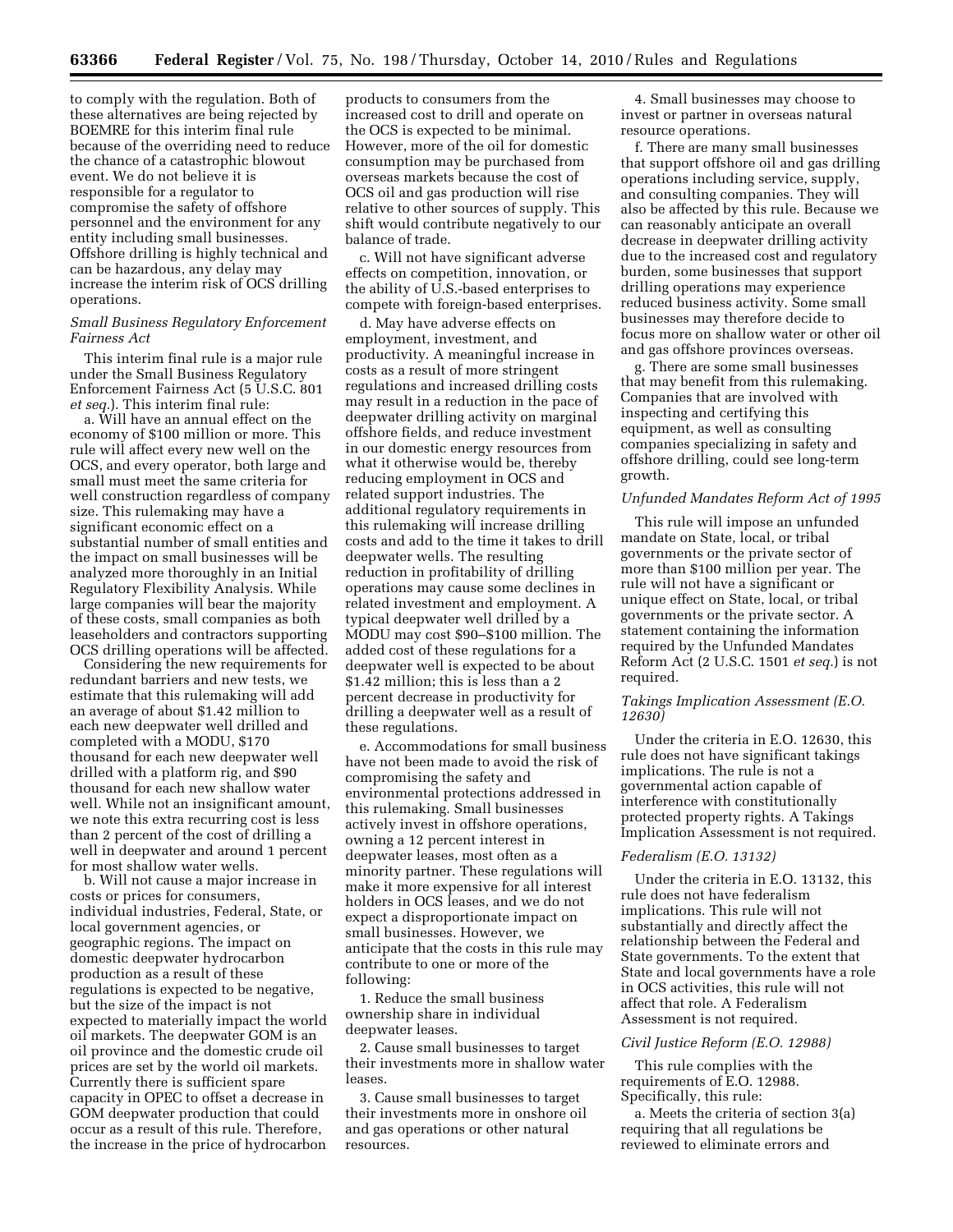ambiguity and be written to minimize litigation; and

b. Meets the criteria of section 3(b)(2) requiring that all regulations be written in clear language and contain clear legal standards.

#### *Consultation With Indian Tribes (E.O. 13175)*

Under the criteria in E.O. 13175, we have evaluated this rule and determined that it has no substantial effects on federally recognized Indian tribes.

#### *Paperwork Reduction Act (PRA)*

This rule contains a collection of information that was submitted to and approved by OMB under the Paperwork Reduction Act of 1995 (44 U.S.C. 3501 *et seq.*). The rule expands existing requirements, as well as adds new requirements in 30 CFR part 250, subparts D, E, and F. The OMB approved these requirements and their respective burden hours under an emergency request, OMB Control Number 1010–0185, 44,731 hours (expiration 04/30/2011). We will be accepting comments on the information collection (IC) aspects and burdens of this rulemaking until 60 days after October 14, 2010.

The title of the collection of information for this rule is 30 CFR part 250, *Increased Safety Measures for Oil and Gas Drilling, Well-Completion, and Well-Workover Operations.* 

Respondents primarily are the Federal OCS lessees and operators. The frequency of response varies depending upon the requirement. Responses to this collection of information are mandatory. BOEMRE will protect proprietary information according to the Freedom of Information Act (5 U.S.C. 552), its implementing regulations (43 CFR part 2), 30 CFR 250.197, *Data and information to be made available to the public or for limited inspection,* and 30 CFR part 252, *OCS Oil and Gas Information Program.* Even though this rulemaking becomes effective immediately, BOEMRE will be accepting comments, see the **DATES**  section, including the IC aspects of the rulemaking. See the **ADDRESSES** section for how to submit comments.

As discussed earlier in the preamble, this interim final rulemaking is a revision to various sections of the 30 CFR part 250 regulations that will amend drilling regulations in subparts D, E, F, O, and Q. This includes requirements that will implement various safety measures that pertain to drilling operations. The information collected will ensure sufficient redundancy in the BOPs; promote the integrity of the well and enhance well control; and facilitate a culture of safety through operational and personnel management. This rule will promote human safety and environmental protection.

Under § 250.198, this section lists all of the documents incorporated by reference in the 30 CFR part 250 regulations. This rulemaking revises this section to include the new 30 CFR part 250 document we are incorporating and the document already incorporated that we are updating. Under the PRA (5 CFR part 1320), information and recordkeeping produced during customary and usual business activities are excluded from agency IC burdens. Information submitted or reported to the Federal Government that goes beyond these practices does count as burdens and is required to have OMB approval under the PRA. We consider all of the activities and operations performed in accordance with the documents incorporated by reference involved in this rulemaking to be customary and usual business activities because they are consensus standards developed by working task force groups. These groups are comprised of subject matter experts from the industry and government in the following fields: Blowout preventer equipment, cementing, and well design. Any information and recordkeeping produced during the conduct of operations or activities performed under those standards, therefore, do not count as new or additional IC burdens.

The rulemaking clarifies requirements, but does not change the hour burdens in 30 CFR part 250, subpart O (1010–0128, expiration 11/30/ 2012). This rulemaking also references, but does not change, the requirements

and burdens in 30 CFR part 250, subpart Q (1010–0142, expiration 11/30/2010). However, the rule does change and add new requirements to those already approved for 30 CFR part 250, subparts D, E, and F, as explained in the following paragraphs.

The current regulations on Oil and Gas Drilling Operations and associated IC are located in 30 CFR part 250, subpart D. The OMB approved the IC burden of the current subpart D regulations under control number 1010– 0141 (expiration 11/30/2011). This interim final rule expands the current regulatory requirements and adds new requirements that pertain to subsea and surface BOPs, well casing and cementing, secondary intervention, unplanned disconnects, recordkeeping, well completion, and well plugging (+24,144 burden hours).

The current regulations on Oil and Gas Well-Completion Operations and associated IC are located in 30 CFR part 250, subpart E. The OMB approved the IC burden of the current subpart E regulations under control number 1010– 0067 (expiration 12/31/2010). This interim final rule adds new regulatory requirements to this subpart that pertain to subsea and surface BOPs, secondary intervention, and well-completions (+4,669 burden hours).

The current regulations on Oil and Gas Well-Workover Operations and associated IC are located in 30 CFR part 250, subpart F. The OMB approved the IC burden of the current subpart F regulations under control number 1010– 0043 (expiration 12/31/2010). This interim final rule adds new regulatory requirements to this subpart that pertain to subsea and surface BOPs, secondary intervention, unplanned disconnects, and well-workers (+15,918 burden hours).

When this rulemaking becomes effective, the additional 30 CFR part 250, subparts D, E, and F paperwork burdens will be incorporated into their respective primary collections; 1010– 0141, 1010–0067, and 1010–0043, respectively.

The following table provides a breakdown of the new burdens.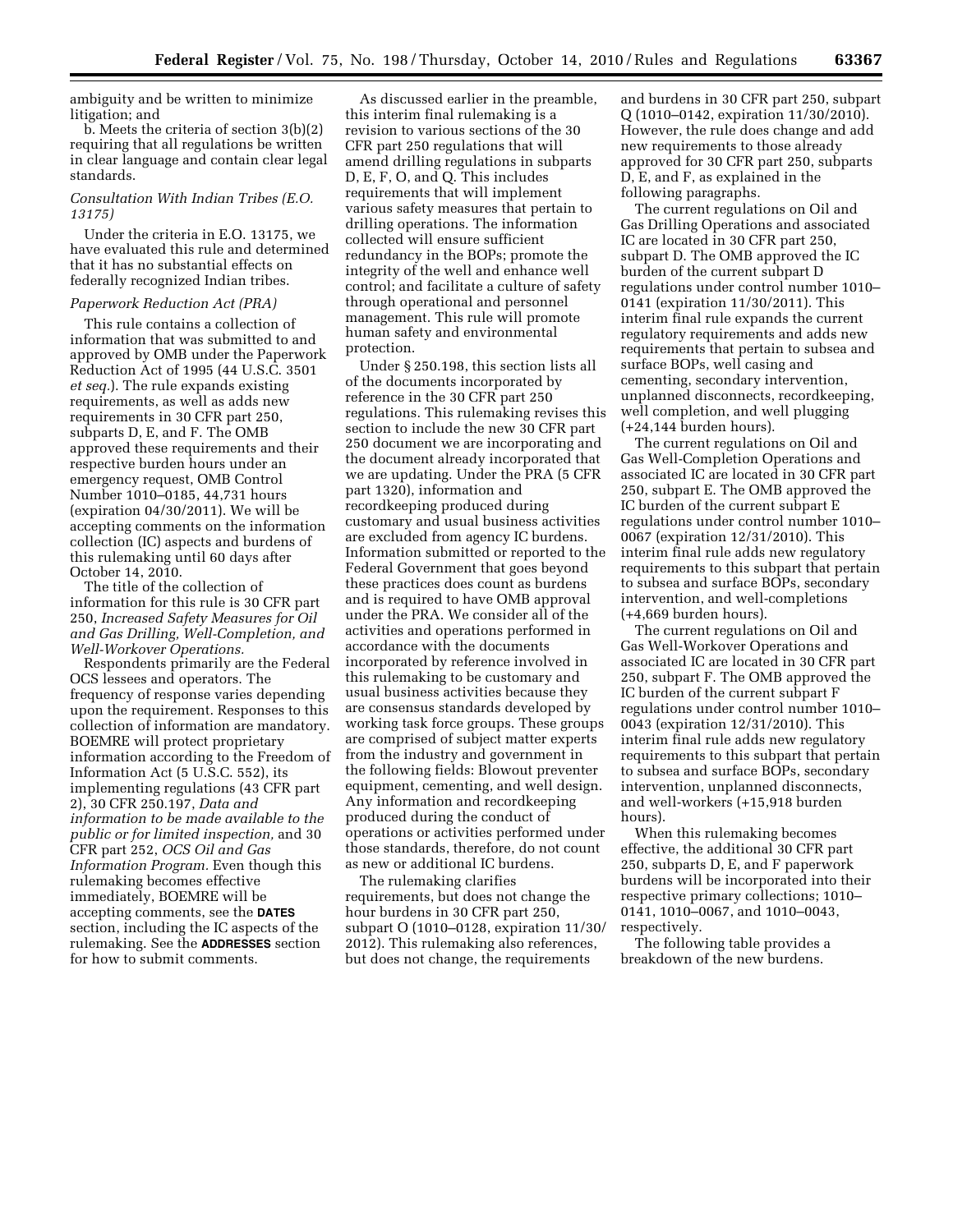| Citation<br>30 CFR 250                                                                                                                        | Reporting and recordkeeping<br>requirement                                                                                                                                                                                                                                                                                                                                                                                                                   | Hour burden                         | Average number<br>of annual<br>responses                            | Annual<br>burden<br>hours |  |  |  |
|-----------------------------------------------------------------------------------------------------------------------------------------------|--------------------------------------------------------------------------------------------------------------------------------------------------------------------------------------------------------------------------------------------------------------------------------------------------------------------------------------------------------------------------------------------------------------------------------------------------------------|-------------------------------------|---------------------------------------------------------------------|---------------------------|--|--|--|
| Subpart D                                                                                                                                     |                                                                                                                                                                                                                                                                                                                                                                                                                                                              |                                     |                                                                     |                           |  |  |  |
| 408, 409; 410-418; 420(a)(6);<br>$423(b)(3)$ , (c)(1); 449(j),<br>$(k)(1)$ ; plus various ref-<br>erences in subparts A, B, D,<br>E, H, P, Q. | Apply for permit to drill/revised APD that includes any/all<br>supporting documentation/evidence [test results, calcula-<br>tions, verifications, procedures, criteria, qualifications, etc.]<br>and requests for various approvals required in subpart D<br>(including §§ 250.423, 424, 427, 432, 442(c), 447, 448(c),<br>449(j), (k), 451(g), 456(a)(3), (f), 460, 490(c)(1), (2)) and<br>submitted via Form MMS-123 (Application for Permit to<br>Drill). | 6                                   | MMS-123<br>700                                                      | 4,200                     |  |  |  |
|                                                                                                                                               | Provide 24 hour advance notice of location of shearing ram<br>tests or inspections; allow BOEMRE access to witness<br>testing, inspections and information verification.                                                                                                                                                                                                                                                                                     | 10 mins                             | 6 notifications                                                     | 1                         |  |  |  |
|                                                                                                                                               | Submit dual mechanical barrier documentation after installa-<br>tion.                                                                                                                                                                                                                                                                                                                                                                                        | 30 mins                             | 700 submis-<br>sions.                                               | 350                       |  |  |  |
|                                                                                                                                               | Request approval of other pressure casing test pressures<br>per District Manager.                                                                                                                                                                                                                                                                                                                                                                            |                                     | Burden covered under 1010-<br>0141.                                 | 0                         |  |  |  |
| $423(b)(4), (c)(2)$                                                                                                                           | Perform pressure casing test; document results and make<br>available to BOEMRE upon request.                                                                                                                                                                                                                                                                                                                                                                 | 30 mins                             | 700 drilling ops<br>$\times$ 5 tests per<br>$ops = 3,500$<br>tests. | 1,750                     |  |  |  |
|                                                                                                                                               | Request alternative method for the accumulator system                                                                                                                                                                                                                                                                                                                                                                                                        |                                     | Burden covered under 1010-<br>0141.                                 | 0                         |  |  |  |
|                                                                                                                                               | Develop written procedures for management system for op-<br>erating the BOP stack and LMRP.                                                                                                                                                                                                                                                                                                                                                                  | 30 mins<br>4                        | 30 panels<br>30 procedures                                          | 15<br>120                 |  |  |  |
|                                                                                                                                               | Establish minimum requirements for authorized personnel to<br>operate BOP equipment; require training.                                                                                                                                                                                                                                                                                                                                                       | Burden covered under 1010-<br>0128. |                                                                     | 0                         |  |  |  |
|                                                                                                                                               | Document BOP maintenance and inspection procedures<br>used; record results of BOP inspections and maintenance<br>actions; maintain records for 2 years; make available to<br>BOEMRE upon request.                                                                                                                                                                                                                                                            |                                     |                                                                     | 105                       |  |  |  |
|                                                                                                                                               | Function test annular and rams; document results every 7<br>days between BOP tests (biweekly). Note: part of BOP<br>test.                                                                                                                                                                                                                                                                                                                                    | Burden covered under 1010-<br>0141. |                                                                     | 0                         |  |  |  |
| 449(k)(2)                                                                                                                                     | Test all ROV intervention functions on your subsea BOP<br>stack; document all test results; make available to<br>BOEMRE upon request.<br>Function test autoshear and deadman on your subsea BOP                                                                                                                                                                                                                                                              | 30 mins                             | 110 wells                                                           | 1,100<br>55               |  |  |  |
|                                                                                                                                               | stack during stump test; document all test results; make<br>available to BOEMRE upon request.                                                                                                                                                                                                                                                                                                                                                                |                                     |                                                                     |                           |  |  |  |
|                                                                                                                                               | Record results of drilling fluid tests in drilling report                                                                                                                                                                                                                                                                                                                                                                                                    | Burden covered under 1010-<br>0141. |                                                                     | 0                         |  |  |  |
|                                                                                                                                               | Submit detailed step by step procedures describing dis-<br>placement of fluids with your APD/APM [this submission<br>obtains District Manager approval].                                                                                                                                                                                                                                                                                                     |                                     | 110 wells                                                           | 220                       |  |  |  |
| 460; 465; 449(j), (k)(1);<br>$516(d)(8)$ , (d)(9); 616(h)(1),<br>(2); plus various references<br>in subparts A, D, E, F, H, P,<br>and Q.      | Submit revised plans, changes, well/drilling records, proce-<br>dures, certifications that include any/all supporting docu-<br>mentation etc., submitted on Form MMS-124 (Application<br>for Permit to Modify).                                                                                                                                                                                                                                              | 4                                   | MMS-124<br>4.057                                                    | 16,228                    |  |  |  |
| Subtotal                                                                                                                                      |                                                                                                                                                                                                                                                                                                                                                                                                                                                              |                                     | 9,458 responses                                                     | 24,144                    |  |  |  |
| Subpart E                                                                                                                                     |                                                                                                                                                                                                                                                                                                                                                                                                                                                              |                                     |                                                                     |                           |  |  |  |
|                                                                                                                                               | Submit test procedures with your APM for approval                                                                                                                                                                                                                                                                                                                                                                                                            | Burden covered under 1010-<br>0141. | 0                                                                   |                           |  |  |  |
|                                                                                                                                               | Function test ROV interventions on your subsea BOP stack;<br>document all test results; make available to BOEMRE<br>upon request.                                                                                                                                                                                                                                                                                                                            | 10                                  | 110 wells                                                           | 1,100                     |  |  |  |

upon request.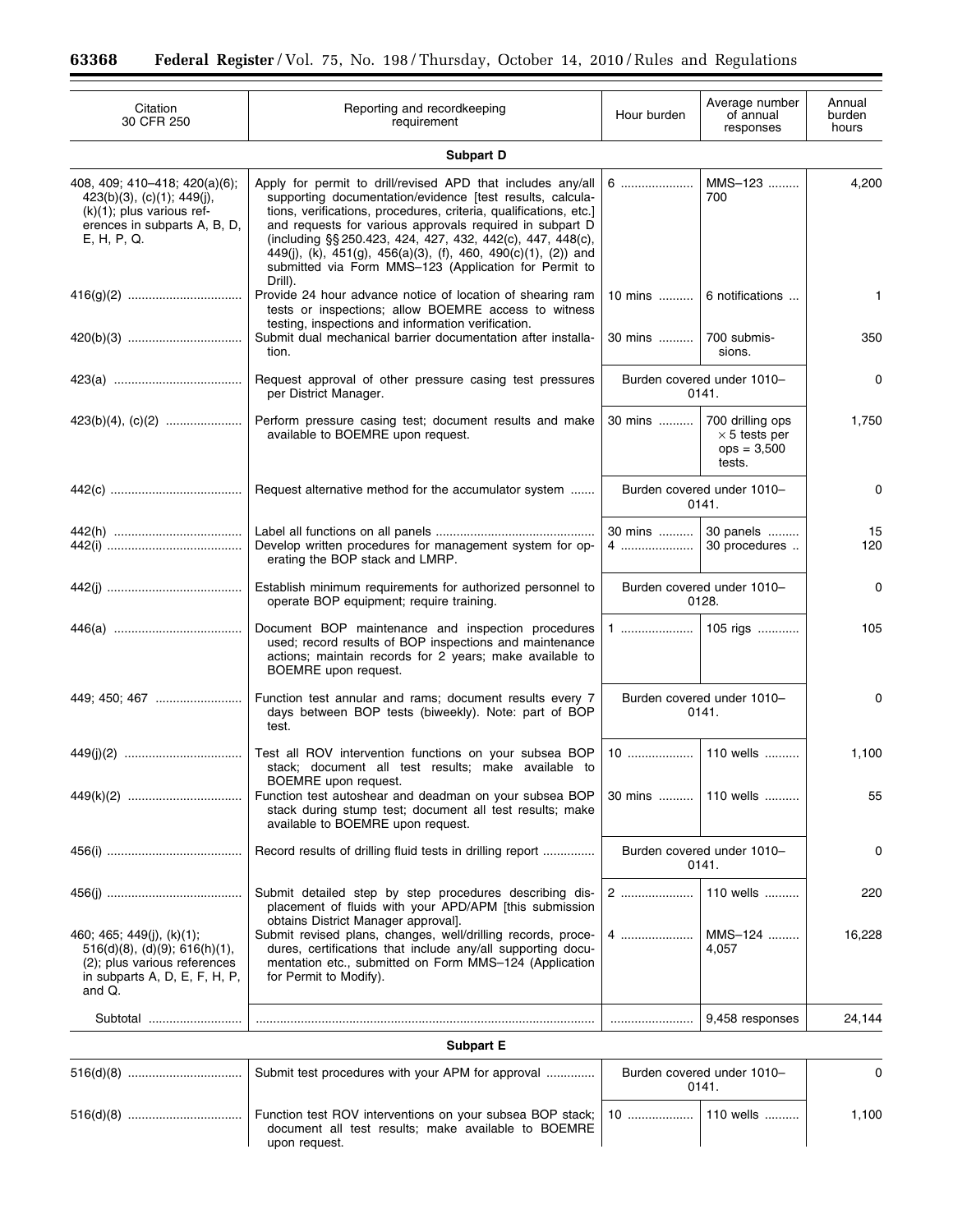| Citation<br>30 CFR 250 | Reporting and recordkeeping<br>requirement                                                                                                              | Hour burden                                               | Average number<br>of annual<br>responses           | Annual<br>burden<br>hours |
|------------------------|---------------------------------------------------------------------------------------------------------------------------------------------------------|-----------------------------------------------------------|----------------------------------------------------|---------------------------|
|                        | Function test autoshear and deadman on your subsea BOP<br>stack during stump test; document all test results; make<br>available to BOEMRE upon request. | 1,048 comple-<br>tions.                                   | 524                                                |                           |
|                        | Document the procedures used for BOP inspections; record<br>results; maintain records for 2 years; make available to<br>BOEMRE upon request.            | 7 days $\times$ 12<br>$hrs/day = 84.$                     | 105 rigs/once<br>every 3 years<br>$=$ 35 per year. | 2,940                     |
|                        | Request alternative method to inspect a marine riser                                                                                                    |                                                           | Burden covered under 1010-<br>0067.                |                           |
|                        | Document the procedures used for BOP maintenance;<br>record results; maintain records for 2 years; make avail-<br>able to BOEMRE upon request.          |                                                           | 105 rigs                                           | 105                       |
| Subtotal               |                                                                                                                                                         |                                                           | 1,298 responses                                    | 4.669                     |
|                        | <b>Subpart F</b>                                                                                                                                        |                                                           |                                                    |                           |
|                        | Test all ROV intervention functions on your subsea BOP<br>stack; document all test results; make available to<br>BOEMRE upon request.                   | 1,226 workovers                                           | 12,260                                             |                           |
|                        | Function test autoshear and deadman on your subsea BOP<br>stack during stump test; document all test results; make<br>available to BOEMRE upon request. |                                                           | 30 mins    1,226 workovers                         | 613                       |
|                        | Document the procedures used for BOP inspections; record<br>results; maintain records for 2 years; make available to<br>BOEMRE upon request.            | 7 days $\times$ 12<br>$hrs/day = 84.$                     | 105 rigs/once<br>every 3 years<br>$=$ 35 per year. | 2.940                     |
|                        | Request approval to use alternative method to inspect a ma-<br>rine riser.                                                                              | Burden covered under 1010-<br>0067.                       |                                                    | 0                         |
|                        | Document the procedures used for BOP maintenance;<br>record results; maintain records for 2 years; make avail-<br>able to BOEMRE upon request.          |                                                           | 105 rigs                                           | 105                       |
| Subtotal               |                                                                                                                                                         |                                                           | 2,592 responses                                    | 15,918                    |
|                        | Subpart Q                                                                                                                                               |                                                           |                                                    |                           |
| 1712(f), (g); 1721(h)  | Submit with your APM, archaeological and sensitive biologi-                                                                                             | Burden covered under 1010-<br>0141.<br>USCG requirements. |                                                    | 0                         |
|                        | cal features; Registered Professional Engineer certification.<br>Identify and report subsea wellheads, casing stubs, or other<br>obstructions.          |                                                           |                                                    | 0                         |
| Total                  |                                                                                                                                                         |                                                           | 13,348 re-<br>sponses.                             | 44,731                    |

BOEMRE plans to follow this interim final rule with a request for a standard, 3-year approval by OMB. The request will be processed under OMB's normal clearance procedures in accordance with the provisions of OMB regulation 5 CFR 1320.10. To facilitate processing of the normal clearance submission to OMB, BOEMRE invites the general public to comment on: (1) Whether this collection of information is necessary for the proper performance of BOEMRE's functions, including whether the information has practical utility; (2) the accuracy of the estimates of the burden of the information collection, including the validity of the methodologies and assumptions used; (3) ways to enhance the quality, utility, and clarity of the information to be collected; (4) ways to minimize the

burden of the information collection on respondents, including through the use of automated collection techniques or other forms of information technology; and (5) estimates of capital or start up costs, and costs of operation, maintenance and purchase of services to provide the information.

An agency may not conduct or sponsor, and you are not required to respond to, a collection of information unless it displays a currently valid OMB control number. The public may comment, at any time, on the accuracy of the IC burden in this rule and may submit any comments to the Department of the Interior; Bureau of Ocean Energy Management, Regulation and Enforcement; Attention: Regulations and Standards Branch; Mail Stop 4024;

#### 381 Elden Street; Herndon, Virginia 20170–4817.

#### *National Environmental Policy Act of 1969*

We have prepared an environmental assessment to determine whether this rule will have a significant impact on the quality of the human environment under the National Environmental Policy Act of 1969. This rule does not constitute a major Federal action significantly affecting the quality of the human environment. A detailed statement under the National Environmental Policy Act of 1969 is not required because we reached a Finding of No Significant Impact. A copy of the Environmental Assessment can be viewed at *<http://www.Regulations.gov>*  (type in "environmental assessment" for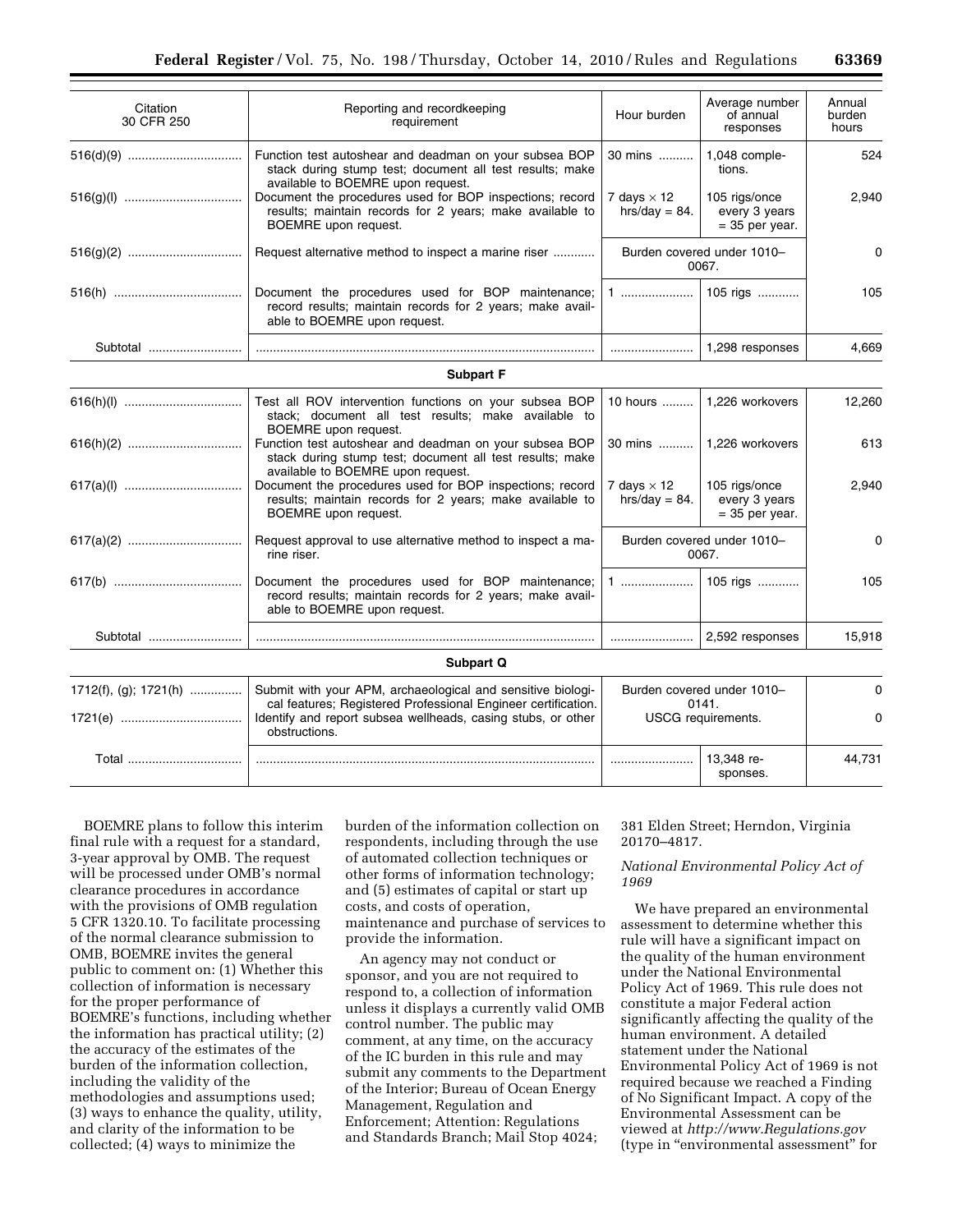the document type and use the keyword/ID ''BOEM–2010–0034'').

#### *Data Quality Act*

In developing this rule, we did not conduct or use a study, experiment, or survey requiring peer review under the Data Quality Act (Pub. L. 106–554, app. C § 515, 114 Stat. 2763, 2763A–153– 154).

#### *Effects on the Energy Supply (E.O. 13211)*

This rule is a significant rule and is subject to review by the Office of Management and Budget under E.O. 12866. The rule does have an effect on energy supply, distribution, or use because its provisions may delay development of some OCS oil and gas resources. The delay stems from the extra drill time and cost imposed on new wells which will somewhat slow exploration and development operations. We estimate an average delay of 2 days and cost of \$1.42 million for most deepwater wells in the GOM.

Increased imports or inventory drawdowns should compensate for most of the delay or reduction in domestic production. The recurring costs imposed on new drilling by this rule are very small (2 percent) relative to the cost of drilling a well in deepwater. In view of the high risk-reward associated with deepwater exploration in general, we do not expect this small regulatory surcharge from this rule to result in meaningful reduction in discoveries. Thus, we expect the net change in supply associated with this rule will cause only a slight increase in oil and gas prices relative to what they otherwise would have been. Normal volatility in both oil and gas market prices overshadow these rule related price effects, so we consider this an insignificant effect on energy supply and price.

#### *Clarity of This Regulation*

We are required by E.O. 12866, E.O. 12988, and by the Presidential Memorandum of June 1, 1998, to write all rules in plain language. This means that each rule we publish must:

a. Be logically organized;

b. Use the active voice to address readers directly;

c. Use clear language rather than jargon;

d. Be divided into short sections and sentences; and

e. Use lists and tables wherever possible.

If you feel that we have not met these requirements, send us comments by one of the methods listed in the **ADDRESSES**  section. To better help us revise the

rule, your comments should be as specific as possible. For example, you should tell us the numbers of the sections or paragraphs that you find unclear, which sections or sentences are too long, the sections where you feel lists or tables would be useful, etc.

#### *Public Availability of Comments*

Before including your address, phone number, email address, or other personal identifying information in your comment, you should be aware that your entire comment—including your personal identifying information—may be made publicly available at any time. While you can ask us in your comment to withhold your personal identifying information from public review, we cannot guarantee that we will be able to do so.

#### **Appendix A**

#### **BOEMRE Response to the Deepwater Horizon Event and Resulting Oil Spill**

#### *I. Description*

On April 20, 2010, the crew of the Transocean drilling rig Deepwater Horizon was preparing to temporarily abandon BP's discovery well at the Macondo prospect, 52 miles from shore in 4,992 feet of water in the GOM. An explosion and subsequent fire on the rig caused 11 fatalities and several injuries. The rig sank 2 days later, resulting in an uncontrolled release of oil that was declared a spill of national significance.

#### *II. Status of BOEMRE/USCG Joint Investigation*

The DOI and USCG are undertaking a joint investigation into the causes of the explosions and fire on the Deepwater Horizon. This joint investigation includes members of BOEMRE and the USCG and involves issuing subpoenas for documents and testimony, obtaining expert analyses of data and reports, holding public hearings, calling witnesses, and taking any other steps necessary to determine the cause of the spill. The purpose of this joint investigation is to develop conclusions about the cause and recommendations for preventing a similar event. The facts collected at the public hearings, along with the lead investigators' conclusions and recommendations, will be forwarded to USCG Headquarters and BOEMRE for approval. Once approved, the final investigative report will be made available to the public and the media. The team has been given 9 months, from the date of the convening order (April 27, 2010), to submit the final report.

#### *III. DOI and BOEMRE actions*

In response to the Deepwater Horizon event, DOI and BOEMRE have taken several actions, as outlined below. Numerous other investigations and reviews have been commenced, including an investigation by the DOI Safety Oversight Board; an investigation by the President's National Commission on the BP Deepwater Horizon Oil Spill and Offshore Drilling; the USCG

incident Specific Preparedness Review; a review by the National Academy of Engineering; a review by the U.S. Chemical Safety Board; and others. This Appendix addresses only BOEMRE actions. These are as follows:

1. Issued a Joint Safety Alert with USCG on April 30, 2010.

2. Published the Safety Measures Report on May 27, 2010, at the request of the President.

3. Issued National NTL No. 2010–N05, ''Increased Safety Measures for Energy Development on the OCS,'' to implement the immediate recommendations from the Safety Measures Report.

4. Issued National NTL No. 2010–N06, ''Information Requirements for Exploration Plans, Development and Production Plans, and Development Operations Coordination Documents on the OCS.''

5. Implemented Secretarial Decision dated July 12, 2010, ordering the suspensions of drilling activities that use a subsea BOP stack and drilling from floating facilities with a surface BOP stack.

6. Held public meetings to collect information and views about deepwater drilling safety reforms, blowout containment, and oil spill response.

1. Joint USCG–BOEMRE Safety Alert

On April 30, 2010, USCG and BOEMRE issued a National Safety Alert No. 2 concerning the Deepwater Horizon event and resulting oil spill. BOEMRE and the USCG included the following safety recommendations to operators and drilling contractors:

(1) Examine all well control equipment (both surface and subsea) currently being used to ensure that it has been properly maintained and is capable of shutting in the well during emergency operations. Ensure that the ROV hot-stabs are function-tested and are capable of actuating the BOP.

(2) Review all rig drilling/casing/ completion practices to ensure that well control contingencies are not compromised at any point while the BOP is installed on the wellhead.

(3) Review all emergency shutdown and dynamic positioning procedures that interface with emergency well control operations.

(4) Inspect lifesaving and firefighting equipment for compliance with Federal requirements.

(5) Ensure that all crew members are familiar with emergency/firefighting equipment, as well as participate in an abandon ship drill. Operators are reminded that the review of emergency equipment and drills should be conducted after each crew change out.

(6) Exercise emergency power equipment to ensure proper operation.

(7) Ensure that all personnel involved in well operations are properly trained and capable of performing their tasks under both normal drilling and emergency well control operations.

#### 2. Safety Measures Report

#### a. Summary

On April 30, 2010, the President ordered the Secretary of the Interior to conduct a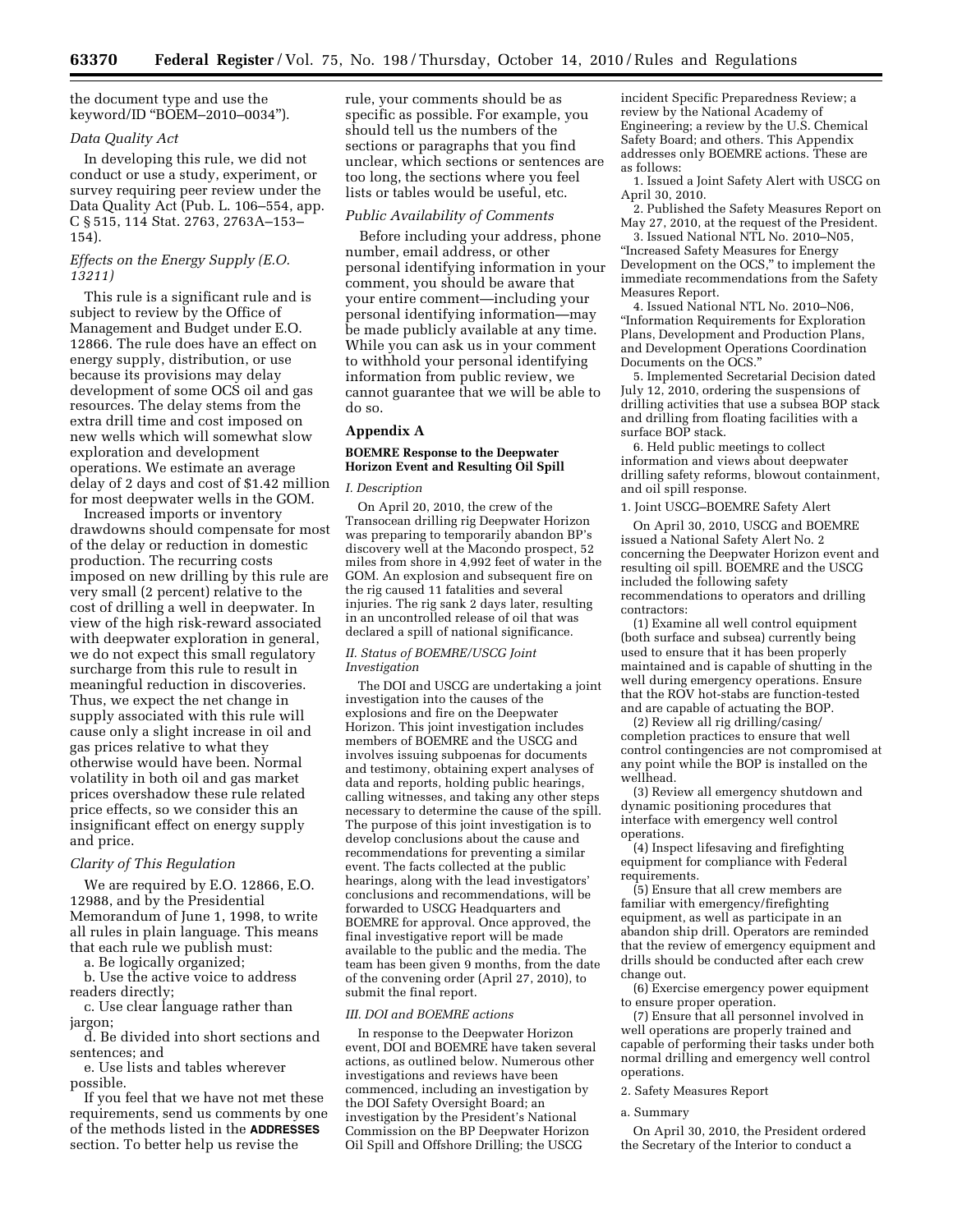thorough review of this event and to report, within 30 days, on what, if any, additional precautions and technologies should be required to improve the safety of oil and gas exploration and production operations on the OCS. The Safety Measures Report was presented to the President on May 27, 2010. A copy of the report is available at: *[http://](http://www.doi.gov/news/pressreleases/loader.cfm?csModule=security/getfile&PageID=33646) [www.doi.gov/news/pressreleases/](http://www.doi.gov/news/pressreleases/loader.cfm?csModule=security/getfile&PageID=33646) [loader.cfm?csModule=security/](http://www.doi.gov/news/pressreleases/loader.cfm?csModule=security/getfile&PageID=33646) [getfile&PageID=33646.](http://www.doi.gov/news/pressreleases/loader.cfm?csModule=security/getfile&PageID=33646)* 

The Safety Measures Report was developed without the benefit of the findings from the ongoing investigations into the root causes of the explosions and fire on the Deepwater Horizon and the resulting oil spill. In the coming months, those investigations will likely suggest refinements to some of this report's recommendations, as well as additional safety measures.

The Safety Measures Report includes a history of OCS production, spills, and blowouts; a review of the existing U.S. regulatory and enforcement structure; a survey of other countries' regulatory approaches; and a summary of existing BOEMRE-sponsored studies on technologies that could reduce the risk of blowouts. The report examines all aspects of drilling operations, including equipment, procedures, personnel management, and inspections and verification in an effort to identify safety and environmental protection measures that would reduce the risk of a catastrophic event. In particular, this report examines several issues highlighted by the Deepwater Horizon event regarding operational and personnel safety while conducting drilling operations in deepwater environments.

The Safety Measures Report includes a number of recommendations to improve the safety of oil and gas drilling operations on the OCS. These recommendations address:

• Well-control and well abandonment operations;

• Specific requirements for devices, such as BOPs and their testing;

- Industry practices;
- Worker training;

• Inspection protocol and operator

oversight; and

• The responsibility of the Department for safety and enforcement.

The draft recommendations were peer reviewed by seven experts identified by the National Academy of Engineering.

b. Implementation teams. To inform the efforts related to implementation of some of the recommendations from the Safety Measures Report, the DOI Safety Oversight Board Report, the recommendations to be developed by the President's bipartisan National Commission and other investigative and reviewing bodies, DOI is establishing Department-led implementation teams. These teams, initially described as ''strike teams'' in the Safety Measures Report, will evaluate various issues, both highly technical and non-technical.

The implementation teams will seek input as appropriate from academia, industry, and other technical experts and stakeholders. They will develop and present their recommendations for further actions to address additional environmental protection and safety measures. The Department may

use the recommendations from these implementation teams to:

(1) Inform future rulemaking,

(2) Develop internal policy for inspections and enforcement of regulations, (3) Identify future research needs.

3. NTL No. 2010–N05—Increased Safety Measures for Energy Development on the OCS

The NTL No. 2010-N05, "Increased Safety Measures for Energy Development on the OCS,'' addressed the recommendations from the Safety Measures Report that warranted immediate implementation. The link to this NTL is: *[http://www.gomr.boemre.gov/](http://www.gomr.boemre.gov/homepg/regulate/regs/ntls/2010NTLs/10-n05.pdf) [homepg/regulate/regs/ntls/2010NTLs/10](http://www.gomr.boemre.gov/homepg/regulate/regs/ntls/2010NTLs/10-n05.pdf) [n05.pdf.](http://www.gomr.boemre.gov/homepg/regulate/regs/ntls/2010NTLs/10-n05.pdf)* 

BOEMRE issued this NTL on June 8, 2010, as a result of the Deepwater Horizon event. The NTL addresses the recommendations in the report to the President entitled, ''Increased Safety Measures for Energy Development on the Outer Continental Shelf'' dated May 27, 2010, and details under thenexisting regulations the requirements lessees and operators must meet to operate on the OCS. Following are the specific items included in the NTL:

Operators are required to:

• Verify compliance with existing regulations and Safety Alert issued on April 30, 2010.

• Submit BOP and well control system

configuration information for the drilling rig that was being used. • Recertify all BOP equipment before

resuming drilling.

• Have documentation showing that the BOP has been maintained according to the regulations at 30 CFR 250.446(a). The operators are required to maintain records and make them available upon request.

• Obtain independent third party verification that the BOP stack is designed for the specific equipment on the rig and compatible with the specific well location, well design, and well execution plan; the BOP stack has not been compromised or damaged from previous service; and the BOP stack will operate in the conditions in which it will be used.

• Have a secondary control system with ROV intervention capabilities, including the ability to close one set of blind-shear rams and one set of pipe rams and unlatch the LMRP.

• Have an emergency shut-in system in the event that you lose power to the BOP stack, have an unplanned disconnection of the riser from the BOP stack, or experience another emergency situation.

• Function test the hot stabs that would be used to interface with the ROV intervention panel during the stump test.

• Obtain an independent third party verification that provides sufficient information showing that the blind-shear rams installed in the BOP stack are capable of shearing the drill pipe in the hole under maximum anticipated surface pressures.

• If the blind-shear rams or casing shear rams are activated in a well control situation in which pipe or casing was sheared, operators must inspect and test the BOP stack and its components, after the situation is fully controlled.

• Have all well casing designs and cementing program/procedures certified by a Professional Engineer, verifying the casing design is appropriate for the purpose for which it is intended under expected wellbore conditions.

• Submit the relevant information discussed in the NTL prior to commencing those operations, and drilling may not commence without BOEMRE approval.

4. NTL No. 2010–N06—Information Requirements for Exploration Plans, Development and Production Plans, and Development Operations Coordination Documents on the OCS

The link to this NTL is: *[http://](http://www.gomr.boemre.gov/homepg/regulate/regs/ntls/2010NTLs/10-n06.pdf) [www.gomr.boemre.gov/homepg/regulate/](http://www.gomr.boemre.gov/homepg/regulate/regs/ntls/2010NTLs/10-n06.pdf)  [regs/ntls/2010NTLs/10-n06.pdf.](http://www.gomr.boemre.gov/homepg/regulate/regs/ntls/2010NTLs/10-n06.pdf)* 

BOEMRE issued this NTL on June 18, 2010. This NTL provides guidance to lessees and operators regarding the blowout and oil spill information required in the exploration and development plan documents submitted to BOEMRE, including:

A blowout scenario as required by 30 CFR 250.213(g) and 250.243(h), including:

Highest volume of liquid hydrocarbons; Estimated flow rate, total volume, and maximum duration;

Potential for the well to bridge over; Likelihood for surface intervention to stop

the blowout; Availability of a rig to drill a relief well;

Time frame to drill a relief well. A description of the assumptions and

calculations used to determine the volume of the worst case discharge scenario, including: Well design;

Reservoir characteristics;

Fluid characteristics;

Pressure, volume, and temperature

characteristics;

Analog reservoir assumptions;

Supporting calculations and models used in determining worst case scenario.

5. Secretarial Decision Suspending Drilling Activities That Use Subsea BOP Stacks and Drilling From Floating Facilities With a Surface BOP Stack

On July 12, 2010, the Secretary issued a decision directing BOEMRE to suspend the drilling of wells using subsea BOPs or surface BOPs on floating facilities, and to cease approval of pending and future applications for permits to drill using subsea BOPs or surface BOPs on floating facilities. These directives apply in the GOM and Pacific regions through November 30, 2010, subject to modification if the Secretary determines that the significant threats to life, property, and the environment set forth in his decision have been sufficiently addressed. This includes additional information about the causes of the Deepwater Horizon Oil Spill. Several investigations and reviews are being undertaken to identify the root causes of the disaster, including a joint BOEMRE–USCG investigation, a review by the NAE, on-going Congressional inquiries, and the National Commission on the BP Deepwater Horizon Oil Spill and Offshore Drilling (Presidential Commission). The results of these will better inform DOI decision-making and longer-term rulemaking.

Following this decision, on July 12, 2010, BOEMRE issued suspension orders of most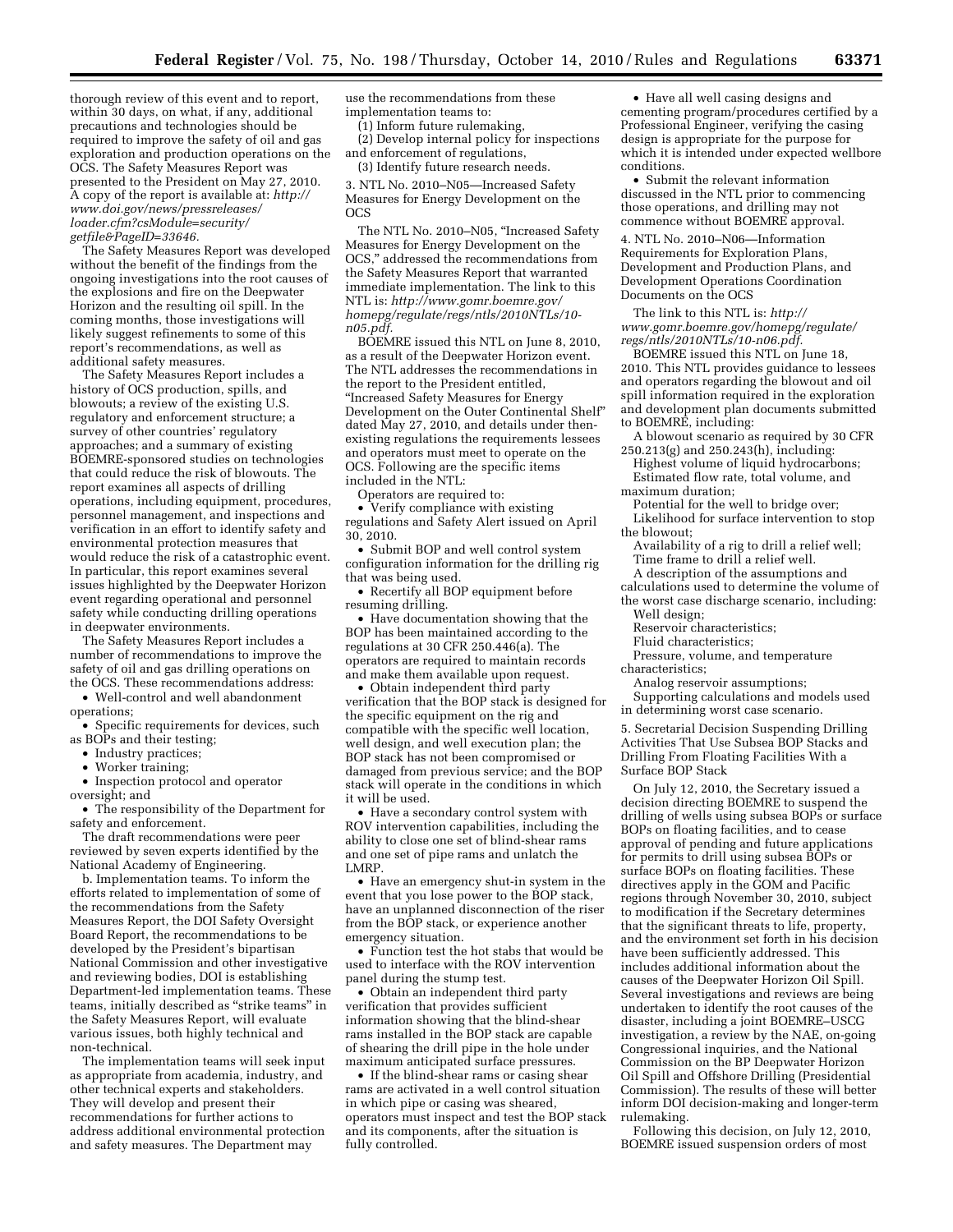deepwater drilling operations on the OCS through November 30, 2010. BOEMRE stopped approval of pending and future deepwater drilling applications in the GOM and Pacific regions.

6. Held Public Meetings to Collect Information and Views About Deepwater Drilling Safety Reforms, Blowout Containment, and Oil Spill Response

As directed by the Secretary in the Decision of July 12, 2010, the BOEMRE Director led a series of public meetings to collect information and views about deepwater drilling safety reforms, blowout containment, and oil spill response. The Director solicited input from the general public, state, and local leaders, experts from academia, the environmental community, and the oil and gas industry. The link to the Public Forums on Offshore Drilling is: *[http://www.boemre.gov/forums/.](http://www.boemre.gov/forums/)* The webpage provides information and presentations from each meeting. The meetings were held in August and September in the following cities: New Orleans, Louisiana; Mobile, Alabama; Pensacola, Florida; Santa Barbara, California; Anchorage, Alaska; Houston, Texas; Biloxi, Mississippi; Lafayette, Louisiana.

# **List of Subjects in 30 CFR Part 250**

Administrative practice and procedure, Continental shelf, Incorporation by reference, Oil and gas exploration, Public lands—mineral resources, Public lands—rights-of-way, Reporting and recordkeeping requirements.

Dated: October 1, 2010.

#### **Wilma A. Lewis,**

*Assistant Secretary—Land and Minerals Management.* 

■ For the reasons stated in the preamble, under the authority of 43 U.S.C. 1334 and Section 2 or Reorganization Plan No. 3 of 1950, 64 Stat. 1262, as amended, the Bureau of Ocean Energy Management, Regulation and Enforcement (BOEMRE) is amending 30 CFR chapter II as follows:

#### **Title 30—Mineral Resources**

#### **CHAPTER II—BUREAU OF OCEAN ENERGY MANAGEMENT, REGULATION AND ENFORCEMENT, DEPARTMENT OF THE INTERIOR**

#### **PART 250—OIL AND GAS AND SULPHUR OPERATIONS IN THE OUTER CONTINENTAL SHELF**

■ 1. The authority citation for part 250 continues to read as follows:

**Authority:** 31 U.S.C. 9701, 43 U.S.C. 1334.

- 2. Amend § 250.198 by:
- a. Adding a new paragraph (a)(3),
- b. Revising paragraph (h)(63), and

■ c. Adding new paragraph (h)(79) to read as follows:

#### **§ 250.198 Documents incorporated by reference.**

(a) \* \* \*

(3) The effect of incorporation by reference of a document into the regulations in this part is that the incorporated document is a requirement. When a section in this part incorporates all of a document, you are responsible for complying with the provisions of that entire document, except to the extent that section provides otherwise. When a section in this part incorporates part of a document, you are responsible for complying with that part of the document as provided in that section. If any incorporated document uses the word *should,* it means *must* for purposes of these regulations.

\* \* \* \* \* (h) \* \* \*

(63) API RP 53, Recommended Practices for Blowout Prevention Equipment Systems for Drilling Wells, Third Edition, March 1997; reaffirmed September 2004, Order No. G53003; incorporated by reference at § 250.442(c); § 250.446(a); § 250.516(g)(1); § 250.516(h); and § 250.617(a)(1), and (b);

\* \* \* \* \* (79) API RP 65–Part 2, Isolating Potential Flow Zones During Well Construction; First Edition, May 2010; Product No. G65201; incorporated by reference at § 250.415(f).

\* \* \* \* \*  $\blacksquare$  3. Amend § 250.415 as follows:

■ a. Revise paragraphs (c), (d), and (e)(2), and

■ b. Add new paragraph (f) to read as follows:

#### **§ 250.415 What must my casing and cementing programs include?**

\* \* \* \* \* (c) Type and amount of cement (in cubic feet) planned for each casing string;

 $(d)$ <sup>\*</sup> \* \* Your program must provide protection from thaw subsidence and freezeback effect, proper anchorage, and well control;

 $(e) * * * *$ 

(2) An ''area known to contain a shallow water flow hazard'' is a zone or geologic formation for which drilling has confirmed the presence of shallow water flow; and

(f) A written description of how you evaluated the best practices included in API RP 65–Part 2, Isolating Potential Flow Zones During Well Construction (incorporated by reference as specified in § 250.198). Your written description must identify the mechanical barriers and cementing practices you will use for each casing string (reference API RP 65– Part 2, Sections 3 and 4).

■ 4. Amend § 250.416 by revising paragraphs (d) and (e) and adding new paragraphs (f) and (g) to read as follows:

#### **§ 250.416 What must I include in the diverter and BOP descriptions?**  \* \* \* \* \*

(d) A schematic drawing of the BOP system that shows the inside diameter of the BOP stack, number and type of preventers, all control systems and pods, location of choke and kill lines, and associated valves;

(e) Independent third party verification and supporting documentation that show the blindshear rams installed in the BOP stack are capable of shearing any drill pipe in the hole under maximum anticipated surface pressure. The documentation must include test results and calculations of shearing capacity of all pipe to be used in the well including correction for MASP;

(f) When you use a subsea BOP stack, independent third party verification that shows:

(1) the BOP stack is designed for the specific equipment on the rig and for the specific well design;

(2) The BOP stack has not been compromised or damaged from previous service;

(3) The BOP stack will operate in the conditions in which it will be used; and

(g) The qualifications of the independent third party referenced in paragraphs (e) and (f) of this section:

(1) The independent third party in paragraph (e) in this section must be a technical classification society; an APIlicensed manufacturing, inspection, or certification firm; or a licensed professional engineering firm capable of providing the verifications required under this part. The independent third party must not be the original equipment manufacturer (OEM).

(2) You must:

(i) Include evidence that the firm you are using is reputable, the firm or its employees hold appropriate licenses to perform the verification in the appropriate jurisdiction, the firm carries industry-standard levels of professional liability insurance, and the firm has no record of violations of applicable law.

(ii) Ensure that an official representative of BOEMRE will have access to the location to witness any testing or inspections, and verify information submitted to BOEMRE. Prior to any shearing ram tests or inspections, you must notify the District Manager at least 24 hours in advance.

■ 5. Amend § 250.418 as follows:

■ a. Revise paragraph (g),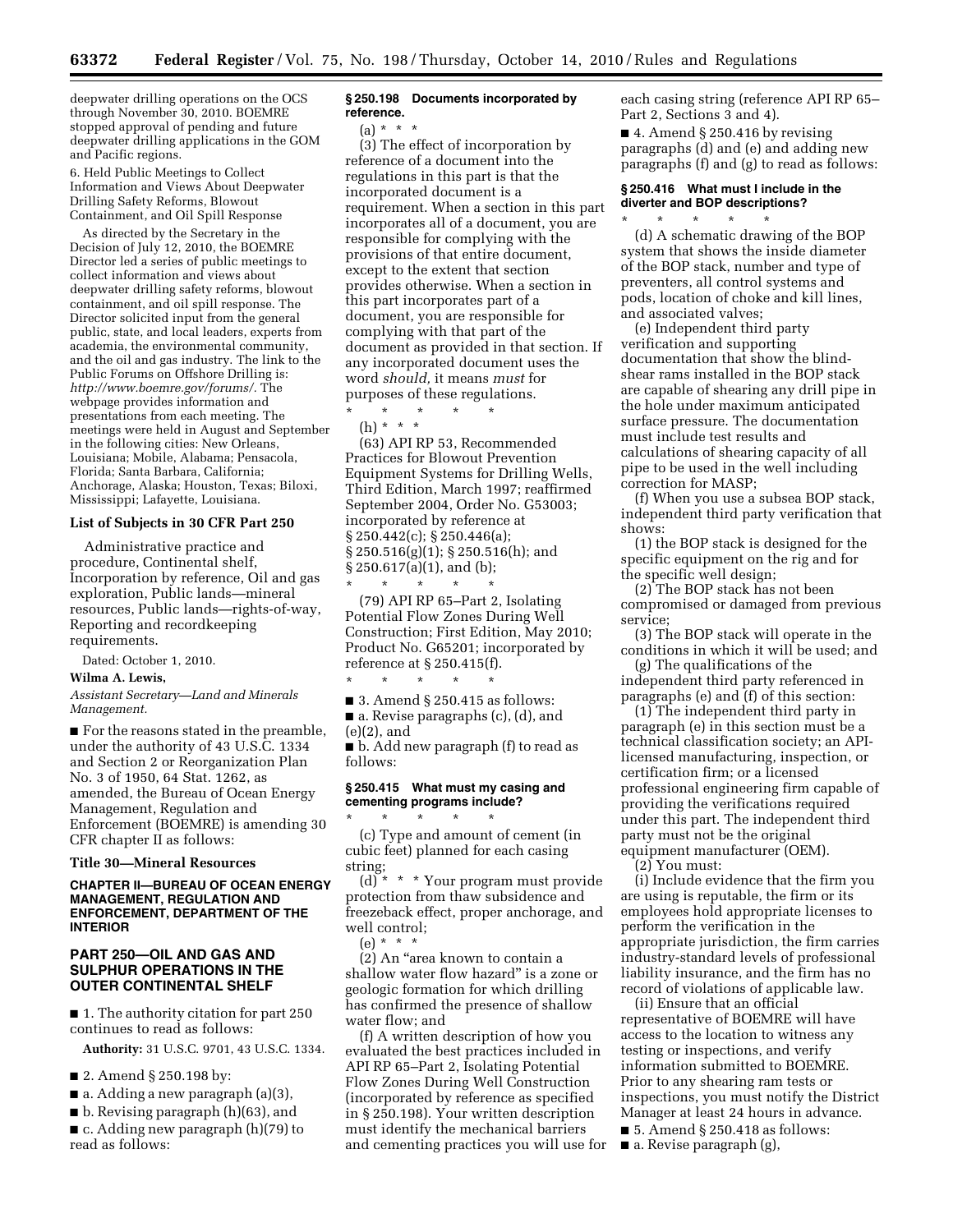■ b. Redesignate paragraph (h) as paragraph (j), and ■ c. Add new paragraphs (h) and (i) to

#### **§ 250.418 What additional information must I submit with my APD?**

\* \* \* \* \*

read as follows:

(g) A request for approval if you plan to wash out or displace some cement to facilitate casing removal upon well abandonment;

(h) Certification of your casing and cementing program as required in § 250.420(a)(6);

(i) Description of qualifications required by § 250.416(f) of any independent third party; and

\* \* \* \* \*

 $\blacksquare$  6. Amend § 250.420 as follows:

 $\blacksquare$  a. Revise paragraphs (a)(4) and (a)(5),

 $\blacksquare$  b. Add new paragraph (a)(6),

■ c. Add new paragraph (b)(3) to read as follows:

**§ 250.420 What well casing and cementing requirements must I meet?** 

\* \* \* \* \* (a) \* \* \*

(4) Protect freshwater aquifers from contamination;

(5) Support unconsolidated sediments; and

(6) Include certification signed by a Registered Professional Engineer that there will be at least two independent tested barriers, including one mechanical barrier, across each flow path during well completion activities and that the casing and cementing design is appropriate for the purpose for which it is intended under expected wellbore conditions. The Registered Professional Engineer must be registered in a State in the United States. Submit this certification with your APD (Form MMS–123).

(b) \* \* \* \*

(3) For the final casing string (or liner if it is your final string), you must install dual mechanical barriers in addition to cement, to prevent flow in the event of a failure in the cement. These may include dual float valves, or one float valve and a mechanical barrier. You must submit documentation to BOEMRE 30 days after installation of the dual mechanical barriers.

\* \* \* \* \*

■ 7. Revise § 250.423 to read as follows:

#### **§ 250.423 What are the requirements for pressure testing casing?**

(a) The table in this section describes the minimum test pressures for each string of casing. You may not resume drilling or other down-hole operations until you obtain a satisfactory pressure test. If the pressure declines more than 10 percent in a 30-minute test, or if there is another indication of a leak, you must re-cement, repair the casing, or run additional casing to provide a proper seal. The District Manager may approve or require other casing test pressures.

| Casing type | Minimum test pressure                     |  |  |
|-------------|-------------------------------------------|--|--|
|             | Not reauired.                             |  |  |
|             | 200 psi.                                  |  |  |
|             | 70 percent of its minimum internal yield. |  |  |

(b) You must ensure proper installation of casing or liner in the subsea wellhead or liner hanger.

(1) You must ensure that the latching mechanisms or lock down mechanisms are engaged upon installation of each casing string or liner.

(2) You must perform a pressure test on the casing seal assembly to ensure proper installation of casing or liner. You must perform this test for the intermediate and production casing strings or liner.

(3) You must submit for approval with your APD, test procedures and criteria for a successful test.

(4) You must document all your test results and make them available to BOEMRE upon request.

(c) You must perform a negative pressure test on all wells to ensure proper casing installation. You must perform this test for the intermediate and production casing strings.

(1) You must submit for approval with your APD, test procedures and criteria for a successful test.

(2) You must document all your test results and make them available to BOEMRE upon request.

■ 8. Amend § 250.442 by revising the section heading and the section to read as follows:

#### **§ 250.442 What are the requirements for a subsea BOP system?**

When you drill with a subsea BOP system, you must install the BOP system before drilling below the surface casing. The District Manager may require you to install a subsea BOP system before drilling below the conductor casing if proposed casing setting depths or local geology indicate the need. The table in this paragraph outlines your requirements.

| When drilling with a subsea BOP system, you must:                                                                                                                                                                                                                                                                   | Additional requirements                                                                                                                                                                                                                                                                                                                         |
|---------------------------------------------------------------------------------------------------------------------------------------------------------------------------------------------------------------------------------------------------------------------------------------------------------------------|-------------------------------------------------------------------------------------------------------------------------------------------------------------------------------------------------------------------------------------------------------------------------------------------------------------------------------------------------|
| (a) Have at least four remote-controlled, hydraulically operated BOPs.                                                                                                                                                                                                                                              | You must have at least one annular BOP, two BOPs equipped with<br>pipe rams, and one BOP equipped with blind-shear rams. The blind-<br>shear rams must be capable of shearing any drill pipe in the hole<br>under maximum anticipated surface pressures.                                                                                        |
| (b) Have an operable dual-pod control system to ensure proper and<br>independent operation of the BOP system.                                                                                                                                                                                                       |                                                                                                                                                                                                                                                                                                                                                 |
| (c) Have an accumulator system to provide fast closure of the BOP<br>components and to operate all critical functions in case of a loss of<br>the power fluid connection to the surface.                                                                                                                            | The accumulator system must meet or exceed the provisions of Sec-<br>tion 13.3, Accumulator Volumetric Capacity, in API RP 53, Rec-<br>ommended Practices for Blowout Prevention Equipment Systems for<br>Drilling Wells (incorporated by reference as specified in §250.198).<br>The District Manager may approve a suitable alternate method. |
| (d) Have a subsea BOP stack equipped with remotely operated vehicle<br>(ROV) intervention capability.                                                                                                                                                                                                               | At a minimum, the ROV must be capable of closing one set of pipe<br>rams, closing one set of blind-shear rams and unlatching the LMRP.                                                                                                                                                                                                          |
| (e) Maintain an ROV and have a trained ROV crew on each floating<br>drilling rig on a continuous basis. The crew must examine all ROV<br>related well control equipment (both surface and subsea) to ensure<br>that it is properly maintained and capable of shutting in the well dur-<br>ing emergency operations. | The crew must be trained in the operation of the ROV. The training<br>must include simulator training on stabbing into an ROV intervention<br>panel on a subsea BOP stack.                                                                                                                                                                      |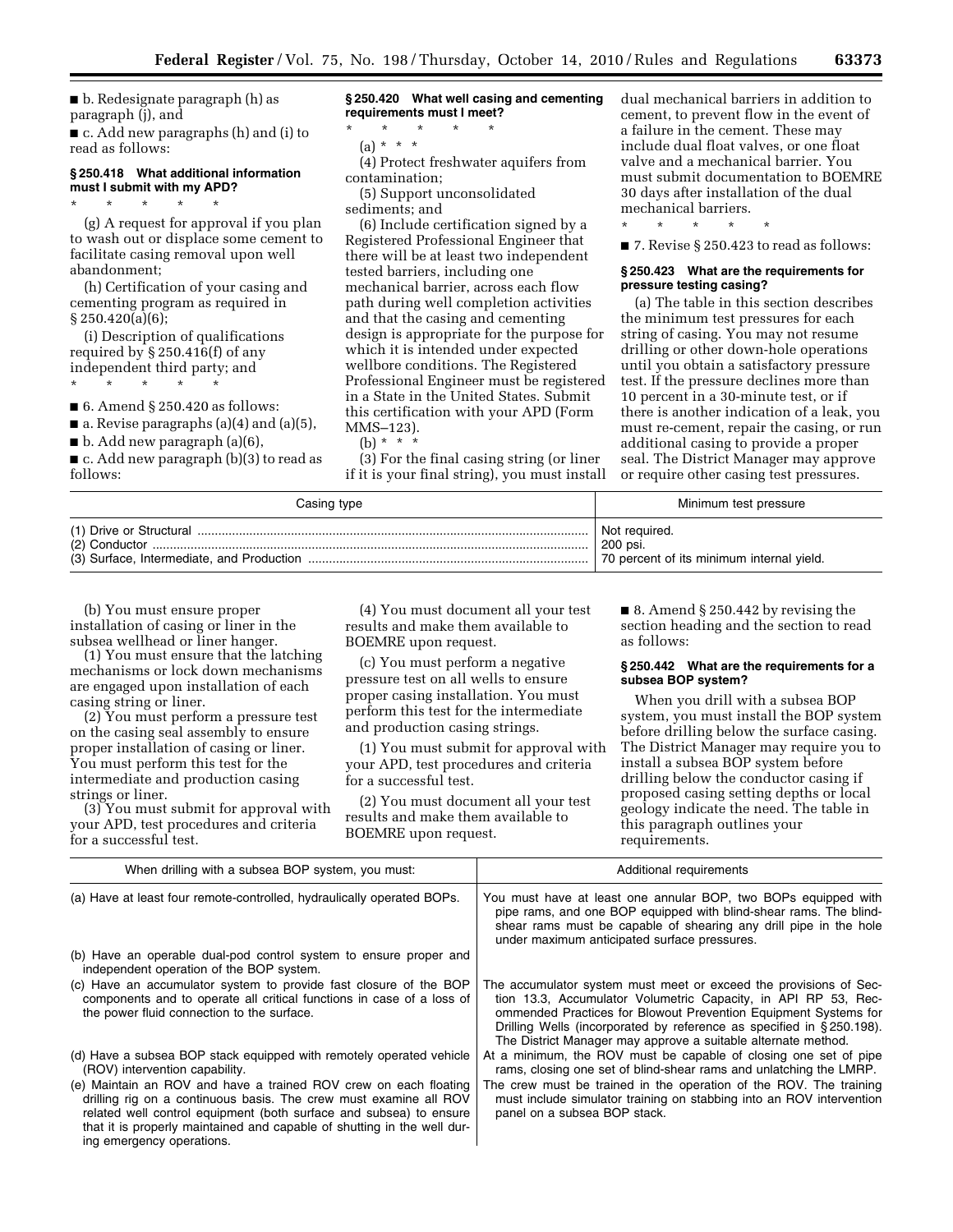| When drilling with a subsea BOP system, you must:                                                                                                                                                                               | Additional requirements                                                                                                                                                                                                                                                                                                                                               |
|---------------------------------------------------------------------------------------------------------------------------------------------------------------------------------------------------------------------------------|-----------------------------------------------------------------------------------------------------------------------------------------------------------------------------------------------------------------------------------------------------------------------------------------------------------------------------------------------------------------------|
| (f) Provide autoshear and deadman systems for dynamically positioned<br>rigs.                                                                                                                                                   | (1) Autoshear system means a safety system that is designed to auto-<br>matically shut in the wellbore in the event of a disconnect of the<br>LMRP. When the autoshear is armed, a disconnect of the LMRP<br>closes the shear rams. This is considered a "rapid discharge" sys-<br>tem.                                                                               |
|                                                                                                                                                                                                                                 | (2) Deadman System means a safety system that is designed to auto-<br>matically close the wellbore in the event of a simultaneous absence<br>of hydraulic supply and signal transmission capacity in both subsea<br>control pods. This is considered a "rapid discharge" system.<br>(3) You may also have an acoustic system.                                         |
| (g) Have operational or physical barrier(s) on BOP control panels to<br>prevent accidental disconnect functions.                                                                                                                | Incorporate enable buttons on control panels to ensure two-handed op-<br>eration for all critical functions.                                                                                                                                                                                                                                                          |
| (h) Clearly label all control panels for the subsea BOP system.<br>(i) Develop and use a management system for operating the BOP sys-<br>tem, including the prevention of accidental or unplanned disconnects<br>of the system. | Label other BOP control panels such as hydraulic control panel.<br>The management system must include written procedures for operating<br>the BOP stack and LMRP (including proper techniques to prevent<br>accidental disconnection of these components) and minimum knowl-<br>edge requirements for personnel authorized to operate and maintain<br>BOP components. |
| (i) Establish minimum requirements for personnel authorized to operate<br>critical BOP equipment.                                                                                                                               | Personnel must have:                                                                                                                                                                                                                                                                                                                                                  |
|                                                                                                                                                                                                                                 | (1) Training in deepwater well control theory and practice accord-<br>ing to the requirements of 30 CFR 250, subpart O; and<br>(2) A comprehensive knowledge of BOP hardware and control sys-<br>tems.                                                                                                                                                                |
| (k) Before removing the marine riser, displace the fluid in the riser with<br>seawater.                                                                                                                                         | You must maintain sufficient hydrostatic pressure or take other suitable<br>precautions to compensate for the reduction in pressure and to<br>maintain a safe and controlled well condition.                                                                                                                                                                          |
| (I) Install the BOP stack in a glory hole when in ice-scour area.                                                                                                                                                               | Your glory hole must be deep enough to ensure that the top of the<br>stack is below the deepest probable ice-scour depth.                                                                                                                                                                                                                                             |

■ 9. Amend § 250.446 by revising paragraph (a) to read as follows:

#### **§ 250.446 What are the BOP maintenance and inspection requirements?**

(a) You must maintain and inspect your BOP system to ensure that the equipment functions properly. The BOP maintenance and inspections must meet or exceed the provisions of Sections 17.10 and 18.10, Inspections; Sections 17.11 and 18.11, Maintenance; and Sections 17.12 and 18.12, Quality Management, described in API RP 53, Recommended Practices for Blowout Prevention Equipment Systems for Drilling Wells (incorporated by reference as specified in § 250.198). You must document the procedures used, record the results of your BOP inspections and maintenance actions, and make available to BOEMRE upon request. You must maintain your records on the rig for 2 years or from the date of your last major inspection, whichever is longer;

\* \* \* \* \*

 $\blacksquare$  10. Amend § 250.449, by revising paragraphs (h) and (i) and adding new paragraphs (j) and (k) to read as follows:

#### **§ 250.449 What additional BOP testing requirements must I meet?**

\* \* \* \* \* (h) Function test annular and ram BOPs every 7 days between pressure tests;

(i) Actuate safety valves assembled with proper casing connections before running casing;

(j) Test all ROV intervention functions on your subsea BOP stack during the stump test. You must also test at least one set of rams during the initial test on the seafloor. You must submit test procedures with your APD or APM for District Manager approval. You must:

(1) ensure that the ROV hot stabs are function tested and are capable of

actuating, at a minimum, one set of pipe rams and one set of blind-shear rams and unlatching the LMRP; and

(2) document all your test results and make them available to BOEMRE upon request;

(k) Function test autoshear and deadman systems on your subsea BOP stack during the stump test. You must also test the deadman system during the initial test on the seafloor.

(1) You must submit test procedures with your APD or APM for District Manager approval.

(2) You must document all your test results and make them available to BOEMRE upon request.

■ 11. Amend § 250.451 by adding new paragraph (i) to the table to read as follows:

**§ 250.451 What must I do in certain situations involving BOP equipment or systems?** 

\* \* \* \* \*

| encounter the .             | hen  |
|-----------------------------|------|
| ounter the following situal | must |
| situation.                  | vou  |
| VOU                         |      |
| .                           |      |
|                             |      |

\* \* \* \* \* \* \* \* \* \* \* \* \* (i) You activate blind-shear rams or casing shear rams during a well Retrieve, physically inspect, and conduct a full pressure test of the control situation, in which pipe or casing is sheared. BOP stack after the situation is fully controlled.

\* \* \* \* \* \* \*

paragraph (i), and and

■ 12. Amend § 250.456 by: ■ a. Revising the last sentence in ■ b. Redesignating paragraph (j) as (k),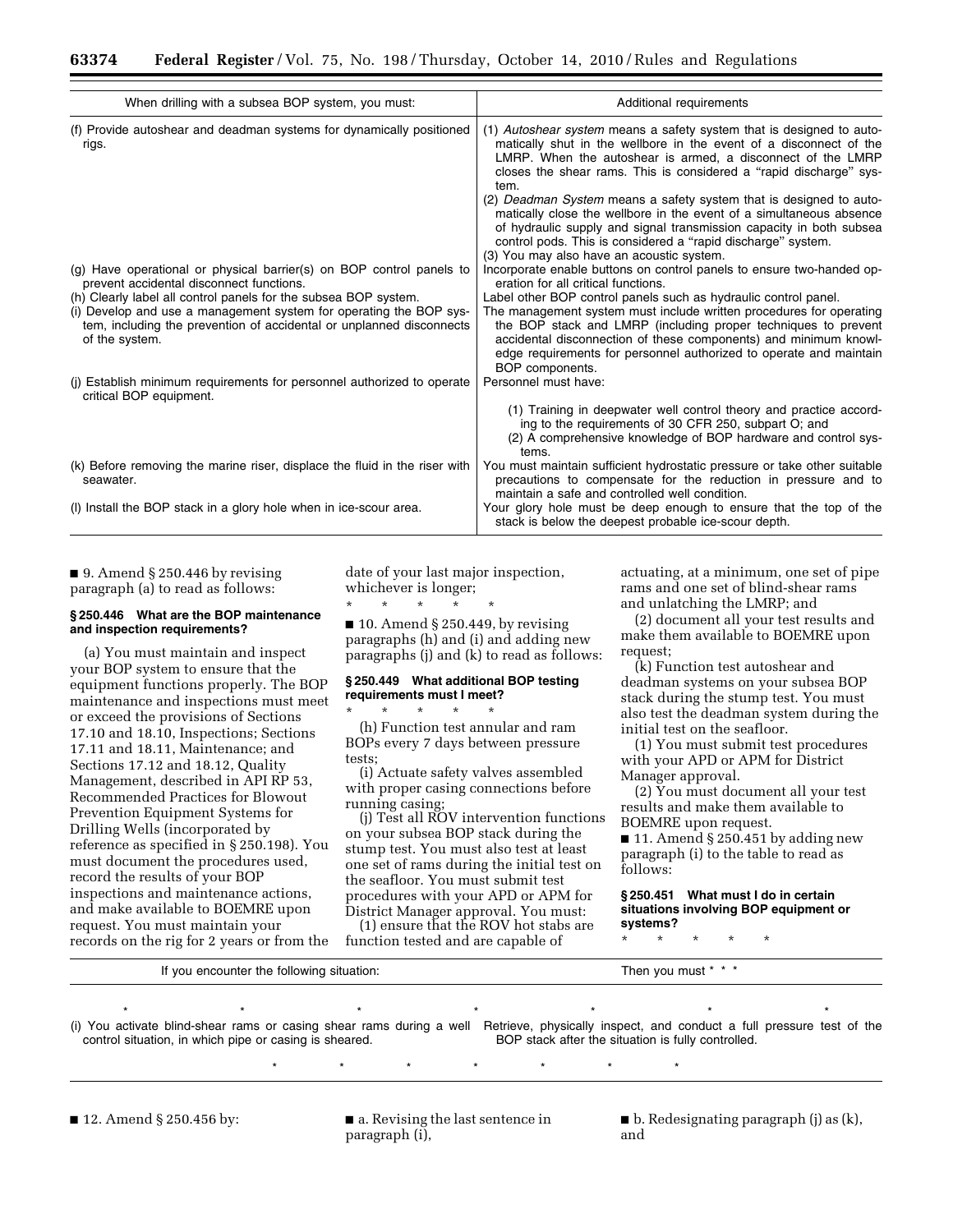■ c. Adding a new paragraph (j) to read as follows:

#### **§ 250.456 What safe practices must the drilling fluid program follow?**   $\star$   $\star$   $\star$   $\star$

(i) \* \* \* You must record the results of these tests in the drilling fluid report;

(j) Before displacing kill-weight drilling fluid from the wellbore, you must obtain prior approval from the District Manager. To obtain approval, you must submit with your APD or

APM your reasons for displacing the kill-weight drilling fluid and provide detailed step-by-step written procedures describing how you will safely displace these fluids. The step-by-step displacement procedures must address the following:

(1) number and type of independent barriers that are in place for each flow path,

(2) tests you will conduct to ensure integrity of independent barriers,

(3) BOP procedures you will use while displacing kill weight fluids, and

(4) procedures you will use to monitor fluids entering and leaving the wellbore; and

\* \* \* \* \*

■ 13. Amend § 250.515 by adding new paragraphs (b)(5) and (e) to read as follows:

**§ 250.515 Blowout prevention equipment.** 

- $\star$   $\star$   $\star$
- (b)  $* *$

| When |  |  |                                                   | The minimum BOP stack must include |  |
|------|--|--|---------------------------------------------------|------------------------------------|--|
|      |  |  |                                                   |                                    |  |
|      |  |  | The requirements in $\S 250.442(a)$ of this part. |                                    |  |

\* \* \* \* \*

(e) The subsea BOP system for wellcompletions must meet the requirements in § 250.442 of this part.

■ 14. Amend § 250.516 by:

 $\blacksquare$  a. Revising (d)(6);

■ b. Adding new paragraphs (d)(8) and (d)(9); and

■ c. Revising paragraphs (g) and (h) to read as follows:

#### **§ 250.516 Blowout preventer system tests, inspections, and maintenance.**

- \* \* \* \* \*
- (d) \* \* \*

(6) Pressure-test variable bore-pipe rams against all sizes of pipe in use, excluding drill collars and bottom-hole tools;

\* \* \* \* \* (8) Test all ROV intervention functions on your subsea BOP stack during the stump test. You must also test at least one set of rams during the initial test on the seafloor. You must submit test procedures with your APM for District Manager approval. You must:

(i) Ensure that the ROV hot stabs are function tested and are capable of actuating, at a minimum, one set of pipe rams and one set of blind-shear rams and unlatching the LMRP;

(ii) Document all your test results and make them available to BOEMRE upon request; and

\* \* \* \* \* \* \*

(9) Function test autoshear and deadman systems on your subsea BOP stack during the stump test. You must also test the deadman system during the initial test on the seafloor.

(i) You must submit test procedures with your APM for District Manager approval.

(ii) You must document all your test results and make them available to BOEMRE upon request.

\* \* \* \* \* (g) *BOP inspections.* (1) You must inspect your BOP system to ensure that the equipment functions properly. The BOP inspections must meet or exceed the provisions of Sections 17.10 and 18.10, Inspections, described in API RP 53, Recommended Practices for Blowout Prevention Equipment Systems for Drilling Wells (incorporated by reference as specified in § 250.198). You must document the procedures used, record the results, and make them available to BOEMRE upon request. You must maintain your records on the rig for 2 years or from the date of your last major inspection, whichever is longer.

(2) You must visually inspect your BOP system and marine riser at least once each day if weather and sea

conditions permit. You may use television cameras to inspect this equipment. The District Manager may approve alternate methods and frequencies to inspect a marine riser.

(h) *BOP maintenance.* You must maintain your BOP system to ensure that the equipment functions properly. The BOP maintenance must meet or exceed the provisions of Sections 17.11 and 18.11, Maintenance; and Sections 17.12 and 18.12, Quality Management, described in API RP 53, Recommended Practices for Blowout Prevention Equipment Systems for Drilling Wells (incorporated by reference as specified in § 250.198). You must document the procedures used, record the results, and make available to BOEMRE upon request. You must maintain your records on the rig for 2 years or from the date of your last major inspection, whichever is longer.

\* \* \* \* \*

■ 15. Amend § 250.615 by:

■ a. Adding new paragraph (b)(5),

■ b. Redesignating paragraphs (e)

through (g) as (f) through (h), and

■ c. Adding new paragraph (e) to read as follows:

**§ 250.615 Blowout prevention equipment.**   $\star$   $\star$   $\star$ 

(b) \* \* \*

| When                                              |  |  |  |  | The minimum BOP stack must include |  |
|---------------------------------------------------|--|--|--|--|------------------------------------|--|
|                                                   |  |  |  |  |                                    |  |
| The requirements in $\S 250.442(a)$ of this part. |  |  |  |  |                                    |  |
|                                                   |  |  |  |  |                                    |  |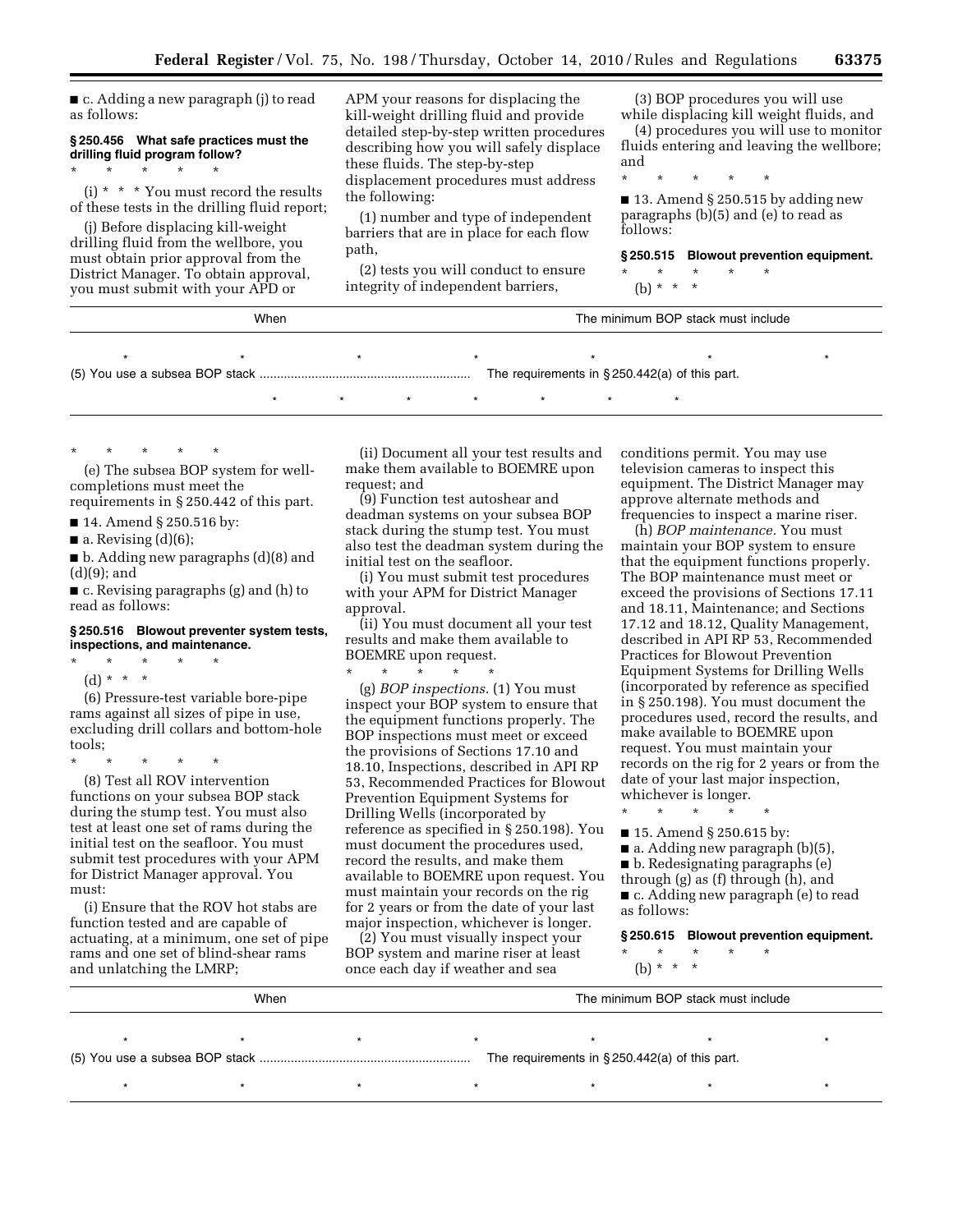(e) The subsea BOP system for wellworkover operations must meet the requirements in § 250.442 of this part. \* \* \* \* \*

■ 16. Amend § 250.616 by adding new paragraph (h) to read as follows:

#### **§ 250.616 Blowout preventer system testing, records, and drills.**

 $\star$   $\star$   $\star$ (h) Stump test a subsea BOP system before installation. You must:

(1) Test all ROV intervention functions on your subsea BOP stack during the stump test. You must also test at least one set of rams during the initial test on the seafloor. You must submit test procedures with your APM for District Manager approval. You must:

(i) Ensure that the ROV hot stabs are function tested and are capable of actuating, at a minimum, one set of pipe rams and one set of blind-shear rams and unlatching the LMRP;

(ii) Document all your test results and make them available to BOEMRE upon request; and

(2) Function test autoshear and deadman systems on your subsea BOP stack during the stump test. You must also test the deadman system during the initial test on the seafloor. You must:

(i) Submit test procedures with your APM for District Manager approval.

(ii) Document the results of each test and make them available to BOEMRE upon request.

(3) Use water to stump test a subsea BOP system. You may use drilling or completion fluids to conduct subsequent tests of a subsea BOP system.

#### **§§ 250.617 and 250.618 [Redesignated as §§ 250.618 and 250.619]**

■ 17. Redesignate §§ 250.617 and 250.618 to §§ 250.618 and 250.619, respectively.

■ 18. Add new § 250.617 to read as follows:

#### **§ 250.617 What are my BOP inspection and maintenance requirements?**

(a) *BOP inspections.* 

(1) You must inspect your BOP system to ensure that the equipment functions properly. The BOP inspections must meet or exceed the provisions of Sections 17.10 and 18.10, Inspections, described in API RP 53, Recommended Practices for Blowout Prevention Equipment Systems for Drilling Wells (incorporated by reference as specified in § 250.198). You must document the procedures used, record the results, and make them available to BOEMRE upon request. You must maintain your records on the rig

for 2 years or from the date of your last major inspection, whichever is longer.

(2) You must visually inspect your BOP system and marine riser at least once each day if weather and sea conditions permit. You may use television cameras to inspect this equipment. The District Manager may approve alternate methods and frequencies to inspect a marine riser.

(b) *BOP maintenance.* You must maintain your BOP system to ensure that the equipment functions properly. The BOP maintenance must meet or exceed the provisions of Sections 17.11 and 18.11, Maintenance; and Sections 17.12 and 18.12, Quality Management, described in API RP 53, Recommended Practices for Blowout Prevention Equipment Systems for Drilling Wells (incorporated by reference as specified in § 250.198). You must document the procedures used, record the results, and make them available to BOEMRE upon request. You must maintain your records on the rig for 2 years or from the date of your last major inspection, whichever is longer.

■ 19. In §§ 250.1500:

■ a. Amend the definition of "Contractor and contract personnel'' and the definition of ''Employee'' by removing the phrase ''well control or production safety'', and in its place add the phrase "well control, deepwater well control, or production safety''; and

■ b. Add definitions for "Deepwater well control'', ''Well completion/well workover'', Well control'', and ''Well servicing'' in alphabetical order to read as follows:

# **§ 250.1500 Definitions.**

\* \* \* \* \* *Deepwater well control* means well control when you are using a subsea BOP system.

\* \* \* \* \* *Well completion/well workover* means those operations following the drilling of a well that are intended to establish or restore production.

*Well control* means methods used to minimize the potential for the well to flow or kick and to maintain control of the well in the event of flow or a kick during drilling, well completion, well workover, and well servicing operations.

*Well servicing* means snubbing, coiled tubing, and wireline operations.

#### **§ 250.1501 [Amended]**

■ 20. In §§ 250.1501, remove the phrase "well control or production safety", and in its place add the phrase ''well control, deepwater well control, or production safety''.

#### **§ 250.1503 [Amended]**

■ 21. In §§ 250.1503:

■ a. Redesignating paragraphs (b) and (c) as paragraphs (c) and (d); ■ b. Amending paragraphs (a), (c)(1), (c)(3) and (d)(1) by removing the phrase "well control or production safety", and in its place adding the phrase ''well control, deepwater well control, or production safety'';

■ c. Amend paragraph (a) by removing the phrase ''well control and production safety'', and in its place adding the phrase ''well control, deepwater well control, and production safety''; and ■ d. Adding new paragraph (b) to read as follows:

#### **§ 250.1503 What are my general responsibilities for training?**

 $\star$   $\star$   $\star$ 

(b) If you conduct operations with a subsea BOP stack, your employees and contract personnel must be trained in deepwater well control. The trained employees and contract personnel must have a comprehensive knowledge of deepwater well control equipment, practices, and theory.

#### **§ 250.1506 [Amended]**

■ 22. In §§ 250.1506, amend paragraphs (a), (b), and (c) by removing the phrase ''well control or production safety'', and in its place adding the phrase ''well control, deepwater well control, or production safety''.

#### **§ 250.1507 [Amended]**

■ 23. In §§ 250.1507, amend paragraphs (c) and (d) by removing the phrase ''well control and production safety'', and in its place adding the phrase ''well control, deepwater well control, and production safety''.

■ 24. Amend § 250.1712 by,

■ a. Revising paragraph (e) and (f)(14); and

■ b. Adding new paragraph (g) to read as follows:

#### **§ 250.1712 What information must I submit before I permanently plug a well or zone?**

\* \* \* \* \* (e) A description of the work; (f) \* \* \*

(14) Your plans to protect archaeological and sensitive biological features, including anchor damage during plugging operations, a brief assessment of the environmental impacts of the plugging operations, and the procedures and mitigation measures you will take to minimize such impacts; and

(g) Certification by a Registered Professional Engineer of the well abandonment design and procedures; that there will be at least two